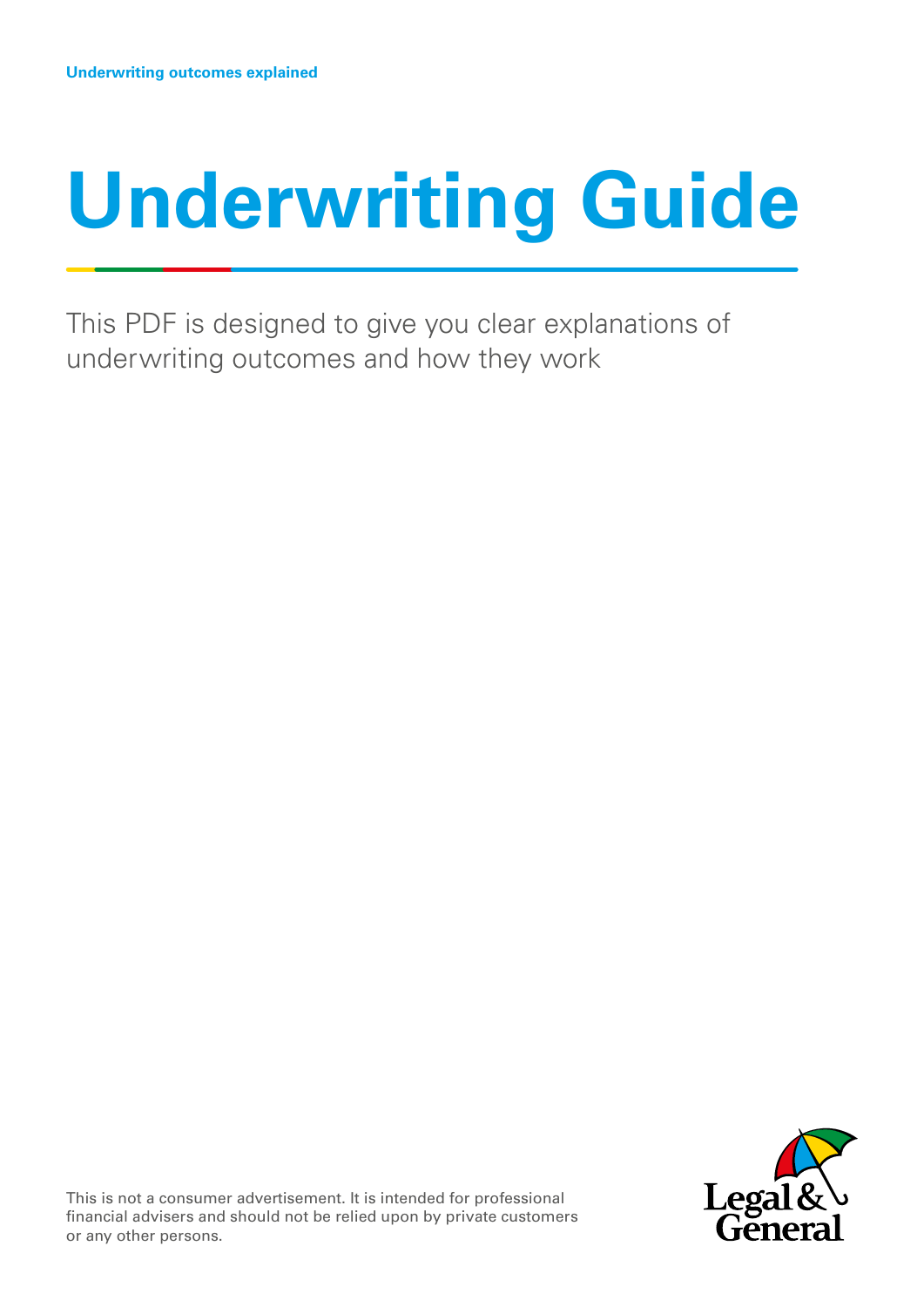## <span id="page-1-0"></span>**Contents**

| Anxiety and depression                | 3              |
|---------------------------------------|----------------|
| Asthma                                | $\overline{7}$ |
| Back pain                             | 11             |
| Cholesterol                           | 15             |
| <b>Crohn's Disease</b>                | 19             |
| <b>Diabetes</b>                       | 23             |
| Epilepsy                              | 27             |
| Gout                                  | 31             |
| <b>Heart Attack and Angina</b>        | 34             |
| High blood pressure (Hypertension)    | 36             |
| Irritable Bowel Syndrome              | 41             |
| <b>Multiple Sclerosis</b>             | 45             |
| Stroke and Transient Ischaemic Attack | 49             |
| <b>Thyroid conditions</b>             | 54             |
| <b>Ulcerative Colitis</b>             | 58             |
| Contact us                            | 62             |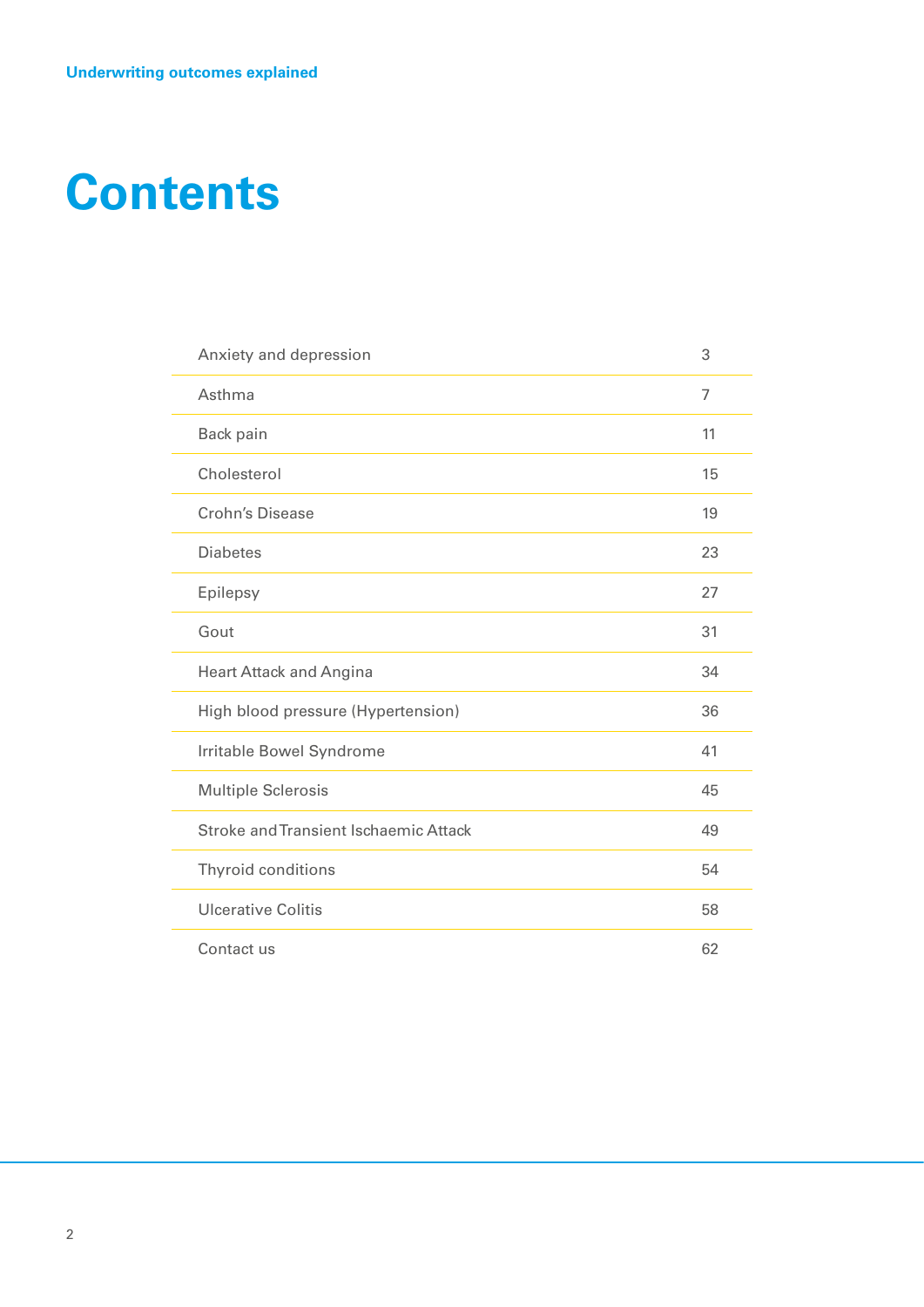## <span id="page-2-0"></span>**Anxiety and depression**

This guide explains what effect mental health conditions have on our underwriting decisions so you and your clients know the potential outcome of an application before you begin the application process.

## **Definition**

**This definition covers a wide range of conditions with symptoms such as:**

- Low mood
- Anxiety
- Panic attacks
- **Stress**
- Phobias
- Chronic fatigue

#### **When does my client need to tell you about their history of anxiety or depression?**

If they have ever been diagnosed with any mental illness, anorexia or bulimia that has required hospital treatment or referral to a psychiatrist. In addition, they will need to tell us if they have seen a doctor, nurse or other health professional in the last five years for anxiety, depression or any form of nervous or mental disorder needing treatment or counselling.

#### **What happens when my client says they have had anxiety or depression on their application form?**

We can usually assess the details online for a large proportion by asking just a few simple questions and tell you what the decision is.

#### **What does my client need to know about their anxiety or depression when they apply?**

The key things your client will need to know are:

#### **These symptoms can lead to the diagnosis of a range of conditions including:**

- Brief episodes of stress or anxiety that may be related to situations such as bereavement, divorce or similar.
- Depression, which may need treatment or referral to a specialist.
- Mental health conditions such as schizophrenia or bipolar disorder.
- 1. Any treatment including medication, counselling or cognitive behavioural therapy.
- 2. Any ongoing symptoms.
- 3. Any time off work in last 12 months including claiming any benefits due to this condition.
- 4. Details of any hospital admissions including the date of the last one, and the number of admissions.
- 5. Details of any treatment by a psychiatrist or psychiatric nurse including the date this occurred.
- 6. Details of any episodes of self-harm or planned or attempted suicide
- 7. Whether any government benefits, allowance or credits have been claimed due to disability or illness, or whether retired early due to this condition?

**Did you know we accept over 85% of customers with anxiety or depression at point of sale for Life cover.**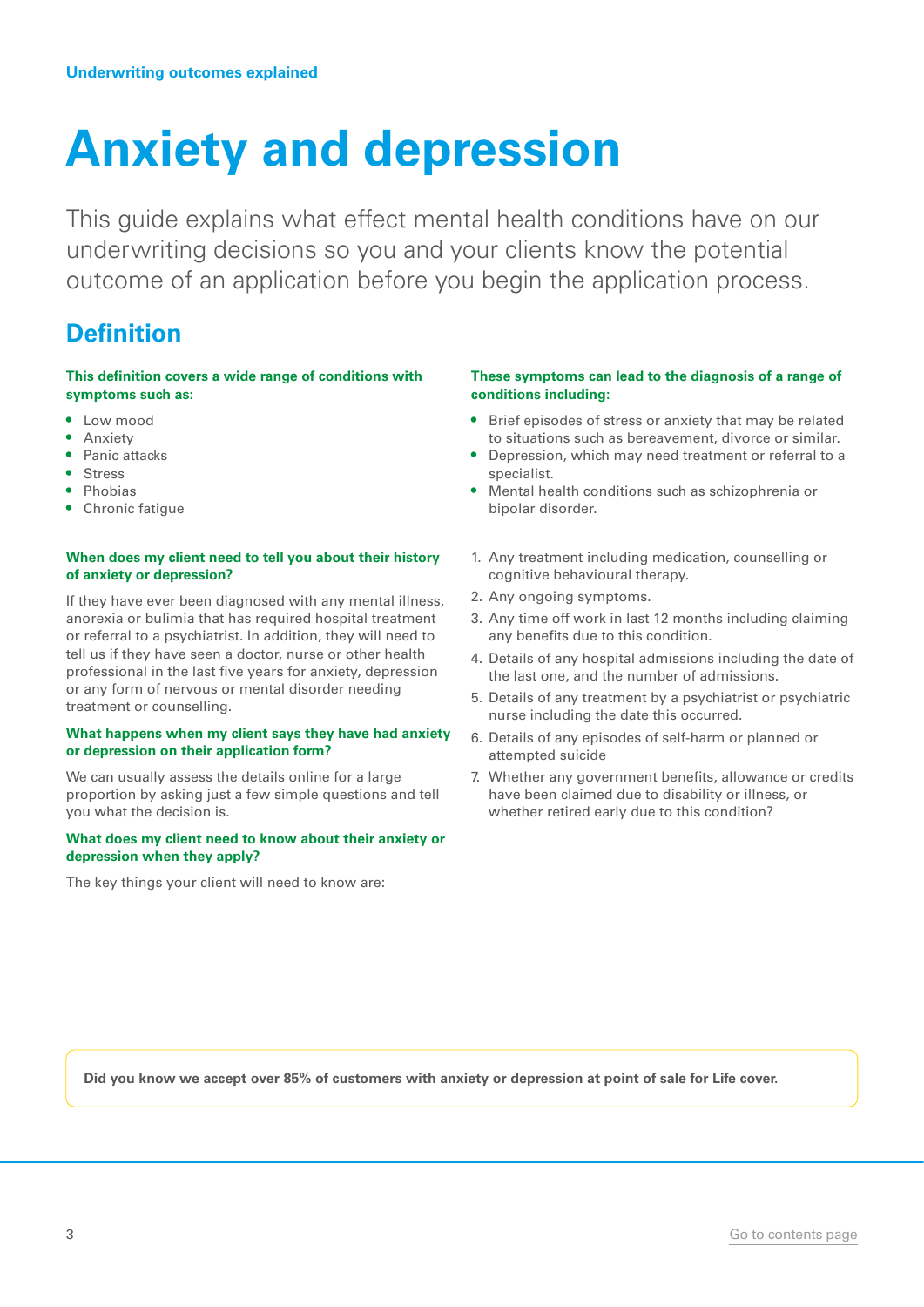The section below gives an indication of the underwriting decisions.

| <b>Anxiety and depression</b>                                                                                                                                                                                                                                                       | <b>Life Cover</b>                  | <b>Critical Illness</b><br><b>Cover</b>                                                                             | <b>Critical Illness</b><br><b>Extra</b>                                                                                    | <b>Income</b><br><b>Protection</b>                                                                                                     |
|-------------------------------------------------------------------------------------------------------------------------------------------------------------------------------------------------------------------------------------------------------------------------------------|------------------------------------|---------------------------------------------------------------------------------------------------------------------|----------------------------------------------------------------------------------------------------------------------------|----------------------------------------------------------------------------------------------------------------------------------------|
| Anxiety or stress disclosed with<br>no treatment:<br>No time off work or state<br>$\bullet$<br>benefits claimed.<br>No admissions to hospital or<br>$\bullet$<br>self harm.<br>No current symptoms.<br>$\bullet$<br>No psychiatric referrals.                                       | Standard<br>rates                  | Standard rates<br>If symptoms in<br>the last 3 years an<br>exclusion would<br>be applied to own<br>occTPD.          | Standard rates<br>If symptoms in<br>the last 3 years an<br>exclusion would<br>be applied to own<br>occTPD.                 | Standard rates<br>If the last<br>symptoms were<br>more than three<br>years ago.<br>If symptoms<br>are more recent<br>exclusion applied |
| Anxiety or stress disclosed but<br>with moderate symptoms likely to<br>include one of the following:<br>Regular treatment.<br>$\bullet$<br>Current symptoms.<br>$\bullet$<br>Time off work or on state<br>$\bullet$<br>benefits.<br>• Previously seen by psychiatrist.              | Standard rates to<br>+100% loading | Standard rates<br>to $+50\%$ loading<br>TPD definition<br>maybe restricted,<br>exclusion applied<br>or be declined. | Standard rates<br>to $+50\%$ loading<br><b>TPD</b> definition<br>maybe restricted,<br>exclusion applied<br>or be declined. | Exclude or<br>Decline                                                                                                                  |
| A diagnosis of a chronic condition<br>such as clinical diagnosis of<br>depression, or a specified illness<br>such as schizophrenia, bipolar<br>disorder or similar.<br>No other symptoms or<br>$\bullet$<br>related problems such as<br>hospital admissions or suicide<br>attempts. | $+50\%$ to $+150\%$<br>loading     | Standard rates<br>to $+50\%$ loading<br>TPD definition -<br>restriction may be<br>applied as above.                 | Standard rates<br>to $+50\%$ loading<br><b>TPD</b> definition<br>maybe restricted,<br>exclusion applied<br>or be declined. | Exclude or<br>Decline                                                                                                                  |

#### **Additional points that could impact on the underwriting decisions**

More severe depression requiring hospital admissions:

- If more than two admissions = decline.
- If in last 12 months = postpone.

Suicide attempts and self harm:

- If a single episode within last five years = decline.
- If multiple attempts in last 10 years = decline.

There are some features which would have an additional impact on these conditions and as such are negative features:

- Poor physical health.
- Excessive alcohol consumption.
- Poor insight into their condition.

#### **When we'll need information from your client's GP**

If a history of suicide attempts, self harm or admission to hospital exist, we may need to obtain information from the client's GP to get a fuller picture of the situation. This will enable us to offer the best terms we can.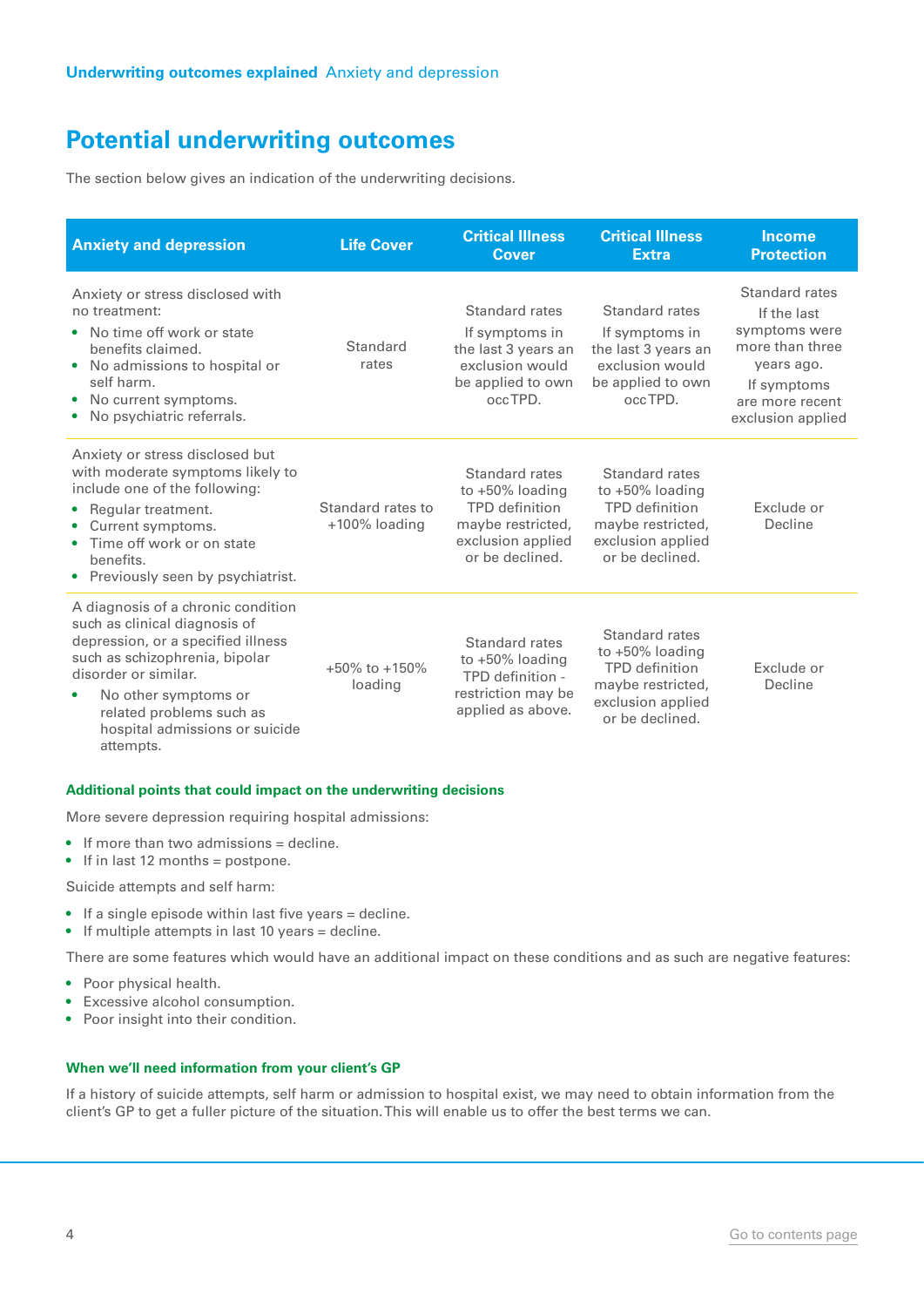#### **Example 1 - A typical situation**

A client with a history of anxiety but with no treatment or complications would be accepted at standard rates for life cover at the point of sale.

| Have you ever had any mental illness, anorexia or bulimia that has<br>required hospital treatment or referral to a psychiatrist?                                                                                                                                                                               | Yes        | No        |  |  |  |  |
|----------------------------------------------------------------------------------------------------------------------------------------------------------------------------------------------------------------------------------------------------------------------------------------------------------------|------------|-----------|--|--|--|--|
| Because of your answer to the above question you must provide the following information.                                                                                                                                                                                                                       |            |           |  |  |  |  |
| Please select from this list. Only select other when you cannot find a match.                                                                                                                                                                                                                                  | Anxiety    |           |  |  |  |  |
| Have you ever been admitted to hospital as an inpatient for one night or<br>more for this condition?                                                                                                                                                                                                           | Yes        | <b>No</b> |  |  |  |  |
| Have you ever been treated by a psychiatrist or psychiatric nurse?                                                                                                                                                                                                                                             | Yes        | No.       |  |  |  |  |
| Have you ever tried to harm yourself in any way or planned to harm yourself<br>in any way?                                                                                                                                                                                                                     |            |           |  |  |  |  |
| Tried to harm yourself<br>Planned to harm yourself<br><b>Both</b>                                                                                                                                                                                                                                              | <b>No</b>  |           |  |  |  |  |
| Do you still have symptoms of this condition?                                                                                                                                                                                                                                                                  | Yes.       | <b>No</b> |  |  |  |  |
| Are you currently taking medication for this condition, receiving counselling                                                                                                                                                                                                                                  |            |           |  |  |  |  |
| or cognitive behavioural therapy (CBT)?<br>Yes<br><b>No</b><br>CBT is a condition of cognitive therapy that helps with thinking processes such as unwanted<br>thoughts, attitudes and beliefs (called cognitive processes) and behavioural therapy that focuses<br>on behaviour in response to those thoughts. |            |           |  |  |  |  |
| Are you currently receiving any government benefits, allowance or credits<br><b>Yes</b><br><b>No</b><br>due to disability or illness, or have you retired early due to this condition?                                                                                                                         |            |           |  |  |  |  |
| In total, how much time off of your normal work or daily activities have<br>you had for this condition in the last 12 months?                                                                                                                                                                                  | 1<br>Weeks | 0<br>Days |  |  |  |  |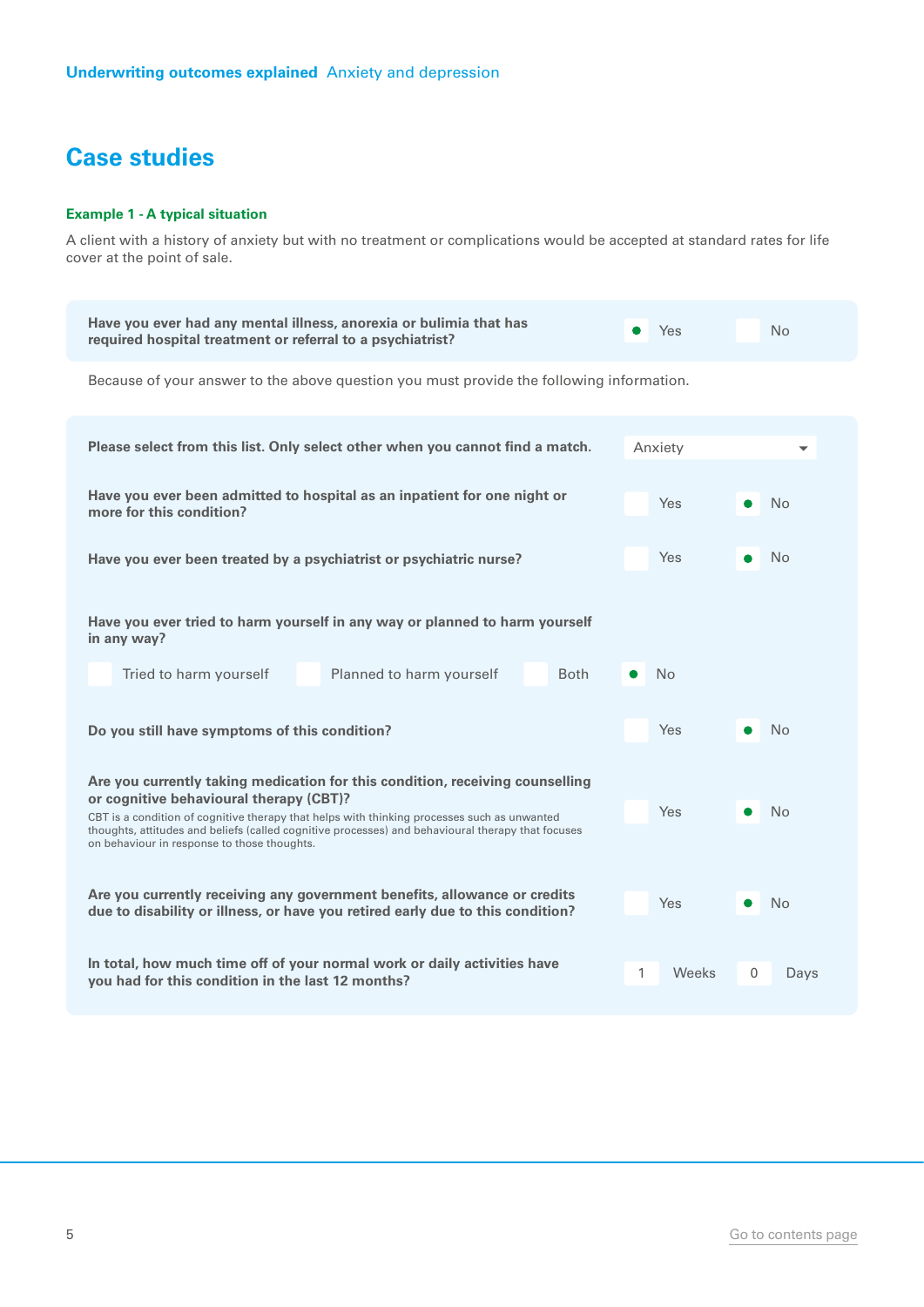#### **Example 2 - An unusual situation**

A client with a history of depression who has seen a psychiatrist in the past, has some symptoms but with no need for medication, and has had one week off work, would be offered a rated terms decision at the point of sale.

| Have you ever had any mental illness, anorexia or bulimia that has<br>required hospital treatment or referral to a psychiatrist?                                                                                                                                                                                                                                            | Yes               | <b>No</b>   |  |  |  |  |
|-----------------------------------------------------------------------------------------------------------------------------------------------------------------------------------------------------------------------------------------------------------------------------------------------------------------------------------------------------------------------------|-------------------|-------------|--|--|--|--|
| Because of your answer to the above question you must provide the following information.                                                                                                                                                                                                                                                                                    |                   |             |  |  |  |  |
| Please select from this list. Only select other when you cannot find a match.                                                                                                                                                                                                                                                                                               | Depression        |             |  |  |  |  |
| Have you ever been admitted to hospital as an inpatient for one night or<br>more for this condition?                                                                                                                                                                                                                                                                        | <b>Yes</b>        | <b>No</b>   |  |  |  |  |
| Have you ever been treated by a psychiatrist or psychiatric nurse?                                                                                                                                                                                                                                                                                                          | Yes               | <b>No</b>   |  |  |  |  |
| How long ago did you last see a psychiatrist or psychiatric nurse?                                                                                                                                                                                                                                                                                                          | Years<br>1        | 6<br>Months |  |  |  |  |
| Have you ever tried to harm yourself in any way or planned to harm yourself<br>in any way?                                                                                                                                                                                                                                                                                  |                   |             |  |  |  |  |
| Tried to harm yourself<br>Planned to harm yourself<br><b>Both</b>                                                                                                                                                                                                                                                                                                           | <b>No</b>         |             |  |  |  |  |
| Are you currently taking medication for this condition, receiving counselling<br>or cognitive behavioural therapy (CBT)?<br>CMT is a condition of cognitive therapy that helps with thinking processes such as unwanted<br>thoughts, attitudes and beliefs (called cognitive processes) and behavioural therapy that focuses<br>on behaviour in response to those thoughts. | Yes               | <b>No</b>   |  |  |  |  |
| Do you still have symptoms of this condition?                                                                                                                                                                                                                                                                                                                               | Yes               | <b>No</b>   |  |  |  |  |
| Have you claimed any government benefits, allowance or credits due to<br>disability or illness, or retired early due to this condition?                                                                                                                                                                                                                                     | Yes               | <b>No</b>   |  |  |  |  |
| In total, how much time off of your normal work or daily activities have you<br>had for this condition in the last 12 months?                                                                                                                                                                                                                                               | 1<br><b>Weeks</b> | 0<br>Days   |  |  |  |  |
|                                                                                                                                                                                                                                                                                                                                                                             |                   |             |  |  |  |  |

#### **IMPORTANT**

Please remember that if a client does not answer any questions truthfully and accurately it will mean that any claim may not be paid and the policy cancelled.

The answers provided in these case studies are potential responses to genuine questions posed by our online quote and apply system, OLP Connect.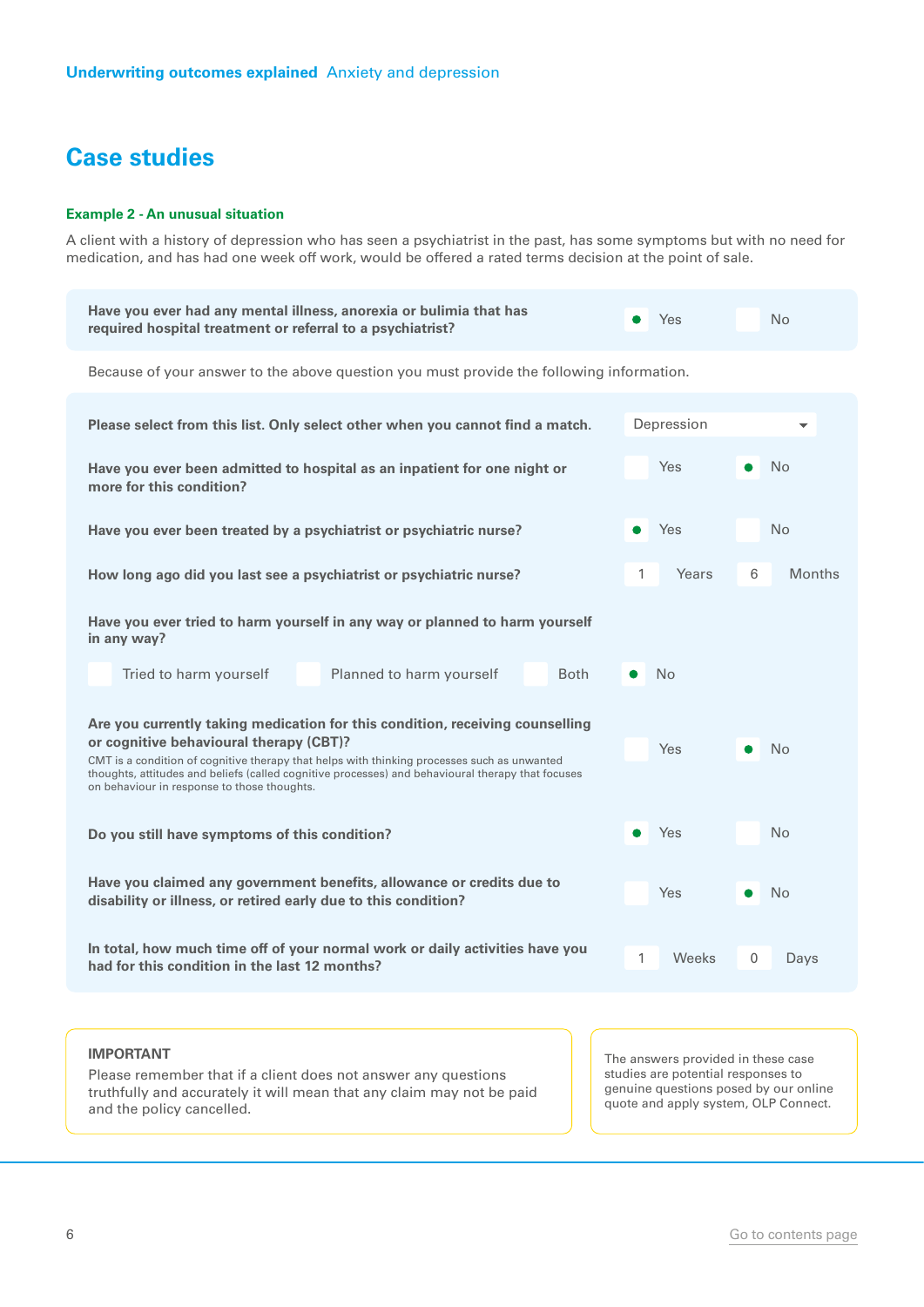## <span id="page-6-0"></span>**Asthma**

Around 5.4 million people in the UK are currently receiving treatment for asthma\* . This guide explains what effect the condition has on our underwriting decisions so you and your clients know the potential outcome of an application before you begin the application process.

## **Definition**

#### **This definition covers a wide range of conditions with symptoms such as:**

Asthma is a disorder of the airways where the bronchi (small tubes in the airways) become inflamed and narrowed. This leads to an increase in mucus production that makes it difficult to breathe.

The usual symptoms of an asthma attack can include coughing, wheezing, shortness of breath and tightness in the chest. The symptoms of an asthma attack are usually reversible, although the severity of symptoms varies from person to person.

#### **When does my client need to tell us about their asthma?**

If they have seen a doctor, nurse or other health professional during the last 2 years (if life cover only) or the last 5 years (if critical illness or income protection), for their asthma.

#### **What happens when my client says they have asthma on their application form?**

We can assess the details given for asthma online for all applications by asking just a few simple questions, and then tell you what the decision is.

#### **What does my client need to know about their asthma when they apply?**

The key things your customer will need to know are:

- 1. How often they experience symptoms of asthma and how long ago their last symptoms were. Symptoms may include wheezing, shortness of breath and/or tightness in their chest.
- 2. How often they have an asthma attack in a typical week. This is when the symptoms last for several hours and are sufficient to stop them doing what they were doing.
- 3. How many times they have been admitted to hospital for one night or more due to an asthma attack in the past year.
- 4. Details of any time off work in the last year.

**Did you know we accept over 91% of all customers with asthma at standard rates for life cover at point of sale.**

\* asthma.org.uk/ 2017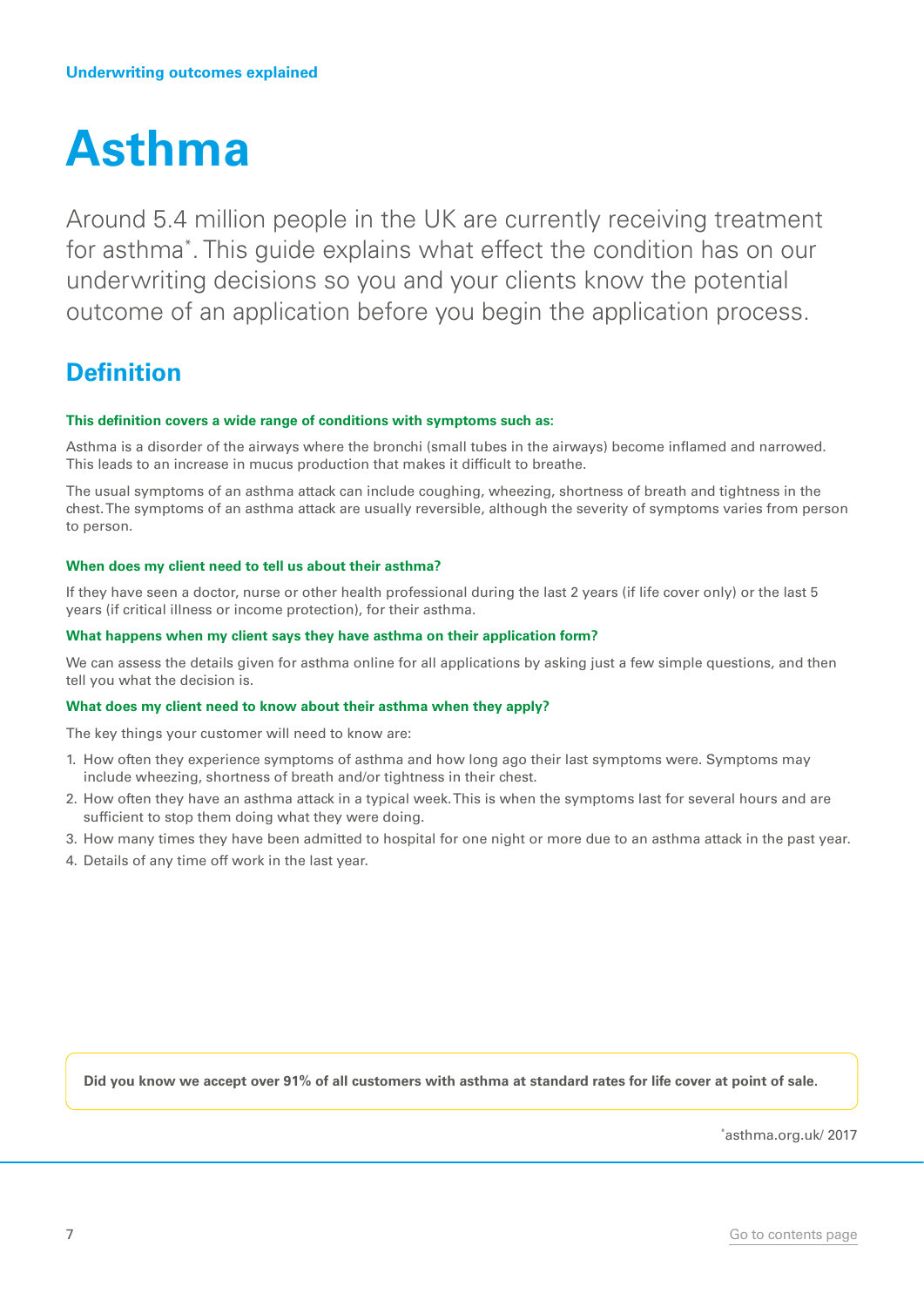The section below gives an indication of the underwriting decisions.

| <b>Asthma</b>                                          |                                                                                                                                                                                    | <b>Life Cover</b>                             | <b>Critical</b><br><b>Illness Cover</b>           | <b>Critical</b><br><b>Illness Extra</b>           | <b>Income</b><br><b>Protection</b> |
|--------------------------------------------------------|------------------------------------------------------------------------------------------------------------------------------------------------------------------------------------|-----------------------------------------------|---------------------------------------------------|---------------------------------------------------|------------------------------------|
|                                                        | Last symptoms more than two years ago (includes<br>both smokers and non-smokers)                                                                                                   | Standard<br>rates                             | Standard<br>rates                                 | Standard<br>rates                                 | Standard<br>rates                  |
| Has symptoms<br>of asthma less                         | Up to one asthma attack a week<br>$\bullet$<br>No hospital admissions in past year<br>No time off work (includes both non-<br>$\bullet$<br>smokers and occasional smokers<br>only) | Standard<br>rates                             | Standard<br>rates                                 | Standard<br>rates                                 | Standard<br>rates                  |
| than daily                                             | More than one asthma attack a week<br>$\bullet$<br>Up to two hospital admissions in<br>۰<br>past year<br>May include time off work                                                 | $+50\%$ to<br>$+150%$<br>loading <sup>*</sup> | Standard<br>rates to<br>Decline                   | Standard<br>rates to<br>Decline                   | Standard<br>rates to<br>Decline    |
| Has daily<br>symptoms<br>of asthma                     | May have regular asthma attacks<br>each week<br>May have required a hospital<br>$\bullet$<br>admission in past year                                                                | $+50\%$ to<br>$+150%$<br>loading <sup>*</sup> | Standard<br>rates to 100%<br>loading <sup>*</sup> | Standard<br>rates to 100%<br>loading <sup>*</sup> | +50% loading<br>to Decline         |
| Has more or<br>less continual<br>symptoms of<br>asthma | May have regular asthma attacks<br>each week<br>May have required a hospital<br>admission in past year                                                                             | $+75%$ to<br>Decline                          | Standard<br>rates to<br>Decline                   | Standard<br>rates to<br>Decline                   | Decline                            |

#### **Additional points that could impact on the underwriting decisions**

For clients who smoke 40 or more cigarettes per day, we're unable to offer any terms for any type of cover. For those smoking 31 to 39 per day, we're only able to consider applications for life cover.

Where there has been the need for hospital admissions in the past year indicating a severe attack, it can have an impact on the terms we can consider. For a client who smokes and has been admitted to hospital in the past year, we would not offer any terms for any type of cover. However, for non-smokers, it's only when they have had three or more admissions to hospital in the past year that we're unable to offer terms.

\* These terms may be subject to change due to the impact of Covid-19 on certain medical conditions.

#### **When we'll need a report from your client's GP**

The questions within OLPC will ensure that we have sufficient details to give a point of sale underwriting decision for any client who discloses their asthma, and we will not require a report from their GP. If there are any additional disclosures, then these will be considered separately.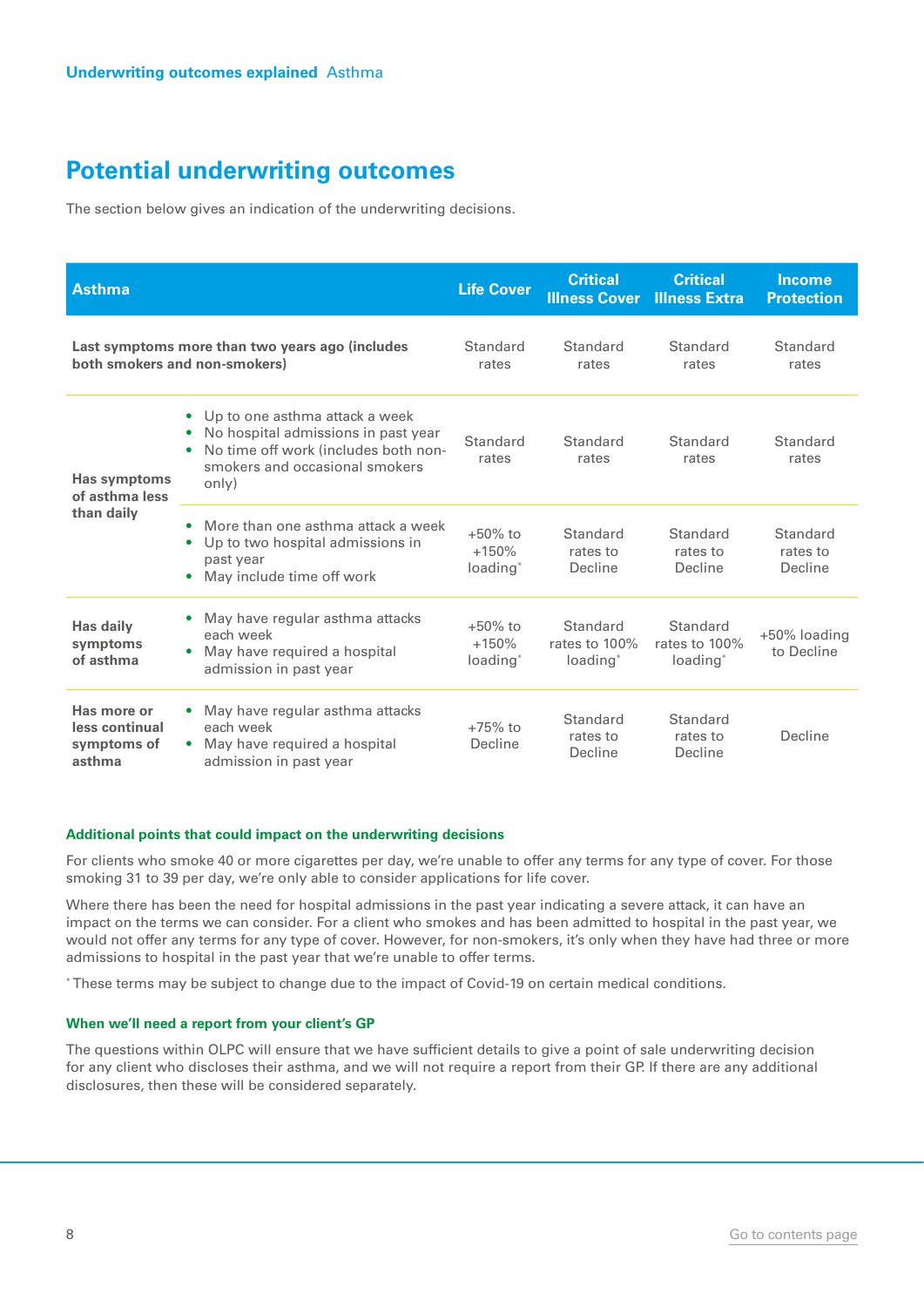#### **Example 1**

The client has less than daily symptoms and typically an asthma attack each week, but has not needed any time off work due to asthma in the last 12 months. The client would be offered standard rates for life cover, Critical Illness Cover or Income Protection Benefit at the point of sale. This would apply for non-smokers and occasional smokers.

| Please select from this list. Only select other when you cannot find a match.                                                                                                               | Asthma                    | $\overline{\phantom{a}}$ |
|---------------------------------------------------------------------------------------------------------------------------------------------------------------------------------------------|---------------------------|--------------------------|
| How long ago did you last have symptoms of asthma?<br>Symptoms may include wheezing, shortness of breath or tightness in your chest.                                                        | Years<br>$\mathbf{0}$     | <b>Months</b>            |
| How often do you have symptoms of asthma?                                                                                                                                                   | Less than daily           |                          |
|                                                                                                                                                                                             | Daily                     |                          |
|                                                                                                                                                                                             | More or less continuously |                          |
| In the last year, how many times have you been admitted (for one night or<br>more) to hospital due to an asthma attack?                                                                     | $\Omega$                  |                          |
| In a typical week, how often do you have an asthma attack?<br>This is when you have asthma symptoms which last for several hours and are<br>sufficient to make you stop what you are doing. | 1                         |                          |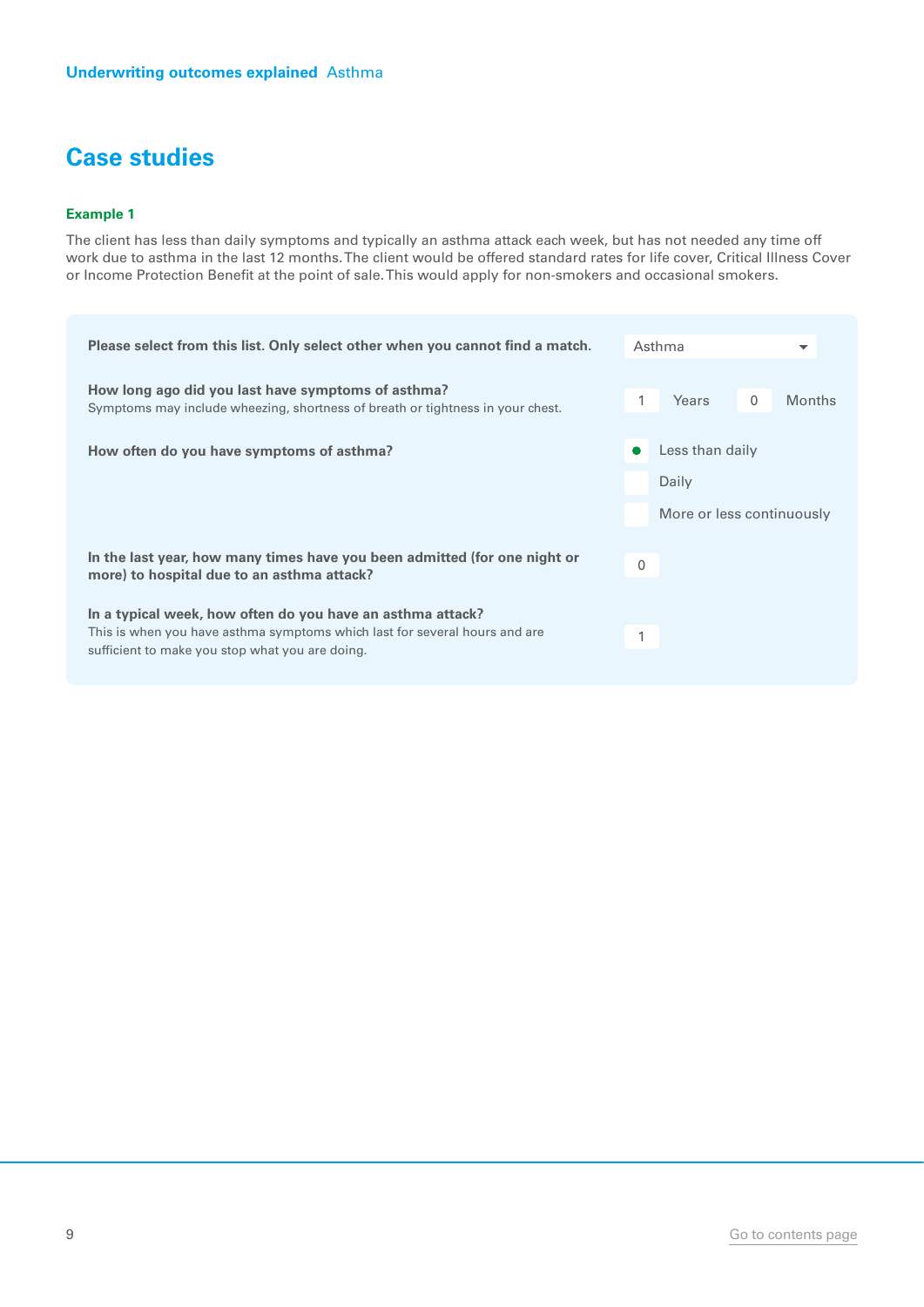#### **Example 2**

The client has regular symptoms of asthma each day and typically two attacks each week. The client would be offered an increased premium for life cover or Critical Illness Cover at point of sale. For Income Protection Benefit, we are unable to offer cover.

| Please select from this list. Only select other when you cannot find a match.                                                        |              | Asthma                    |              | ▼             |
|--------------------------------------------------------------------------------------------------------------------------------------|--------------|---------------------------|--------------|---------------|
| How long ago did you last have symptoms of asthma?<br>Symptoms may include wheezing, shortness of breath or tightness in your chest. | 1            | Years                     | $\mathbf{0}$ | <b>Months</b> |
| How often do you have symptoms of asthma?                                                                                            |              | Less than daily           |              |               |
|                                                                                                                                      |              | Daily                     |              |               |
|                                                                                                                                      |              | More or less continuously |              |               |
| In the last year, how many times have you been admitted (for one night or<br>more) to hospital due to an asthma attack?              | $\mathbf{0}$ |                           |              |               |
| In a typical week, how often do you have an asthma attack?                                                                           |              |                           |              |               |
| This is when you have asthma symptoms which last for several hours and are<br>sufficient to make you stop what you are doing.        | 2            |                           |              |               |
|                                                                                                                                      |              |                           |              |               |

#### **IMPORTANT**

Please remember that if a client does not answer any questions truthfully and accurately it will mean that any claim may not be paid and the policy cancelled.

The answers provided in these case studies are potential responses to genuine questions posed by our online quote and apply system, OLP Connect.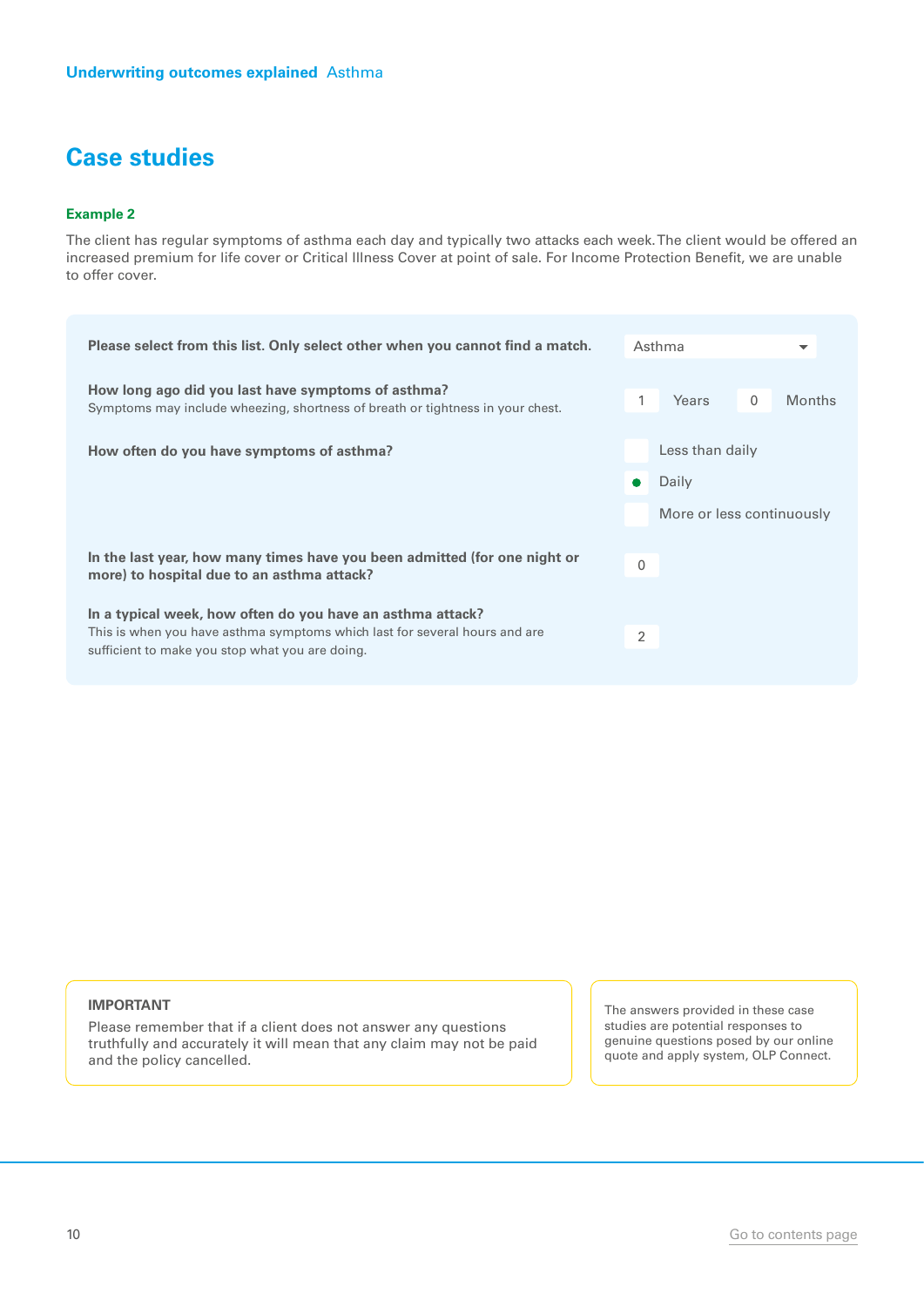## <span id="page-10-0"></span>**Back pain**

This guide explains what effect the condition has on our underwriting decisions so you and your clients know the potential outcome of an application before you begin the application process.

### **Definition**

Back pain is very common and often has no specific underlying cause. The spine is a complex structure of bones and intervertebral discs with the spinal cord and nerves running through them. These are all held together with muscles, ligaments and tendons.

The onset of back pain may be sudden and resolve quickly, or may be a chronic pain with constant or intermittent symptoms. In addition, if the back problem causes pressure on the large nerves going to the arms or legs, it could lead to pain in these areas. Severe back pain may limit the ability to work or carry out normal activities.

#### **When does your client need to tell us about their back pain?**

If they've seen a doctor, nurse or other health professional in the last five years for neck, back, or spine trouble.

#### **What happens when my client says they've had back pain on their application form?**

We can usually assess the details online for a large proportion of clients by asking just a few simple questions, and then tell you what the decision is.

However, in some situations such as a back problem that has been caused by a tumour, infection of the spine or spinal cord injury, it may be necessary to obtain additional information.

#### **What does my client need to know about their back pain when they apply?**

The key things your client will need to know are:

- 1. When they last had symptoms.
- 2. What their symptoms are.
- 3. Details of any time off work or limitations in their ability to work or carry out normal daily activities.
- 4. If the condition requires the use of walking aids, such as walking sticks or a frame.
- 5. Details of any planned surgery.
- 6. If they are currently receiving any Government benefits, allowance or credits due to disability or illness, or retired early due to this condition.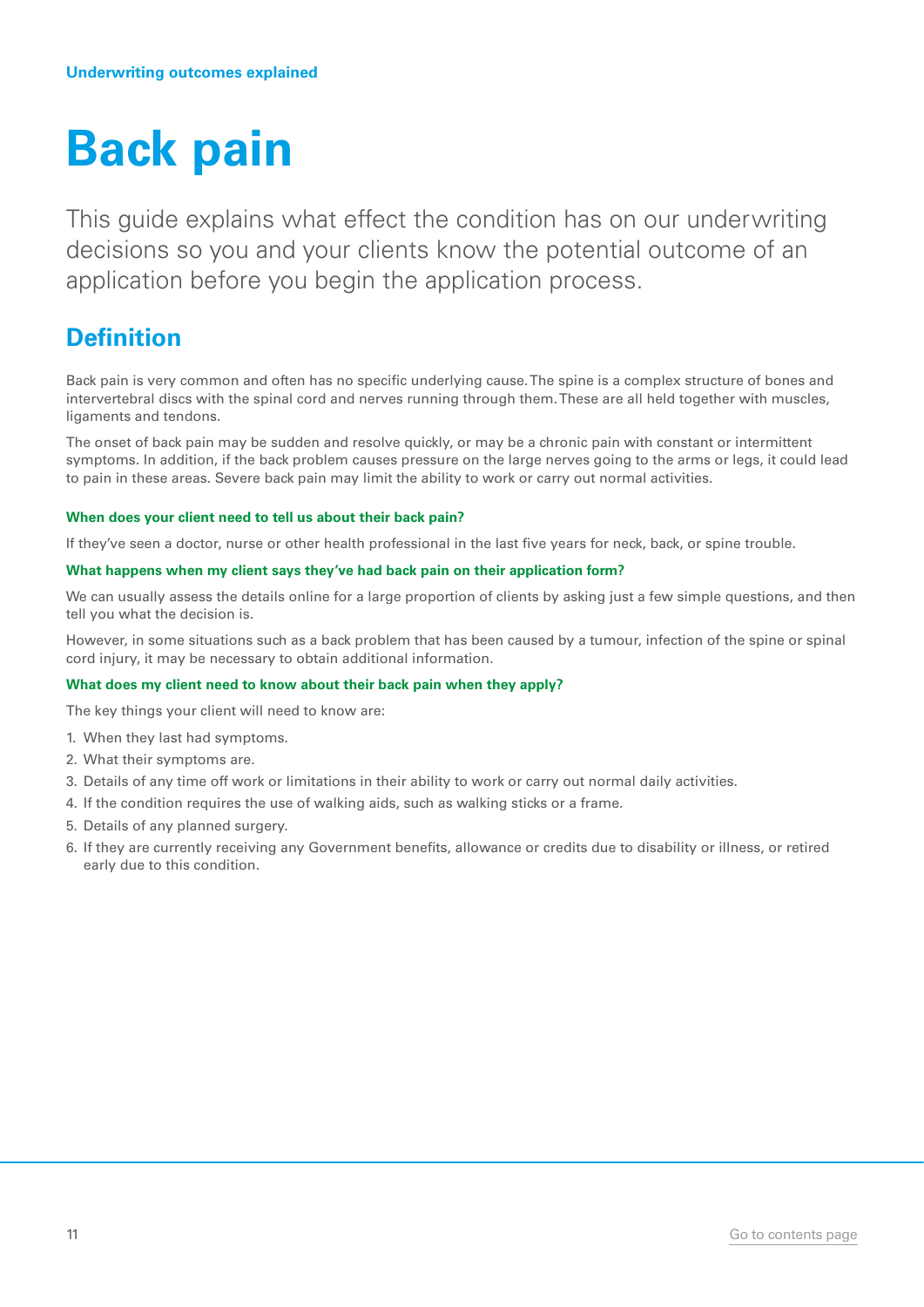The section below gives an indication of the underwriting decisions.

| <b>Back pain</b>                                                                                              | <b>Life Cover</b>                                                     | <b>Critical Illness</b><br>Cover                                                                              | <b>Critical Illness</b><br><b>Extra</b>                                                                       | <b>Income</b><br><b>Protection</b> |
|---------------------------------------------------------------------------------------------------------------|-----------------------------------------------------------------------|---------------------------------------------------------------------------------------------------------------|---------------------------------------------------------------------------------------------------------------|------------------------------------|
| Last symptoms within the<br>previous six months and<br>has no more than occasional<br>pain or stiffness.      | Standard rates<br>Waiver of premium -<br>decline                      | Standard rates<br>TPD – Ordinary rates<br>to decline<br>Only specified work tasks<br>definition is considered | Standard rates<br>TPD - Ordinary rates<br>to decline<br>Only specified work tasks<br>definition is considered | Exclusion<br>to decline            |
| Last symptoms within<br>the previous six months<br>and now has persistent or<br>continuous pain or stiffness. | Standard rates to<br>+50% loading<br>Waiver of<br>premium - decline   | Standard rates<br>to exclude<br>TPD - Decline                                                                 | Standard rates<br>to exclude<br>TPD - Decline                                                                 | Decline                            |
| Last symptoms more than<br>six months ago.                                                                    | Standard rates<br>Waiver of premium<br>- Standard rates to<br>decline | Standard rates<br>TPD - Ordinary rates<br>to decline                                                          | Standard rates<br>TPD - Ordinary rates<br>to decline                                                          | Standard rates<br>to decline       |

The underwriting decision is dependent on a number of factors including the severity of symptoms and any limitations in their ability to work or carry out their normal daily activities. In addition, we'll take into account how recent these symptoms were and the amount of time taken off work. An example is shown in case study 1 illustrating that full cover is available at standard rates.

#### **Additional points that could impact on the underwriting decisions**

We're unable to offer any terms for waiver of premium or for TPD where the client has limitations in their ability to work or carry out their normal daily activities. We would also postpone offering terms for Income Protection Benefit for a period of six months.

If the client is waiting for surgery, this may lead to a loading being applied for one year in respect of life cover and terms for all other benefits being postponed. The potential loading would be dependent on the client's age.

#### **When we'll need a report from your client's GP**

We may need to obtain a report from your client's GP to have a fuller picture of the situation and enable us to offer the best terms we can in the following situations:

- Back problem caused by a tumour (either benign or malignant).
- Spinal cord injury.
- Infection of the spine, the spinal cord or nerves.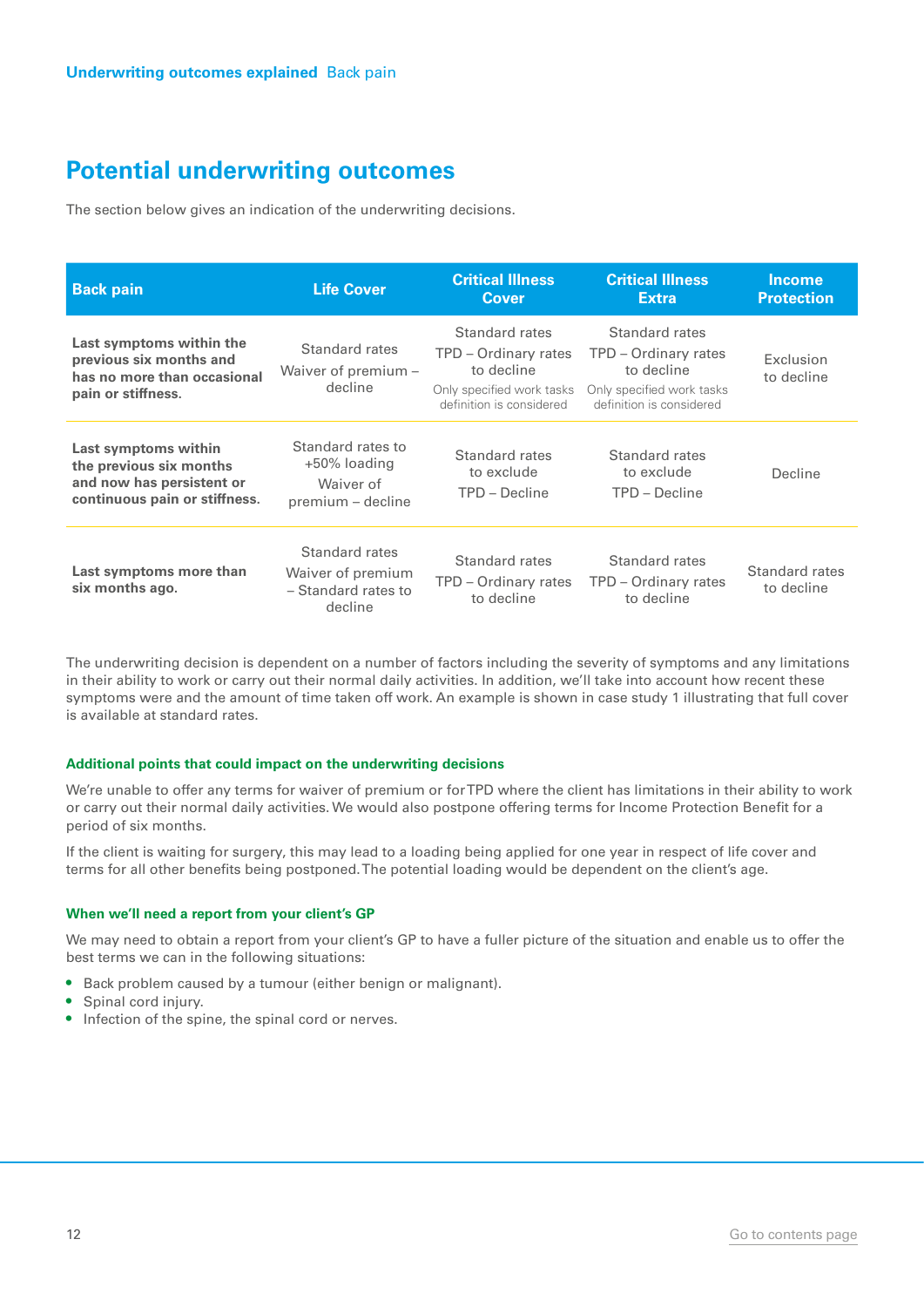#### **Example 1**

The client last had symptoms 12 months ago and has had less than one week off work. They have no limitations in their ability to work or carry out their normal daily activities. The underwriting decision given at the point of sale would be standard rates for life cover, Critical Illness Cover (including TPD), waiver of premium and Income Protection Benefit.

| Please select from this list. Only select other when you cannot find a match.                                     |                                           |                                  | Back or neck condition |                       | $\overline{\phantom{a}}$ |                      |
|-------------------------------------------------------------------------------------------------------------------|-------------------------------------------|----------------------------------|------------------------|-----------------------|--------------------------|----------------------|
| Please select from this list.                                                                                     |                                           |                                  |                        | <b>Back condition</b> |                          | $\blacktriangledown$ |
|                                                                                                                   |                                           |                                  |                        |                       |                          |                      |
| Please select from the following list the primary reason for your back<br>problem.                                |                                           |                                  |                        |                       |                          |                      |
| Tumour (benign or<br>malignant)                                                                                   | Infection of the<br>spinal cord or nerves | Fracture of the<br>spine or back |                        | Spinal cord injury    |                          |                      |
| Curvature of<br>the spine                                                                                         | Ankylosing<br>Spondylitis                 | Disc problems                    |                        | Trapped nerve         |                          |                      |
| Cauda Equina<br>syndrome                                                                                          | None of these                             |                                  |                        |                       |                          |                      |
|                                                                                                                   |                                           |                                  |                        |                       |                          |                      |
| Are you waiting for an operation or surgery for this?                                                             |                                           |                                  |                        | Yes                   |                          | No                   |
| How long ago were your last symptoms?                                                                             |                                           |                                  | 1                      | Years                 | $\mathbf{0}$             | <b>Months</b>        |
| In total, how much time off of your normal work or daily activities have you<br>had for this in the last 5 years? |                                           |                                  | 0                      | Weeks                 | 5                        | Days                 |
| Does this limit your ability to work or carry out your normal daily activities?                                   |                                           |                                  |                        | Yes                   |                          | N <sub>o</sub>       |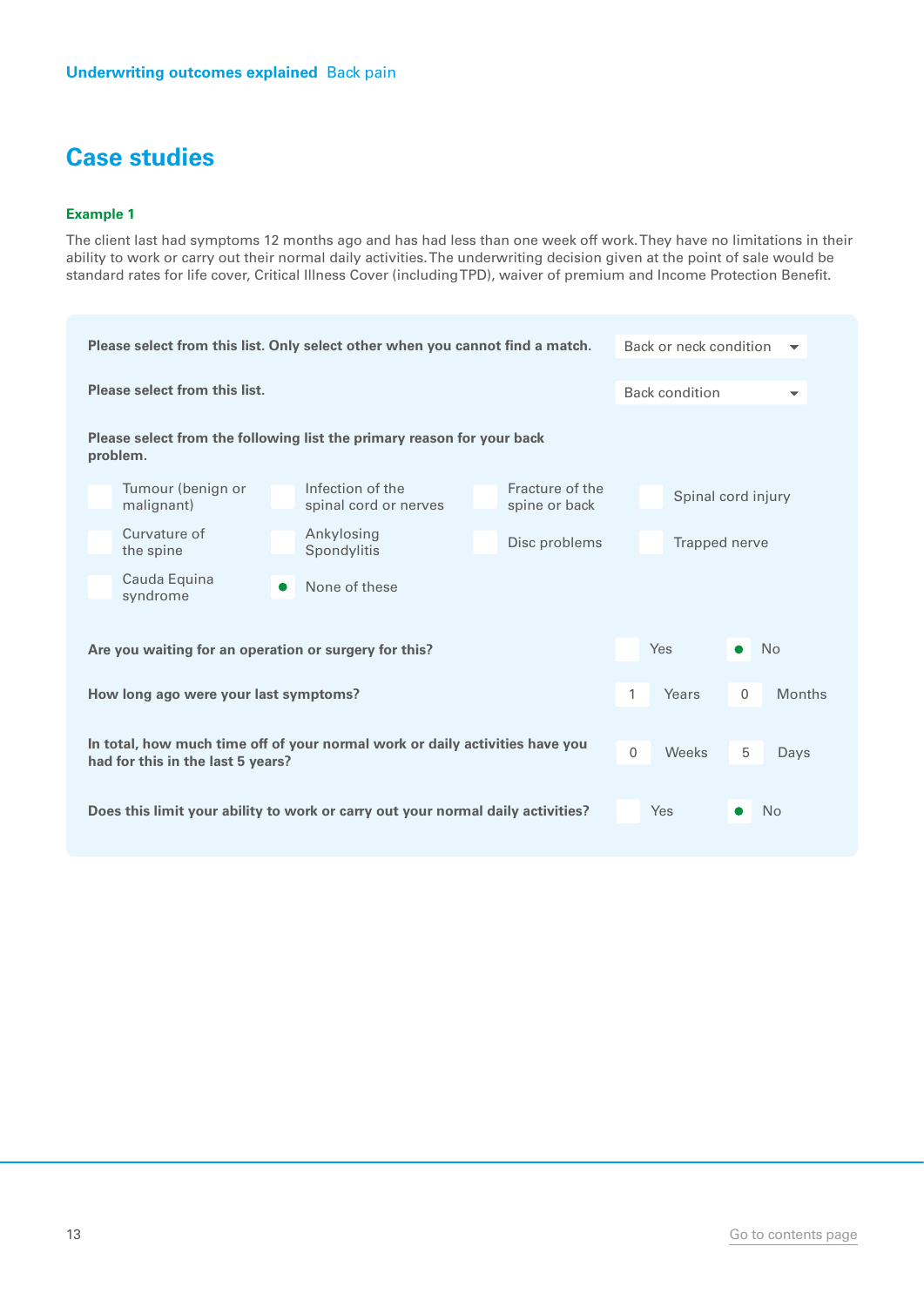#### **Example 2**

The client last had symptoms 12 months ago and has had less than one week off work. They have no limitations in their ability to work or carry out their normal daily activities. The underwriting decision given at the point of sale would be standard rates for life cover, Critical Illness Cover (including TPD), waiver of premium and Income Protection Benefit.

| Please select from this list. Only select other when you cannot find a match.   |                                                                        |                                  |                              | Back or neck condition                        |   |                          |
|---------------------------------------------------------------------------------|------------------------------------------------------------------------|----------------------------------|------------------------------|-----------------------------------------------|---|--------------------------|
| Please select from this list.                                                   |                                                                        |                                  |                              | <b>Back condition</b>                         |   | $\overline{\phantom{0}}$ |
| problem.                                                                        | Please select from the following list the primary reason for your back |                                  |                              |                                               |   |                          |
| Tumour (benigin or<br>malignant)                                                | Infection of the<br>spinal cord or nerves                              | Fracture of the<br>spine or back |                              | Spinal cord injury                            |   |                          |
| Curvature of<br>the spine                                                       | Ankylosing<br>Spondylitis                                              | Disc problems<br>Trapped nerve   |                              |                                               |   |                          |
| Cauda Equina<br>syndrome                                                        | None of these                                                          |                                  |                              |                                               |   |                          |
| Are you waiting for an operation or surgery for this?                           |                                                                        | Yes                              | $\bullet$                    | <b>No</b>                                     |   |                          |
| How long ago were your last symptoms?                                           |                                                                        |                                  | $\mathbf{0}$                 | Years                                         | 2 | <b>Months</b>            |
| Which of the following most closely describes your condition during the last    |                                                                        |                                  |                              | No pain or stiffness                          |   |                          |
| two weeks?                                                                      |                                                                        |                                  | Occasional pain or stiffness |                                               |   |                          |
|                                                                                 |                                                                        |                                  |                              | Persistent or continuous<br>pain or stiffness |   |                          |
| Does this limit your ability to work or carry out your normal daily activities? |                                                                        |                                  |                              | Yes                                           |   | No                       |

#### **IMPORTANT**

Please remember that if a client does not answer any questions truthfully and accurately it will mean that any claim may not be paid and the policy cancelled.

The answers provided in these case studies are potential responses to genuine questions posed by our online quote and apply system, OLP Connect.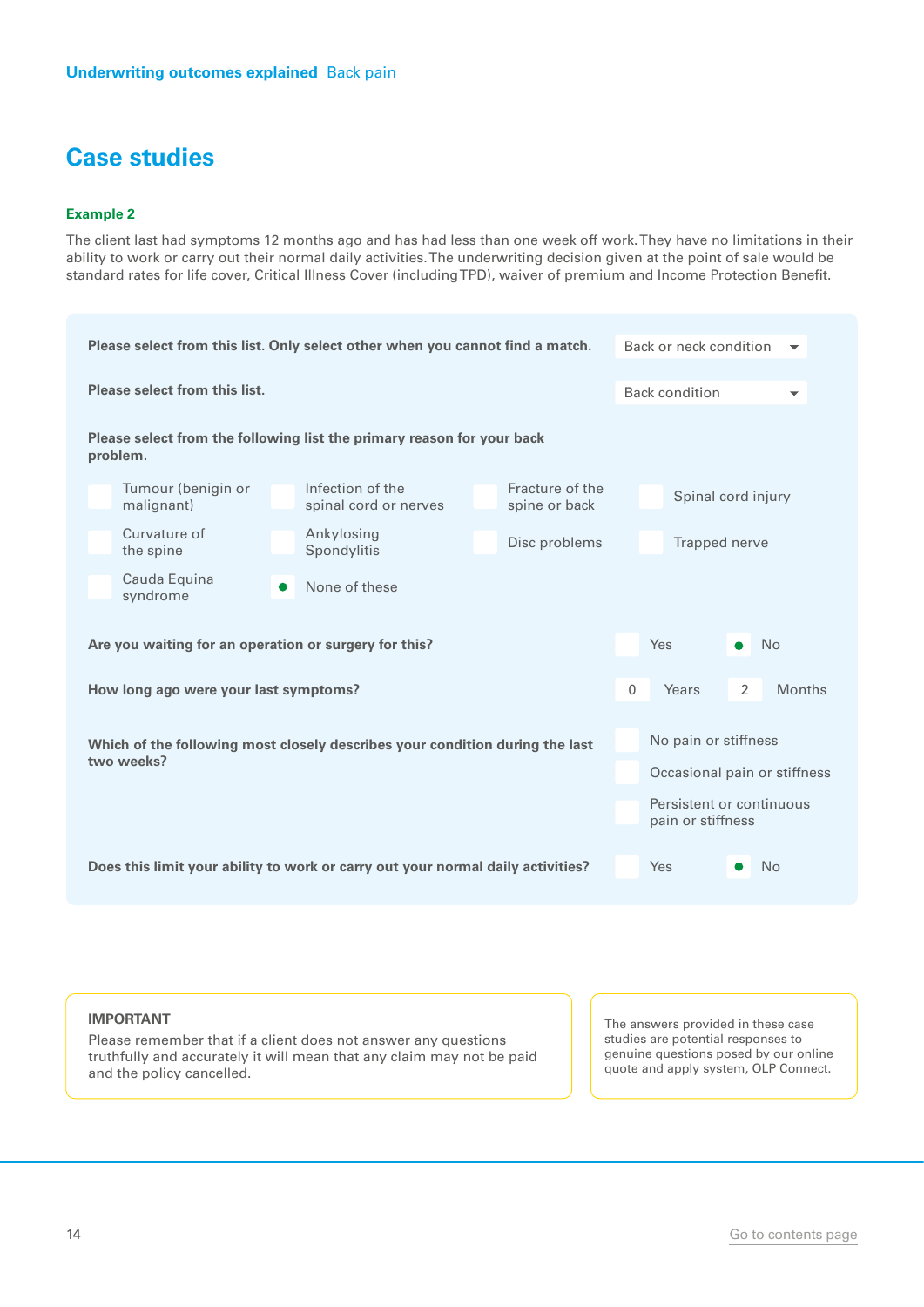## <span id="page-14-0"></span>**Cholesterol**

Two out of three British men and women have higher than recommended levels of cholesterol\* . This guide explains what effect the condition has on our underwriting decisions so you and your clients know the potential outcome of an application before you begin the application process.

## **Definition**

Cholesterol is a fatty substance contained in blood. Too much cholesterol in the blood increases the risk of coronary heart disease and disease of the arteries. Cholesterol levels generally rise with age.

#### **When does my client need to tell you about their history of cholesterol?**

If their cholesterol level has been raised during the last five years or if they have taken a cholesterol lowering treatment within the last 12 months.

#### **What happens when my client says they have had raised cholesterol on their application form?**

We can usually assess the details online by asking just a few simple questions and tell you what the decision is. Even if your client doesn't remember their last cholesterol reading, we may still be able to make a decision.

#### **What does my client need to know about their cholesterol when they apply?**

The key things your client will need to know are:

- 1. How many cholesterol lowering medicines they are taking.
- 2. Whether they have ever attended a specialist cholesterol clinic.
- 3. How often they have their cholesterol tested.
- 4. Their last cholesterol level (or how it was described) and the date of the test.

\*patient.info/heart-health/high-cholesterol 2017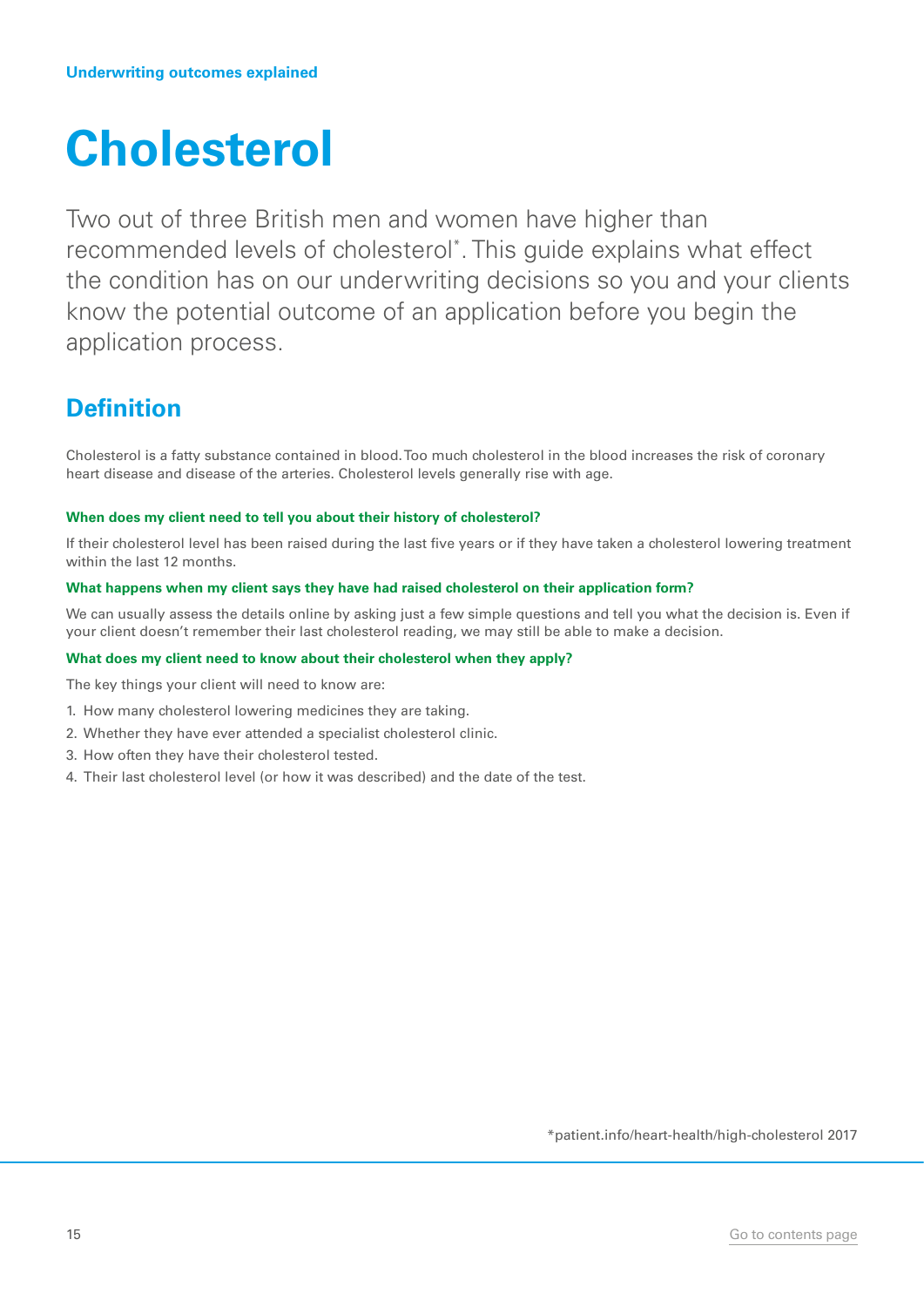The section below gives an indication of the underwriting decisions.

| <b>Cholesterol</b>                                                                                                                                                                                           | <b>Life Cover</b>       | <b>Critical Illness</b><br><b>Cover</b>                                                       | <b>Critical Illness</b><br><b>Extra</b>                                                       | <b>Income</b><br><b>Protection</b> |
|--------------------------------------------------------------------------------------------------------------------------------------------------------------------------------------------------------------|-------------------------|-----------------------------------------------------------------------------------------------|-----------------------------------------------------------------------------------------------|------------------------------------|
| Good control where levels have<br>reduced to nearer normal levels and<br>only requiring up to one treatment.<br>Cholesterol level between 3.1 mmol/l<br>and $6.9$ mmol/l.<br>No other risk factors.          | Standard rates          | Standard rates<br>to $+75%$ loading                                                           | Standard rates<br>to $+75%$ loading                                                           | Standard rates                     |
| Control has not been achieved<br>and may have required changes to<br>treatment over the years.<br>Cholesterol levels 7.0 mmol/l or<br>higher.<br>May require evidence.*                                      | Up to $+75%$<br>loading | Up to $+100\%$<br>loading. May only<br>be available for<br>older age clients.                 | Up to $+100\%$<br>loading. May only<br>be available for<br>older age clients.                 | Up to $+75%$<br>loading            |
| Poor control that may require multiple<br>treatments, frequent cholesterol level<br>tests and/or referral to a specialist<br>clinic.<br>Cholesterol levels 7.0 mmol/Lor<br>higher.<br>May require evidence.* | Minimum<br>+50% loading | May only be<br>available for<br>older age clients<br>with a loading<br>over $+75%$<br>applied | May only be<br>available for<br>older age clients<br>with a loading<br>over $+75%$<br>applied | Minimum<br>+50% loading            |

\*Any additional risk factors present are likely to increase any terms we could offer and may lead to this being declined. In the majority of situations a report from the client's GP will be required.

#### **Additional points that can affect underwriting decisions**

We are unable to offer any terms to clients where their cholesterol is 9.0 mmol/l or more, even if they are receiving treatment. Other features that will have an adverse impact are:

- Poor monitoring or control of cholesterol levels.
- Additional heart-related risk factors such as diabetes, raised blood pressure or high body mass index.
- Family history of heart disease.

#### **When we'll need a report from your client's GP**

To get a full picture of the situation and help us offer the best terms we can, we will need information from your client's GP when:

- The cholesterol level is high, such as elevated above 8.0 mmol/l.
- If there are other additional heart related risk factors present such as diabetes, raised blood pressure or high body mass index.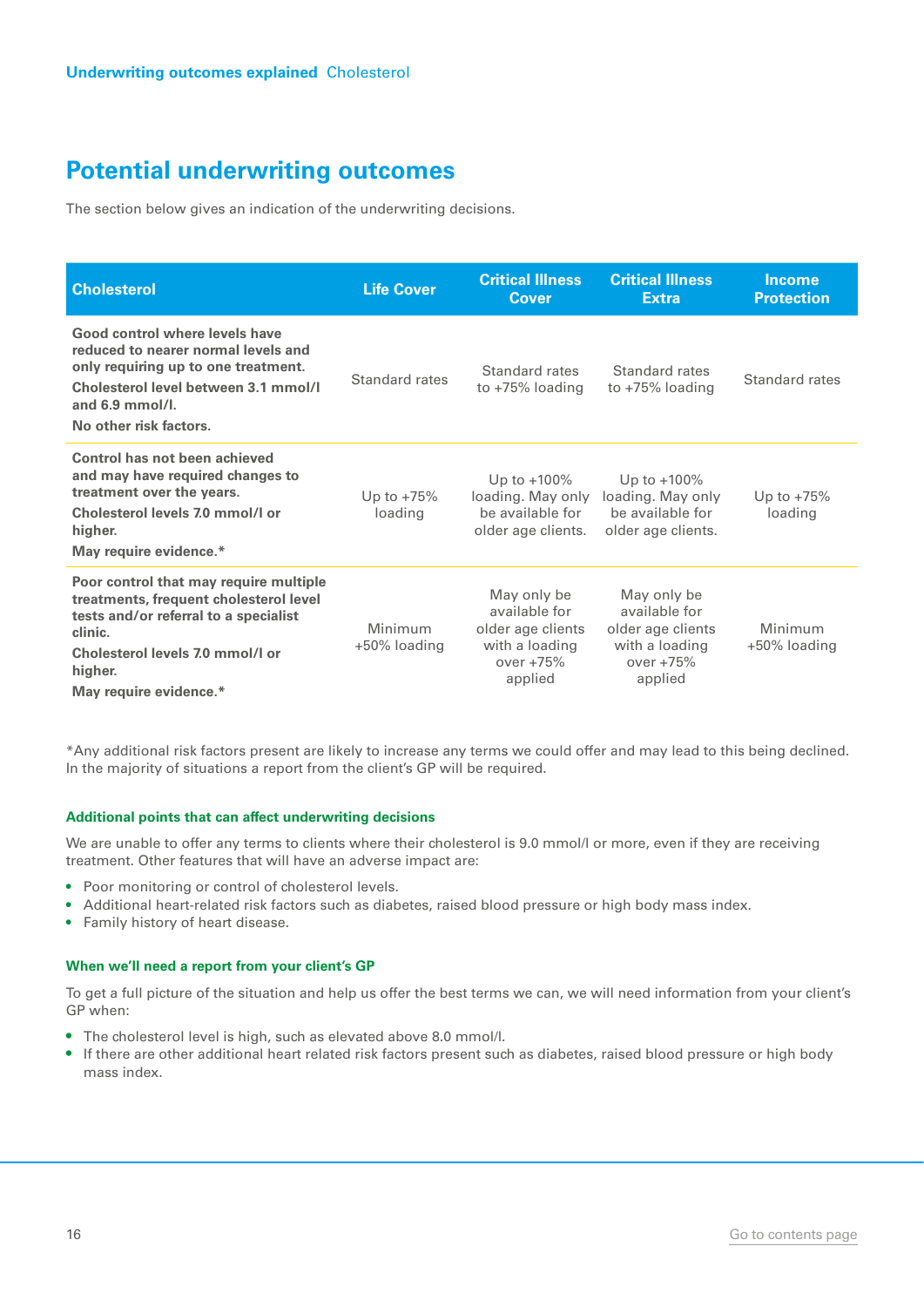#### **Example 1 - a typical situation**

The client is taking one cholesterol lowering medicine, tested yearly and the latest cholesterol level is good. The client will be offered standard rates at point of sale.

| How many different cholesterol lowering medications are you<br>currently taking?                                                                                                    | 1                                                                       |
|-------------------------------------------------------------------------------------------------------------------------------------------------------------------------------------|-------------------------------------------------------------------------|
| Have you ever attended, been advised to attend or are you currently<br>attending a specialist cholesterol clinic?<br>This is a clinic specifically to help manage your cholesterol. | <b>Yes</b><br>N <sub>o</sub>                                            |
| After your last cholesterol test, did your doctor tell you that you should<br>increase the dosage of your cholesterol lowering medication?                                          | <b>Yes</b><br>No                                                        |
| At what intervals has your doctor or nurse recommended that your<br>cholesterol should be checked?                                                                                  | Less often than yearly<br>$\bullet$<br>Yearly<br>More often than yearly |
| Do you know what your cholesterol level was when it was last tested?                                                                                                                | Yes<br>N <sub>o</sub>                                                   |
| What was your cholesterol level was when it was last tested?                                                                                                                        | 5                                                                       |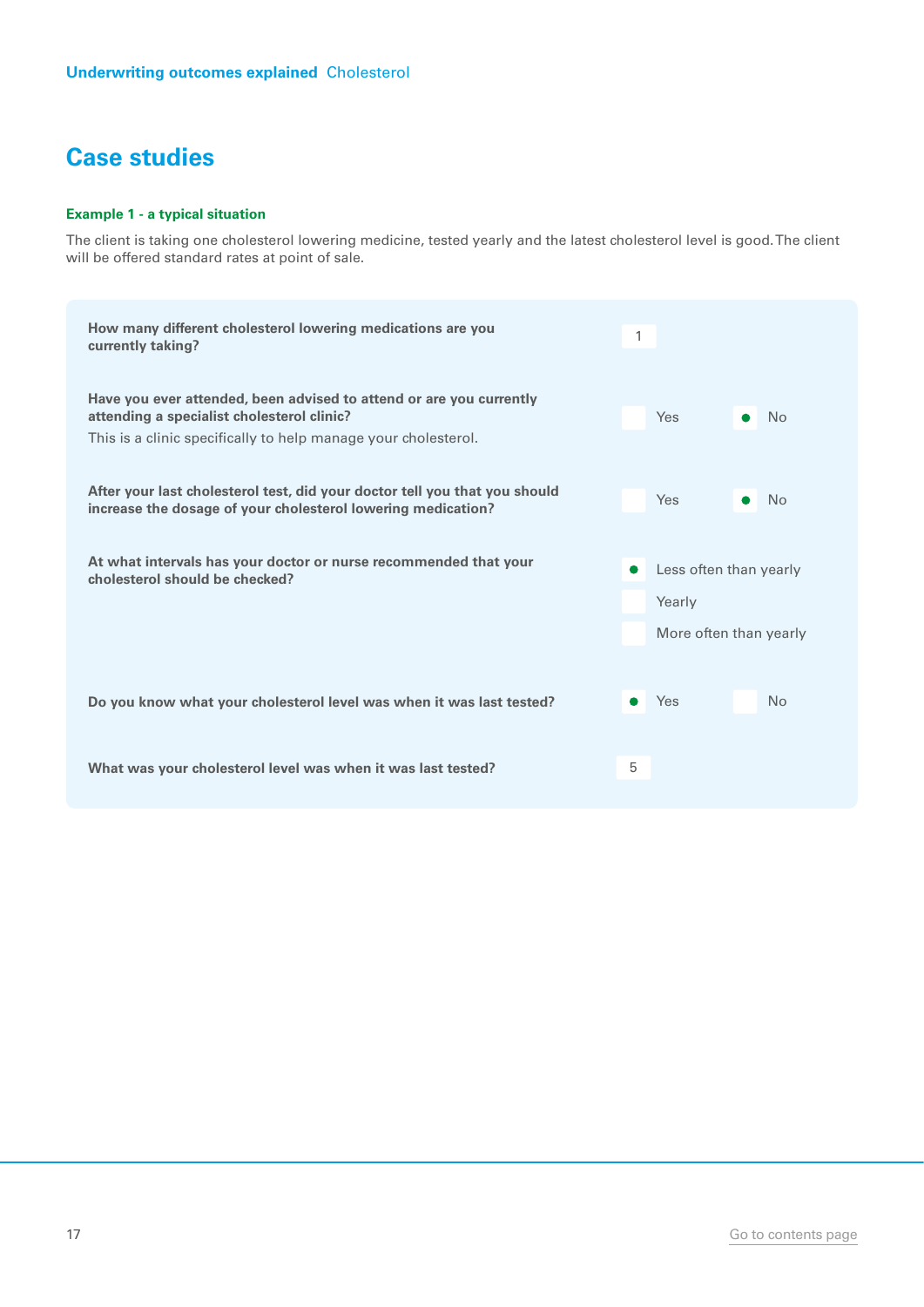#### **Example 2 - an unusual situation**

The dosage of cholesterol lowering medicine may need to be increased and the cholesterol level is still slightly high. The client will be offered rated terms at point of sale for life cover only. For Critical Illness Cover or Income Protection Benefit, a report from the client's GP will be required. The actual terms offered will depend on the client's age, smoking status and the type of policy applied for.

| How many different cholesterol lowering medications are you<br>currently taking?                                                                                                    | 1                                                                 |  |
|-------------------------------------------------------------------------------------------------------------------------------------------------------------------------------------|-------------------------------------------------------------------|--|
| Have you ever attended, been advised to attend or are you currently<br>attending a specialist cholesterol clinic?<br>This is a clinic specifically to help manage your cholesterol. | Yes<br>N <sub>o</sub>                                             |  |
| After your last cholesterol test, did your doctor tell you that you should<br>increase the dosage of your cholesterol lowering medication?                                          | Yes<br>No<br>$\bullet$                                            |  |
| Do you know what your cholesterol level was when it was last tested?                                                                                                                | Yes<br><b>No</b>                                                  |  |
| Which of the following most closely describes your last cholesterol reading?                                                                                                        | Normal or low<br>Slightly high<br>$\bullet$<br>High<br>Don't know |  |
|                                                                                                                                                                                     |                                                                   |  |

#### **IMPORTANT**

Please remember that if a client does not answer any questions truthfully and accurately it will mean that any claim may not be paid and the policy cancelled.

The answers provided in these case studies are potential responses to genuine questions posed by our online quote and apply system, OLP Connect.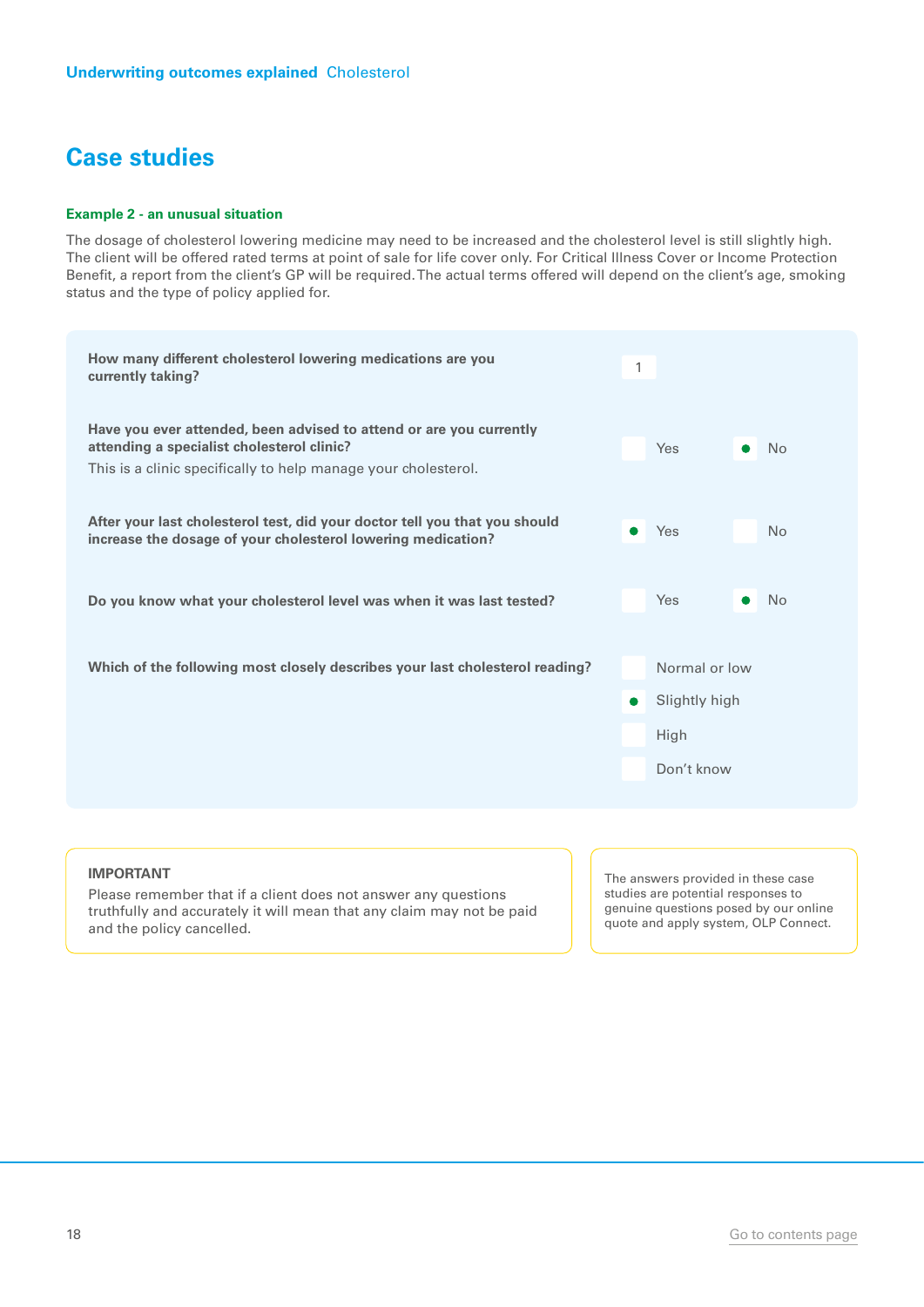## <span id="page-18-0"></span>**Crohn's Disease**

This guide explains what effect the condition has on our underwriting decisions so you and your clients know the potential outcome of an application before you begin the application process.

## **Definition**

Crohn's Disease is a long term condition that causes inflammation of the lining of the digestive system. It can affect any part of the digestive system, but it most commonly occurs in the last section of the small intestine (ileum) or the large intestine (colon).

Crohn's Disease can lead to abdominal pain, diarrhoea, vomiting or weight loss. In addition, there can be complications outside of the gastrointestinal tract such as skin complaints, eye disorders, liver disease or problems affecting the joints.

#### **When does your client need to tell us about their Crohn's Disease?**

Your client will need to tell us if they've seen a doctor, nurse or other health professional for their Crohn's Disease within the last five years if applying for critical illness or income protection. If they're applying for life cover only, we'll need details for the last two years.

#### **What happens when my client says they have Crohn's Disease on their application form?**

We can usually assess the details online by asking a few simple questions and tell you what the decision is. However, if there are any complications with the Crohn's Disease, additional information may be required.

#### **What does my client need to know about their Crohn's Disease when they apply?**

They'll need to know:

- 1. When they were diagnosed.
- 2. The treatment or medications they take and how they are taken.
- 3. If the Crohn's Disease affects their liver, joints or eyes.
- 4. If they've had a major attack since their diagnosis, for example severe fever, anaemia, significant weight loss, rectal bleeding or admission to hospital, and how long since this happened.
- 5. If they've had, or are waiting for an operation due to the Crohn's Disease.

**Did you know we accept over 85% of customers with Crohn's disease at point of sale for life cover.**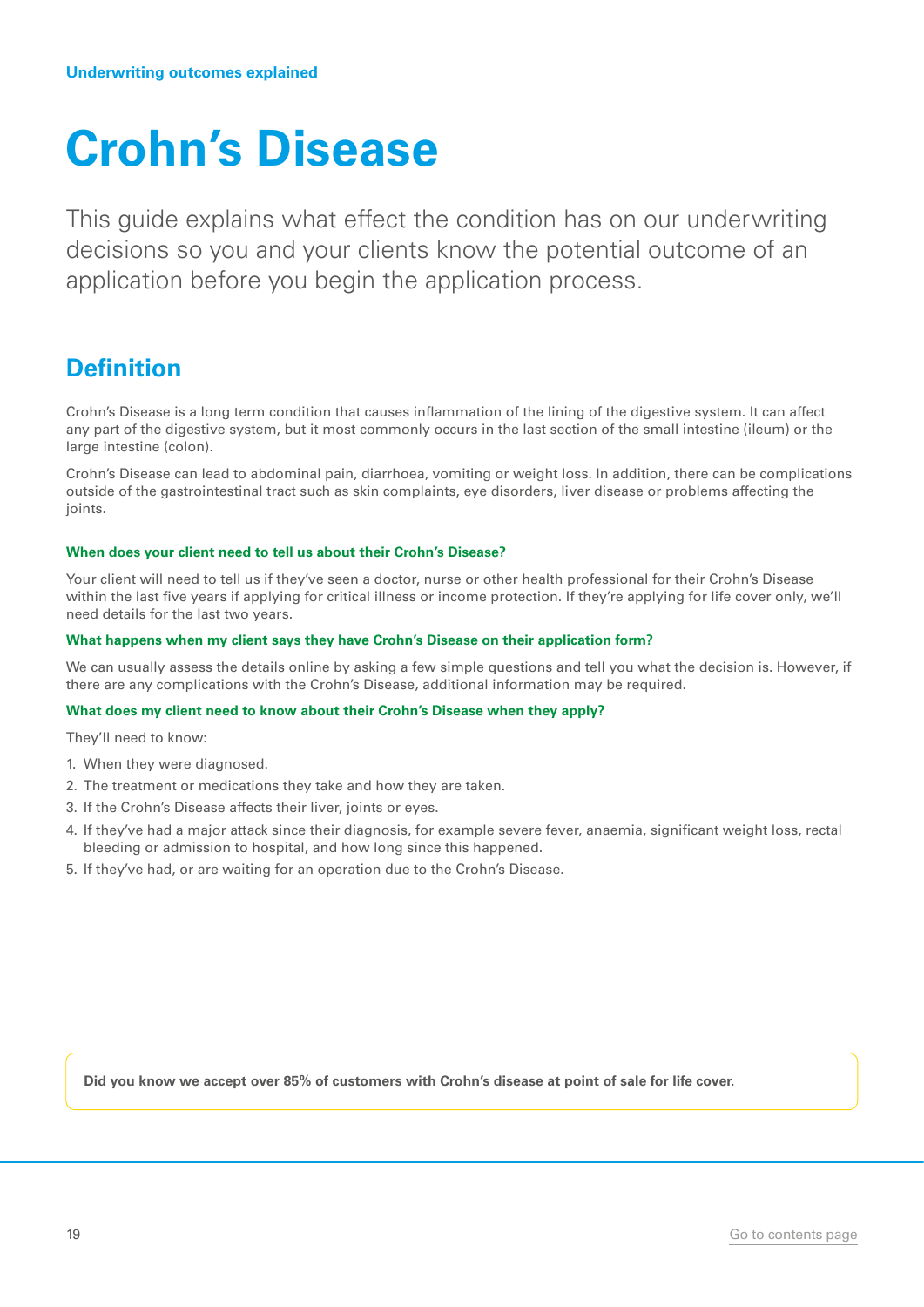The section below gives an indication of the underwriting decisions.

| <b>Chrone's Disease</b>                            |                            | <b>Life Cover</b>                                     | <b>Critical Illness</b><br><b>Cover</b>     | <b>Critical Illness</b><br><b>Extra</b>                      | <b>Income</b><br><b>Protection</b> |
|----------------------------------------------------|----------------------------|-------------------------------------------------------|---------------------------------------------|--------------------------------------------------------------|------------------------------------|
| <b>Diagnosis of Crohn's</b><br>Disease or major    | No medications<br>reguired | $+75\%$ to $+100\%$<br>loading <sup>*</sup>           | Postpone                                    | Postpone                                                     | Postpone                           |
| attack within the<br>last 12 months.               | Medication<br>is required  | $+75\%$ to $+125\%$<br>loading <sup>*</sup>           | Postpone or<br>decline                      | Postpone or<br>decline                                       | Postpone or<br>decline             |
| <b>Diagnosis of Crohn's</b><br>Disease or the last | No medications<br>required | Standard rates<br>to $+75\%$ loading <sup>*</sup>     | $+50\%$ to $+100\%$<br>loading <sup>*</sup> | $+50\%$ to $+100\%$<br>loading and<br>exclusion <sup>*</sup> | +50% loading to<br>exclusion       |
| major attack was over<br>12 months ago.            | Medication<br>is required  | standard rates<br>to $+100\%$<br>loading <sup>*</sup> | +50% loading to<br>decline                  | +50% loading<br>and exclusion to<br>decline                  | +50% loading to<br>Decline         |

\* Income protection – we can only consider deferred periods of 13 weeks or more.

#### **Additional points that could impact on the underwriting decisions**

Unfortunately, we're unable to offer terms to clients when:

- They have a BMI of 17 or less.
- The Crohn's Disease affects their liver.

We'll postpone offering your clients cover in certain circumstances:

- If their diagnosis was recent or they've had a major attack of Crohn's Disease in the last three months, we'll be unable to offer terms for three months.
- If they have had surgery within the last six months, we'll be unable to offer terms for six months.
- If they have surgery planned, we would be unable to offer terms for 12 months.

\* These terms may be subject to change due to the impact of Covid-19 on certain medical conditions.

#### **When we'll go for extra information**

We may need to get a report from your client's GP. This will enable us to have a full understanding of the situation so that we can offer the best terms possible in the following situations:

- If their Crohn's Disease affects their joints or eyes.
- They don't know the details of their treatment.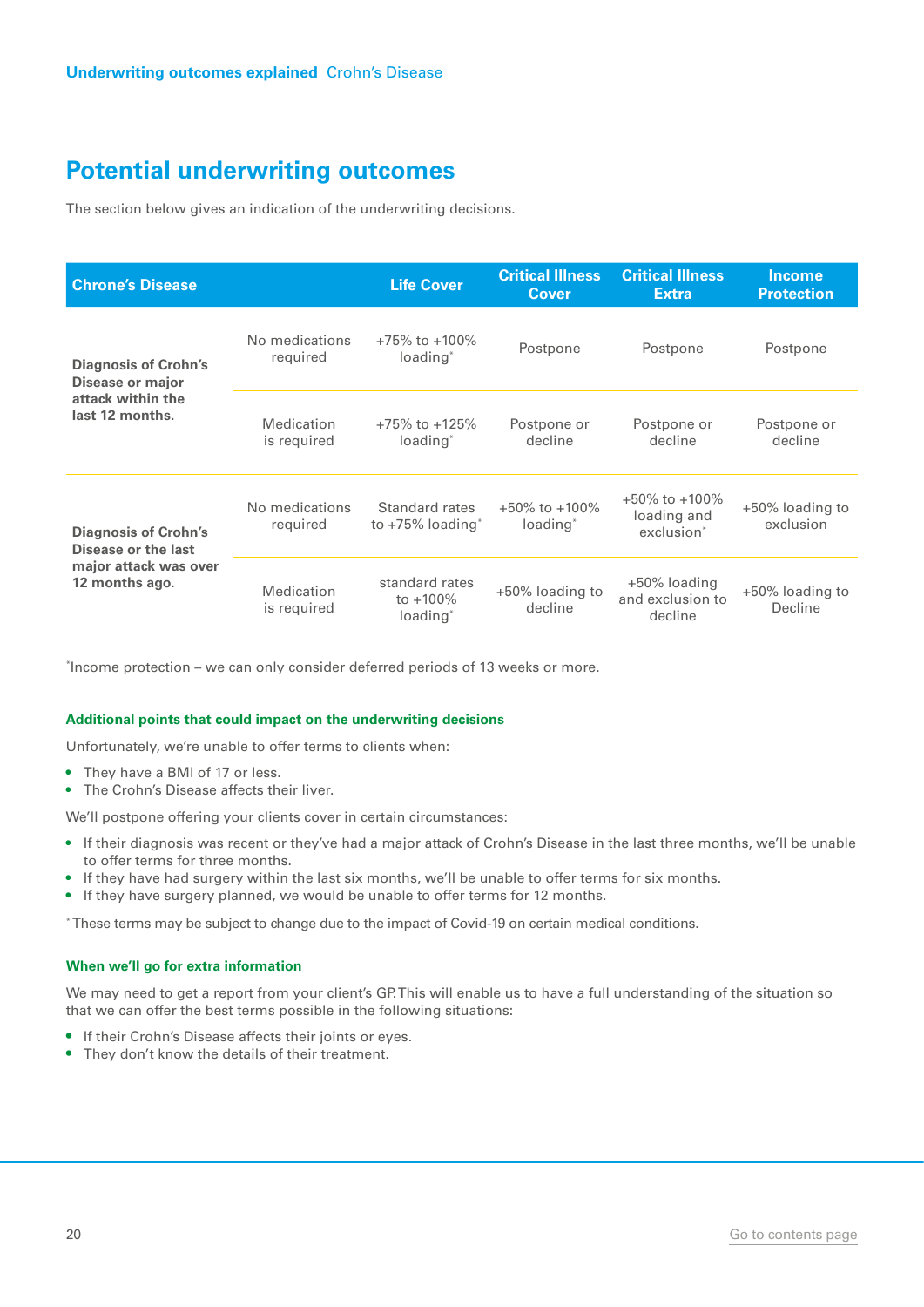#### **Example 1**

This client has a history of Crohn's Disease that is treated with medication and their last major attack was three years ago. They would get a decision at point of sale for life cover and Critical Illness Cover with an extra premium being charged. A Crohn's Disease exclusion would be applied to the total and permanent disability benefit and Critical Illness Extra.

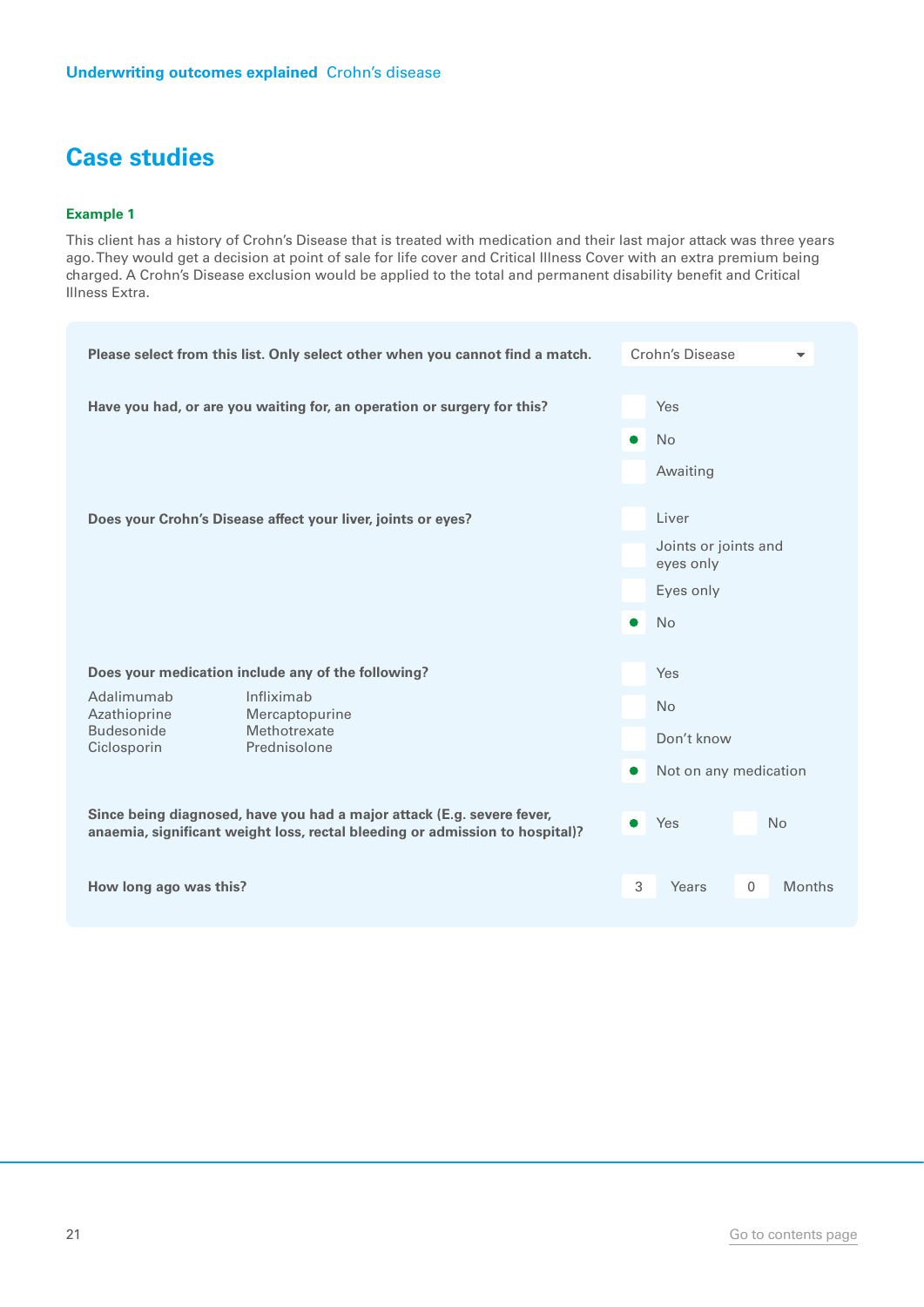#### **Example 2**

This client has a history of Crohn's Disease that has required surgery 18 months ago. Their last major attack was two years ago and they still require one of the medications listed for the condition. They would get a decision at point of sale for life cover only with an extra premium being charged. Critical Illness Cover, Critical Illness Extra and Income Protection Benefit would be declined.



truthfully and accurately it will mean that any claim may not be paid and the policy cancelled.

genuine questions posed by our online quote and apply system, OLP Connect.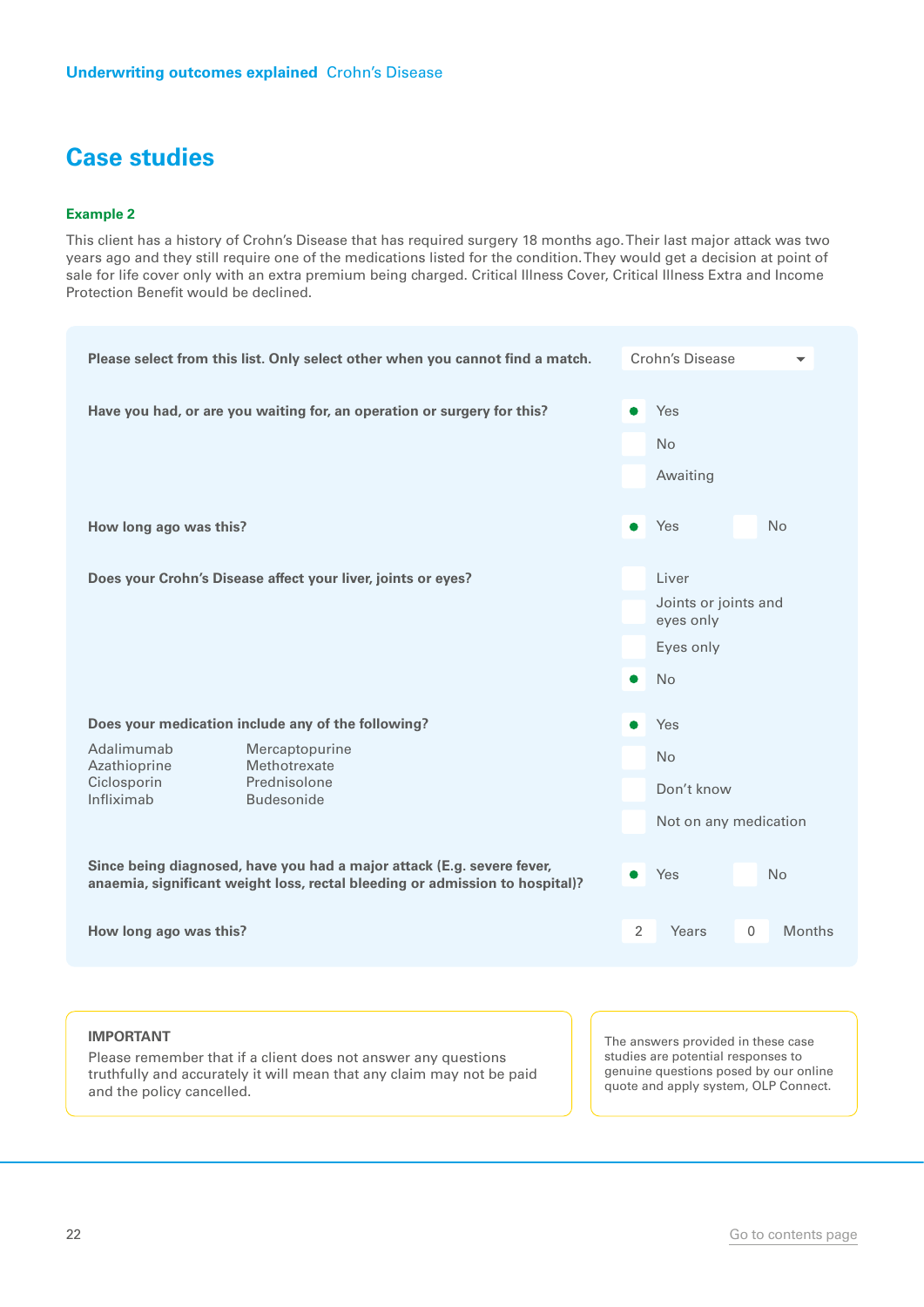## <span id="page-22-0"></span>**Diabetes**

There are now over four million people diagnosed with diabetes in the UK\* . This guide explains what effect the condition has on our underwriting decisions so you and your clients know the potential outcome of an application before you begin the application process.

## **Definition**

Diabetes is a medical condition where the body produces either no insulin or insufficient amounts of insulin to enable it to use glucose. The body may also be resistant to insulin and unable to use it properly (known as insulin resistance).

 **Type 1** diabetes is usually diagnosed at a young age and is where the body does not produce insulin. Treatment for this will involve regular injections of insulin or use of a permanent insulin pump.

**Type 2** diabetes is where the body does not produce sufficient insulin or the insulin produced does not work fully. This is treated initially by modification of diet and possibly medication to control levels of glucose. Over time it may be necessary to also include insulin injections to improve the control of the condition.

The long term monitoring of the control is done by a blood test measuring glycated haemoglobin (HbA1c). The results indicate the blood glucose levels within red blood cells and will either be expressed as a percentage or in millimoles per mol (mmol/mol). This test should not be confused with the regular blood tests diabetics undertake on a daily basis to measure their blood sugar levels.

#### **When does my client need to tell you about their diabetes?**

If they have ever been diagnosed as having diabetes regardless of how long ago it was.

#### **What happens when my client says they have diabetes on their application form?**

We can usually assess the details online by asking just a few simple questions and tell you what the decision is. However, if there are any complications with the diabetes or your client's control of their disease, it may be necessary to obtain additional information.

#### **What does my client need to know about their diabetes when they apply?**

The key things your client will need to know are:

- 1. When they were diagnosed and the date of the last diabetic review.
- 2. Whether the treatment includes insulin injections or insulin pump.
- 3. Details of any hospital admissions (excluding their regular diabetic clinic appointments).
- 4. Result of latest HbA1c test.
- 5. Any complications such as eye problems, kidney problems, abnormal urine test results or any episodes of tingling, numbness or loss of sensation in fingers, toes or feet.

**Did you know we accept over 80% of customers with diabetes at point of sale for life cover.**

\*diabetes.org.uk 2016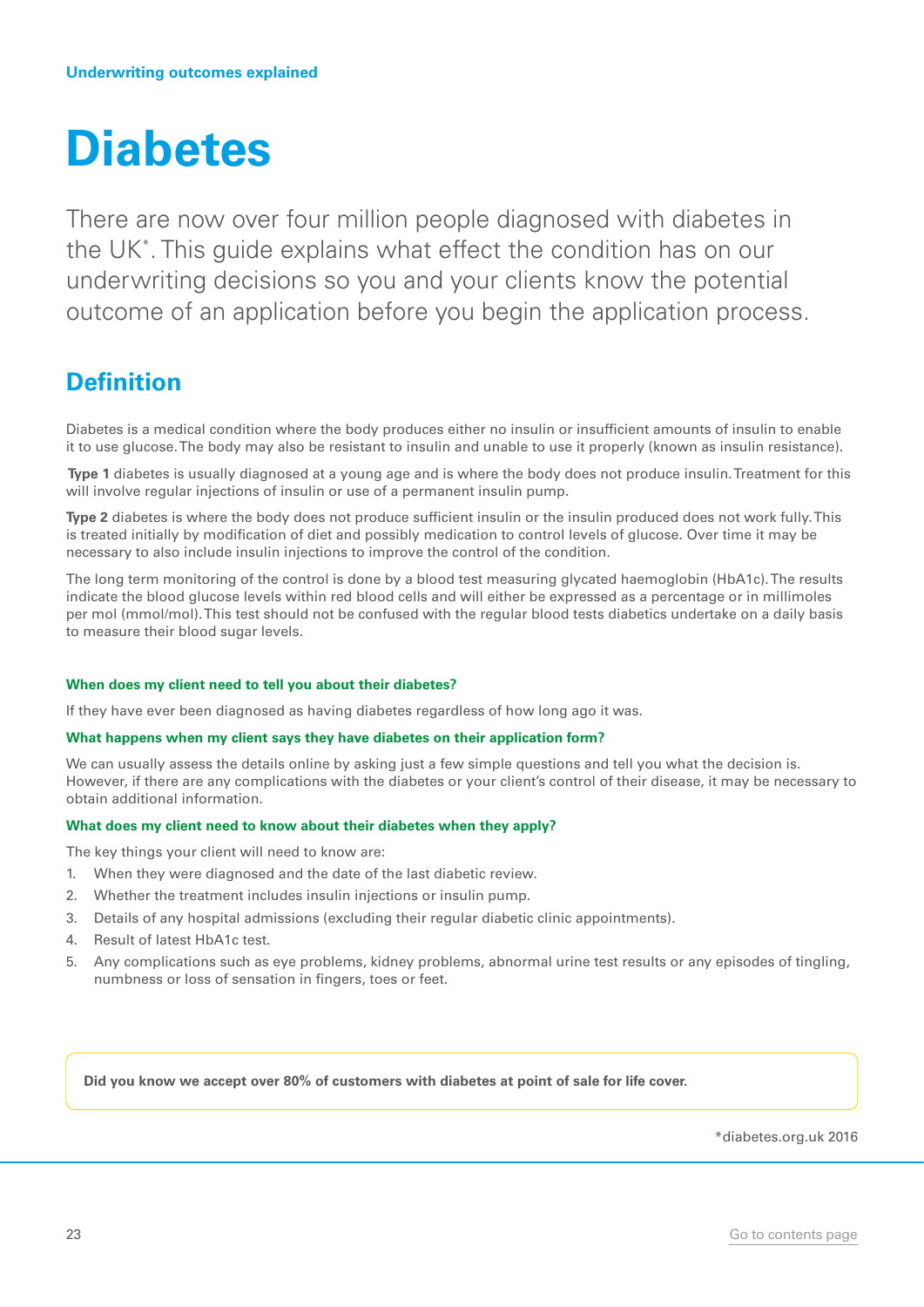Life Cover applications only. No terms are available for Critical Illness Cover, Critical Illness Extra or Income Protection Benefit.

| <b>Client's age</b><br>at application | <b>HbA1c level</b>          | <b>Treatment with insulin</b><br>injections since first<br>diagnosis | <b>Treatment does NOT</b><br>include insulin injections |
|---------------------------------------|-----------------------------|----------------------------------------------------------------------|---------------------------------------------------------|
| 21 to 40                              | Up to $8.9\%$ (74 mmol/mol) | $+150\%$ to $+225\%$ loading <sup>*</sup>                            | $+125\%$ to $+225\%$ loading <sup>*</sup>               |
|                                       | 9% to 10.9% (96 mmol/mol)   | +200% loading to decline                                             | +175% loading to decline                                |
| 41 to 60                              | Up to $8.9\%$ (74 mmol/mol) | $+125\%$ to $+225\%$ loading <sup>*</sup>                            | $+75\%$ to $+225\%$ loading <sup>*</sup>                |
|                                       | 9% to 10.9% (96 mmol/mol)   | +175% loading to decline                                             | +125% loading to decline                                |
| 61 and over                           | Up to 8.9% (74 mmol/mol)    | $+75\%$ to $+225\%$ loading <sup>*</sup>                             | $+75\%$ to $+225\%$ loading <sup>*</sup>                |
|                                       | 9% to 10.9% (96 mmol/mol)   | +125% loading to decline                                             | +125% loading to decline                                |

#### **The higher ratings shown in the above ranges will apply:**

- where the client is a younger age.
- they've had the condition for a long period of time.
- if the client has had any hospital admission or complications relating to their diabetes.

#### **Additional points that can affect underwriting decisions**

We are unable to offer any terms to clients in the following situations:

- Poor control of the diabetes with a HbA1c of 11% or 97 mmol/mol or more.
- Cigarette smoking of 11 or more a day.
- The presence of two or more common complications of diabetes including retinopathy, albumin in the urine, nephropathy, episodes of tingling or numbness.
- Any additional cardiovascular risk being present such as angina, heart attack, stroke or similar.
- Any combination with raised cholesterol, raised BP, raised BMI.

In some situations it will not be possible to consider the client's application until a later date. These will include:

- Clients under the age of 20.
- Anyone who has not had a diabetic review within the last 18 months.
- Anyone who has not had their HbA1c measured.
- If there has been a hospital admission due to diabetes in the last 12 months (excluding regular diabetic clinic appointments).

\* These terms may be subject to change due to the impact of Covid-19 on certain medical conditions.

#### **When we'll need information from your client's GP**

To get a full picture of the situation and help us offer the best terms we can, we will need information from your client's GP when:

- The diabetic control is not ideal such as a HbA1c above 9.0% and there is also a diabetic complication such as retinopathy, albumin in the urine, nephropathy or episodes of tingling or numbness.
- Any diagnosis of diabetes where the client is currently pregnant.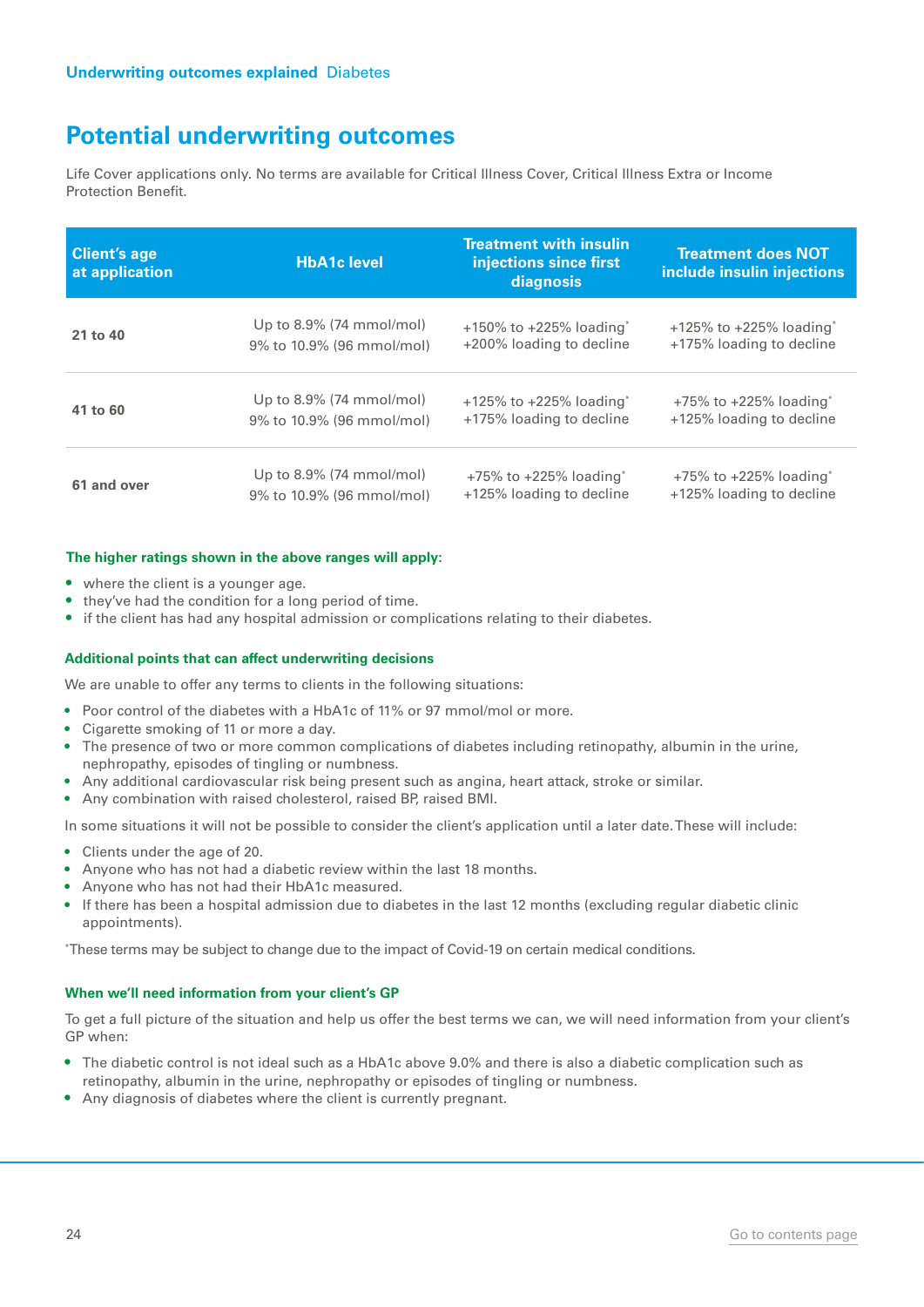#### **Example 1 - a typical situation**

A Type 2 diabetic of five years duration who has good control and no complications. This client will get a decision at point of sale.

| Have you been on insulin since your diabetes was first treated?                                                                   |              | <b>Yes</b> |             | N <sub>o</sub>  |
|-----------------------------------------------------------------------------------------------------------------------------------|--------------|------------|-------------|-----------------|
| How long ago was your last diabetic review at your GP's surgery, a<br>diabetic clinic or hospital?                                | $\mathbf{0}$ | Years      | 6           | <b>Months</b>   |
| Since you were told you had diabetes, have you been admitted to<br>hospital for one night or more due to your diabetes?           |              | Yes        |             | <b>No</b>       |
| Are you taking insulin injections?                                                                                                |              | <b>Yes</b> |             | <b>No</b>       |
| How long ago was your diabetes diagnosed?                                                                                         | 5            | Years      | $\mathbf 0$ | <b>Months</b>   |
| Have you ever had, been advised to have or are you waiting to have laser<br>treatment on your eyes due to diabetes?               |              | Yes        |             | <b>No</b>       |
| Have you ever been told by your GP or any medical professional that you<br>have protein or albumin in your urine due to diabetes? |              | Yes        |             | <b>No</b>       |
| Do you have tingling, numbness or loss of sensation in your fingers,<br>toes or feet?                                             |              | <b>Yes</b> |             | <b>No</b>       |
| What was the result of your latest HbA1c?                                                                                         |              | 4 or less  |             | 21 to 74        |
|                                                                                                                                   | $\bullet$    | 4.1 to 8.9 |             | 75 to 96        |
|                                                                                                                                   |              | 9 to 10.9  |             | 97 to 140       |
|                                                                                                                                   |              | 11 to 15   |             | <b>Over 140</b> |
|                                                                                                                                   |              | 15.1 to 20 |             |                 |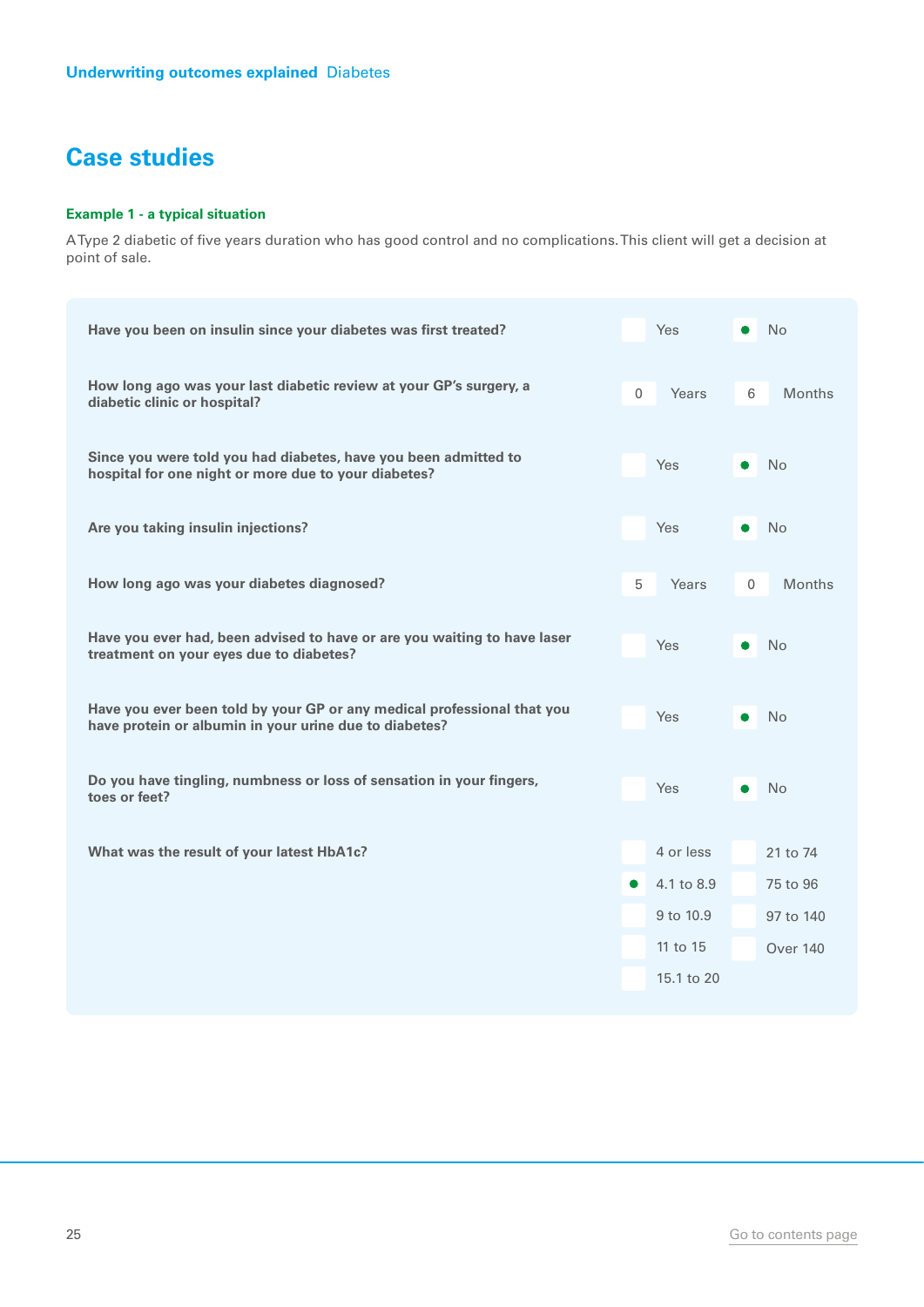#### **Example 2 - an unusual situation**

A type 1 diabetic, over 40 years of age who has had diabetes for 20 years and has needed laser treatment to their eyes due to diabetes. The customer has an HbA1c up to 8.9% or (74 mmol/mol) this client would not get a decision at point of sale as we would require a report from the client's GP.

|   | Yes        |          | N <sub>o</sub> |
|---|------------|----------|----------------|
| 0 | Years      | 6        | <b>Months</b>  |
|   | <b>Yes</b> |          | No             |
|   | Years      | $\Omega$ | <b>Months</b>  |
|   | Yes        |          | N <sub>o</sub> |
|   |            | 20       |                |

#### **IMPORTANT**

Please remember that if a client does not answer any questions truthfully and accurately it will mean that any claim may not be paid and the policy cancelled.

The answers provided in these case studies are potential responses to genuine questions posed by our online quote and apply system, OLP Connect.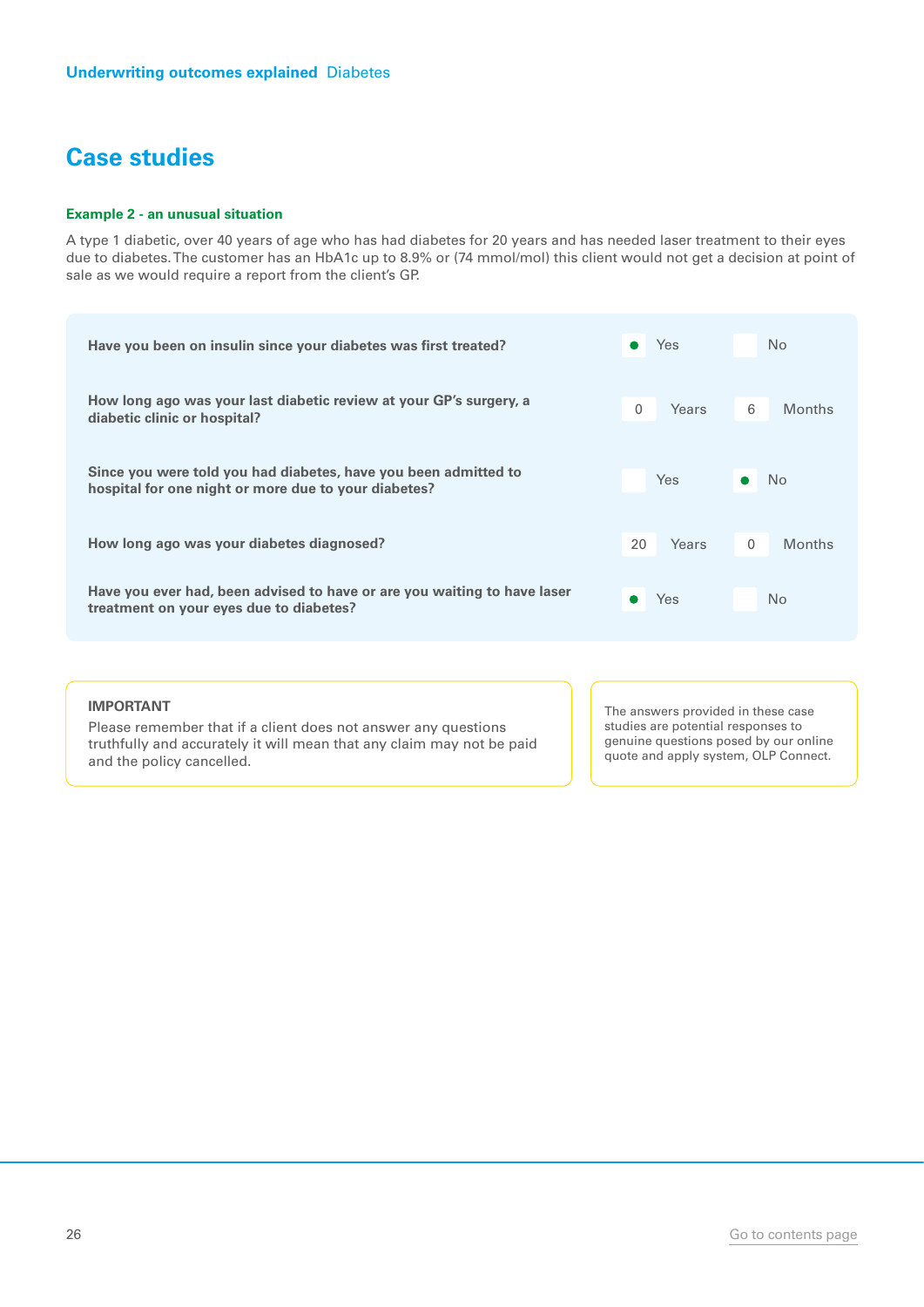## <span id="page-26-0"></span>**Epilepsy**

This guide explains what effect the condition has on our underwriting decisions so you and your clients know the potential outcome of an application before you begin the application process.

### **Definition**

Epilepsy is a common neurological condition that affects the brain and causes seizures. Seizures occur due to abnormal electrical activity in the brain that temporarily affects how it works. Seizures can cause different symptoms depending on which part of the brain is involved.

Treatment usually consists of anti-epileptic medication but can also include surgery.

#### **When does my client need to tell you about their epilepsy?**

Your client will need to tell us if they've seen a doctor, nurse or other health professional for their epilepsy within the last five years if they're applying for life cover only. If applying for critical illness or income protection, we'll need details if they have ever been diagnosed with epilepsy regardless of how long ago.

#### **What happens when my client says they have epilepsy on their application form?**

We can usually assess the details online for a large proportion of customers by asking just a few simple questions, and then tell you what the decision is. However, if there are any complications or unusual patterns with the epilepsy, it may be necessary to obtain additional information.

#### **What does my client need to know about their epilepsy when they apply?**

The key things your client will need to know are:

- 1. What type of epilepsy they have.
- 2. How many fits or attacks they have and how long ago since the last one.
- 3. Whether they experience a change or loss of consciousness during any of your attacks.
- 4. When they were diagnosed.

**Did you know we accept over 90% of customers with epilepsy at point of sale for life cover and Critical Illness. 60% of those are at standard rates for life cover.**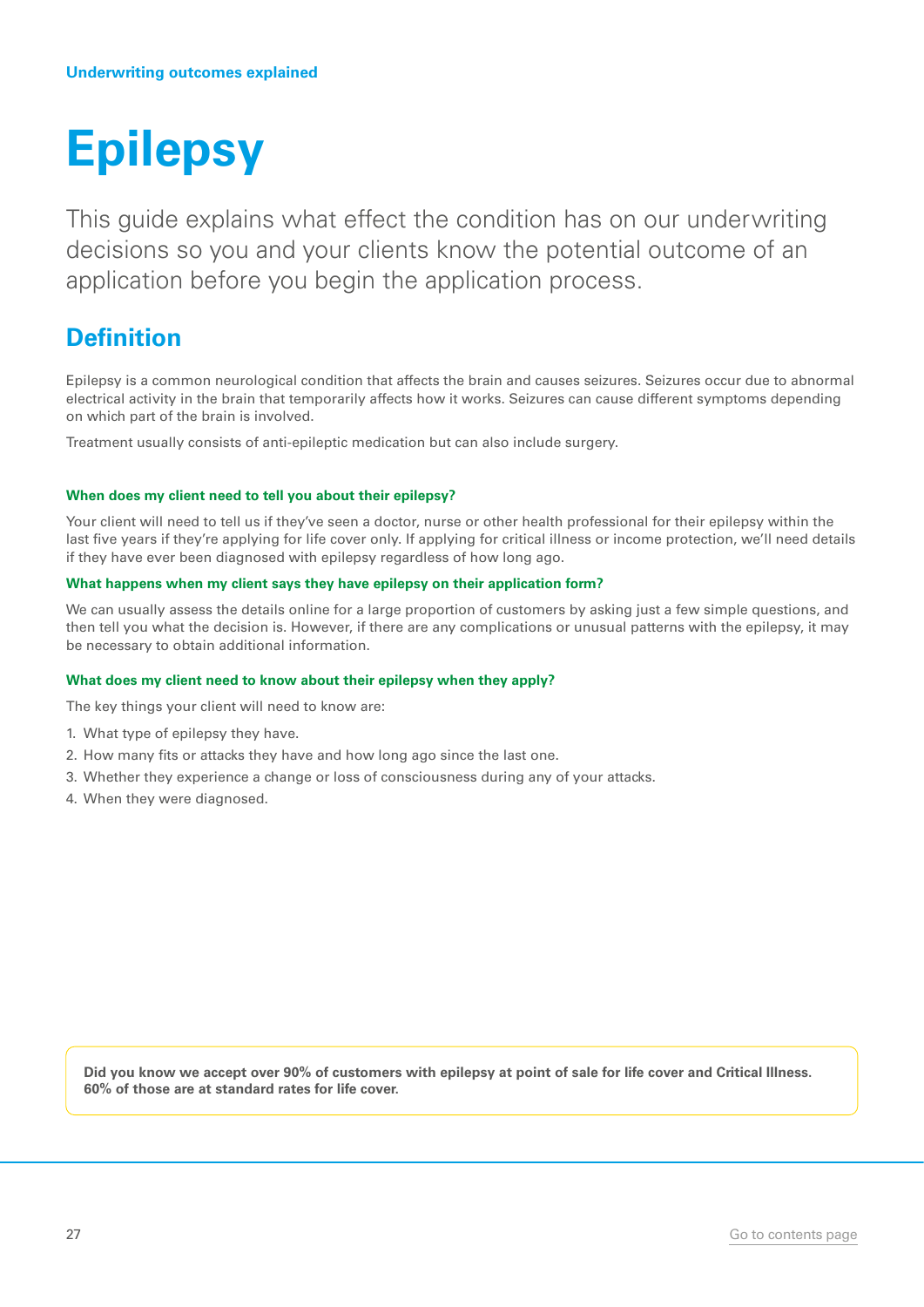The section below gives an indication of the underwriting decisions.

| <b>Epilepsy</b>                                                           |                                                                                                                                                                                                                    | <b>Life Cover</b>                       | <b>Critical</b><br><b>Illness Cover</b>                                                | <b>Critical</b><br><b>Illness Extra</b>                                                                  | <b>Income</b><br><b>Protection</b> |
|---------------------------------------------------------------------------|--------------------------------------------------------------------------------------------------------------------------------------------------------------------------------------------------------------------|-----------------------------------------|----------------------------------------------------------------------------------------|----------------------------------------------------------------------------------------------------------|------------------------------------|
| Seizures do<br>not include                                                | Diagnosed over 6 months ago<br>Less than 12 attacks per year<br>$\bullet$<br>Last attack over 1 year ago<br>۰                                                                                                      | Standard<br>rates                       | Standard<br>rates                                                                      | Standard<br>rates                                                                                        | Standard<br>rates                  |
| a change<br>or loss of<br>consciousness                                   | Diagnosed over 6 months ago<br>Less than 12 attacks per year<br>Last attack less than 1 year<br>ago                                                                                                                | +50% loading                            | +50% loading                                                                           | +50% loading<br>and exclusion                                                                            | +75% loading                       |
| <b>Seizures</b><br>can include<br>a change<br>or loss of<br>consciousness | Absence seizures,<br>$\bullet$<br>characterised by clouding of<br>consciousness for less than a<br>minute and no falling to the<br>ground.<br>Diagnosed before age 20<br>$\bullet$<br>Last attack in the last year | Standard<br>rates to $+50\%$<br>loading | "Standard<br>rates to $+50\%$<br>loading<br><b>TPD Standard</b><br>rates to<br>Decline | Standard<br>rates to $+50\%$<br>loading and<br>exclusion<br><b>TPD Standard</b><br>rates to<br>Decline   | Standard rates<br>to Decline       |
|                                                                           | Sudden loss of consciousness,<br>falling to the ground, jerking<br>movement of the limbs and<br>possibly incontinence or<br>tongue biting<br>Diagnosed over 1 year ago<br>Less than 12 attacks per year            | Standard rates<br>to +100%<br>loading   | "Standard<br>rates to +50%<br>loading<br><b>TPD Standard</b><br>rates to<br>Decline"   | "Standard<br>rates to $+50\%$<br>loading and<br>exclusion<br><b>TPD Standard</b><br>rates to<br>Decline" | +50% loading<br>to Postpone        |

#### **Additional points that could impact on the underwriting decisions**

We're unable to offer any terms if in the following circumstances

- A recent diagnosis of Epilepsy
- Where the underlying cause is alcohol
- Where the client has more than 12 seizures per year (not including absence attacks)

#### **When we'll need information from your client's GP**

Where the underlying cause of the epilepsy is a stroke, a tumour or medication.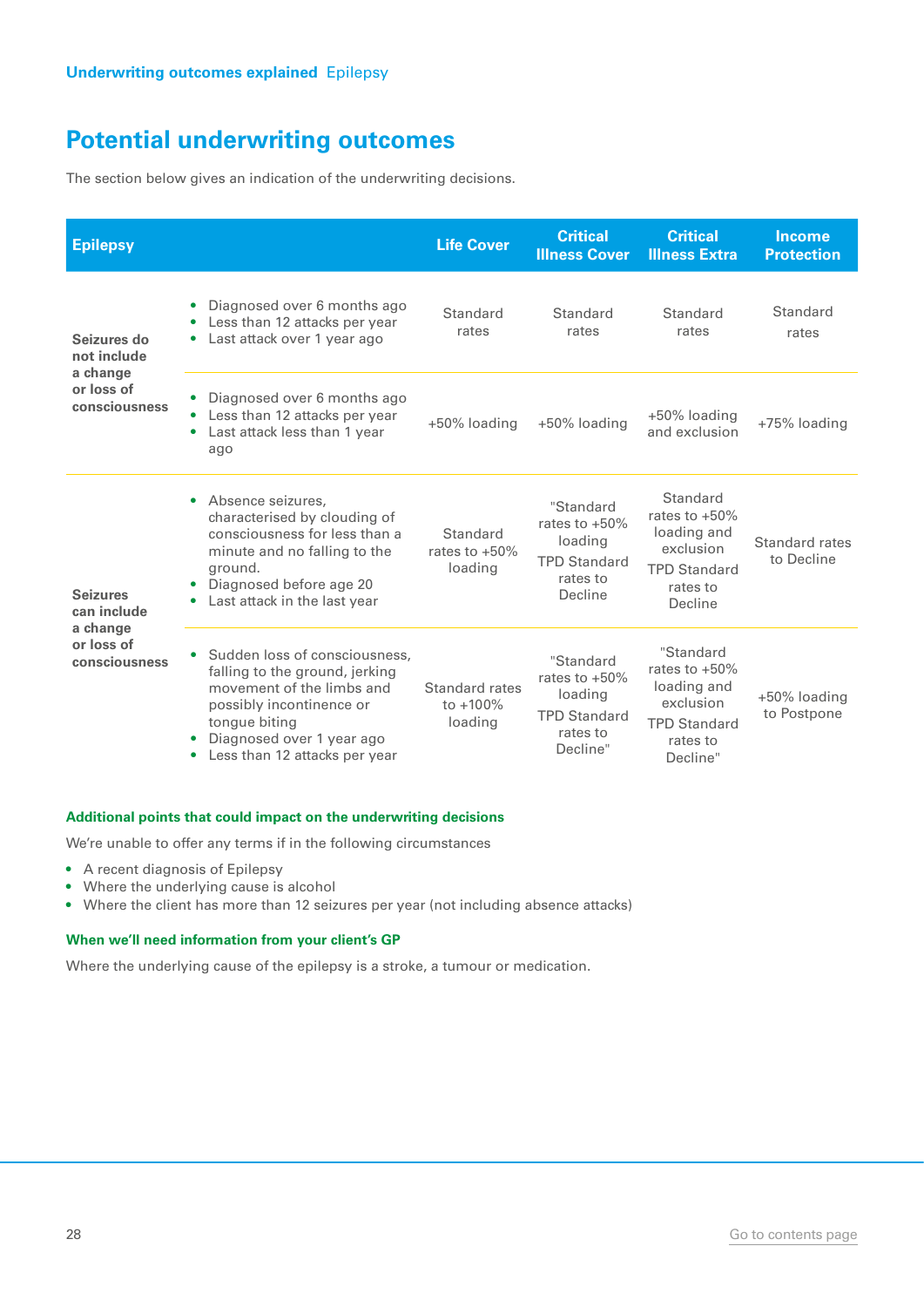#### **Example 1**

The client has absence seizures only which was diagnosed as a teenager. The customer has had no attacks for over 2 years and will be offered standard rates for all benefits.

| Please select from this list. Only select other when you cannot find a match.<br>Epilepsy<br>$\overline{\phantom{a}}$ |                                                                                                                        |                                            |  |                                                                                                                                     |               |            |  |
|-----------------------------------------------------------------------------------------------------------------------|------------------------------------------------------------------------------------------------------------------------|--------------------------------------------|--|-------------------------------------------------------------------------------------------------------------------------------------|---------------|------------|--|
|                                                                                                                       | What did your doctor advise was the cause of your epilepsy?                                                            |                                            |  |                                                                                                                                     |               |            |  |
|                                                                                                                       | Alcohol consumption                                                                                                    | Tumour, growth or<br>swelling of the brain |  | Stroke, scarring or<br>malformation of the brain                                                                                    |               | Drug use   |  |
|                                                                                                                       | Medication                                                                                                             | None of these                              |  | No cause                                                                                                                            |               | Don't know |  |
| Do you ever experience a change or loss of consciousness during any<br>Yes<br>No<br>of your attacks?                  |                                                                                                                        |                                            |  |                                                                                                                                     |               |            |  |
|                                                                                                                       | What type of epilepsy do you have?                                                                                     |                                            |  |                                                                                                                                     |               |            |  |
| $\bullet$                                                                                                             | Absence seizures, characterised by<br>clouding of consciousness for less than<br>a minute and no falling to the ground |                                            |  | Sudden loss of consciousness, falling to<br>the ground, jerking movement of the limbs<br>and possibly incontinence or tongue biting |               |            |  |
| Neither of these                                                                                                      |                                                                                                                        |                                            |  |                                                                                                                                     |               |            |  |
| 20<br>Years<br>$\Omega$<br>How long ago was this diagnosed?                                                           |                                                                                                                        |                                            |  |                                                                                                                                     | <b>Months</b> |            |  |
| 2<br>6<br>How long ago was your last attack or fit?<br>Years                                                          |                                                                                                                        |                                            |  | <b>Months</b>                                                                                                                       |               |            |  |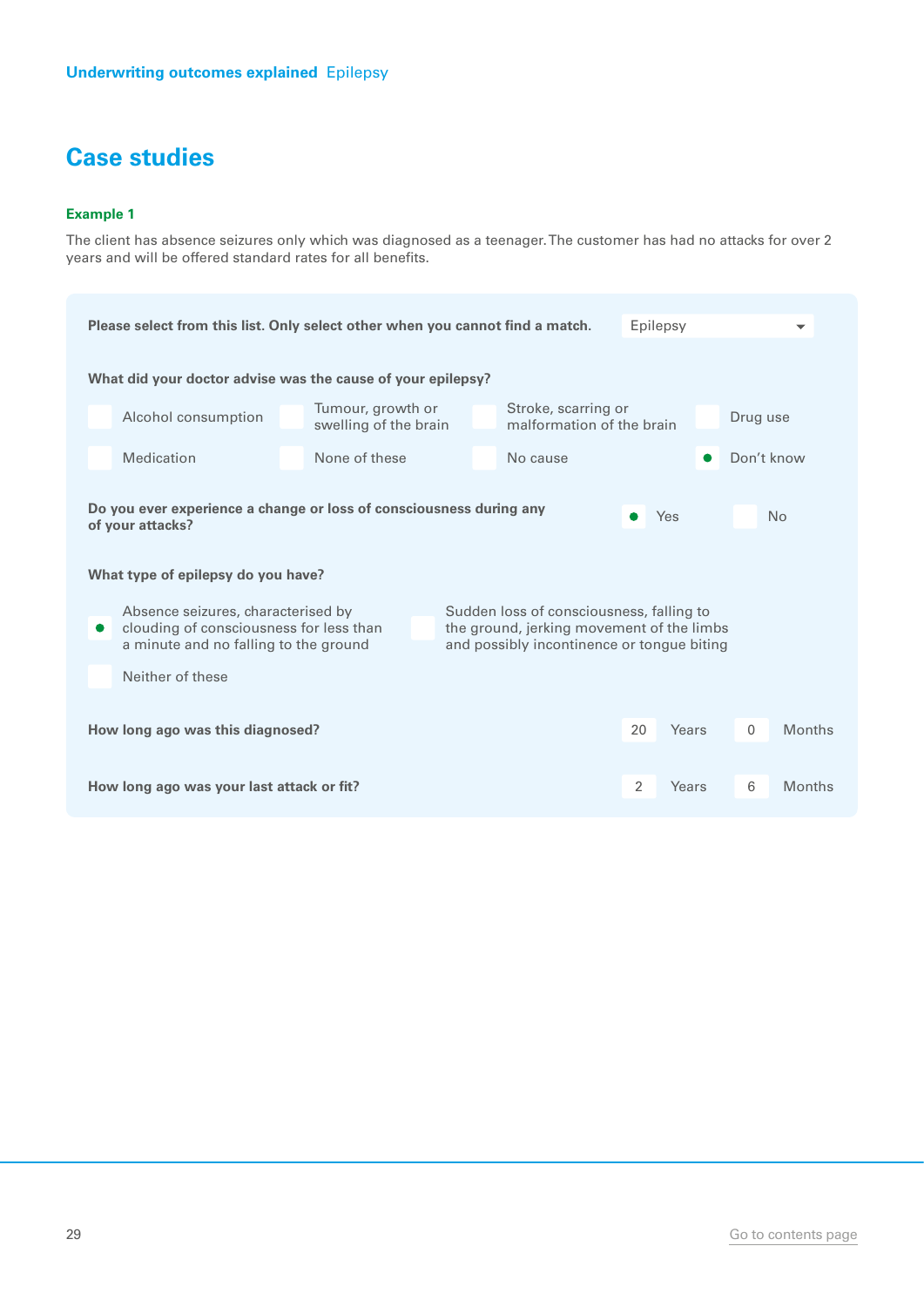#### **Example 2**

The client has seizures which include sudden loss of consciousness and jerking of limbs. The customer was diagnosed 5 years ago and last had a seizure 9 months ago. They would get a decision at point of sale for life cover and Critical Illness Cover with an extra premium being charged. Critical Illness Extra will also require an exclusion and Income protection benefit would not be available.

| Please select from this list. Only select other when you cannot find a match.<br>Epilepsy                              |                                            |                                                                                                                                     |              |       |            |               |
|------------------------------------------------------------------------------------------------------------------------|--------------------------------------------|-------------------------------------------------------------------------------------------------------------------------------------|--------------|-------|------------|---------------|
| What did your doctor advise was the cause of your epilepsy?                                                            |                                            |                                                                                                                                     |              |       |            |               |
| Alcohol consumption                                                                                                    | Tumour, growth or<br>swelling of the brain | Stroke, scarring or<br>malformation of the brain                                                                                    |              |       | Drug use   |               |
| Medication                                                                                                             | None of these                              | No cause                                                                                                                            |              |       | Don't know |               |
| Do you ever experience a change or loss of consciousness during any<br>of your attacks?                                |                                            |                                                                                                                                     |              | Yes   |            | <b>No</b>     |
| What type of epilepsy do you have?                                                                                     |                                            |                                                                                                                                     |              |       |            |               |
| Absence seizures, characterised by<br>clouding of consciousness for less than<br>a minute and no falling to the ground | $\bullet$                                  | Sudden loss of consciousness, falling to<br>the ground, jerking movement of the limbs<br>and possibly incontinence or tongue biting |              |       |            |               |
| Neither of these                                                                                                       |                                            |                                                                                                                                     |              |       |            |               |
| 5<br>Years<br>How long ago was this diagnosed?<br>$\mathbf{0}$                                                         |                                            |                                                                                                                                     |              |       | Months     |               |
| 2<br>How many attacks or fits do you have a year?                                                                      |                                            |                                                                                                                                     |              |       |            |               |
| How long ago was your last attack or fit?                                                                              |                                            |                                                                                                                                     | $\mathbf{0}$ | Years | 9          | <b>Months</b> |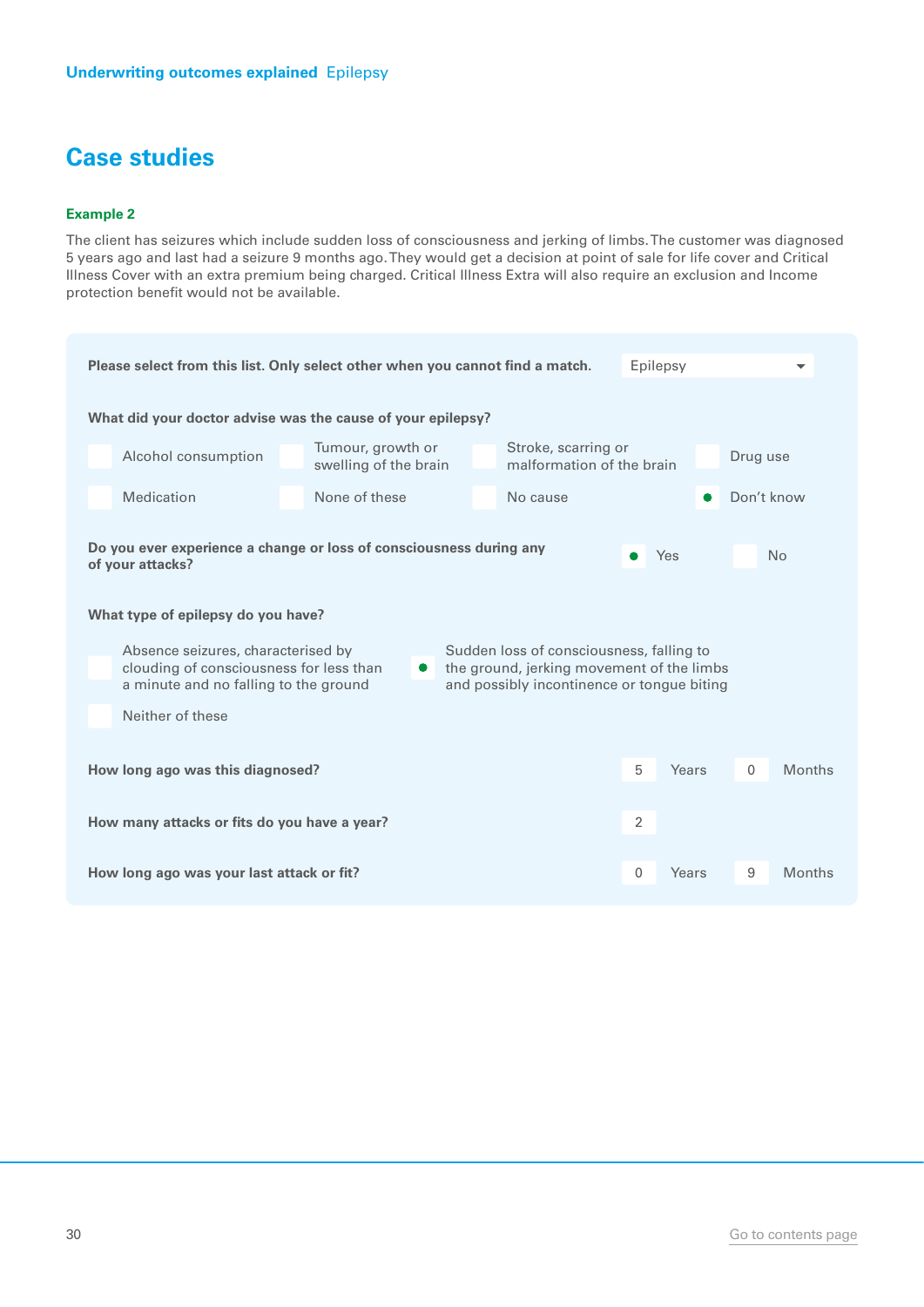## <span id="page-30-0"></span>**Gout**

This guide explains what effect the condition has on our underwriting decisions so you and your clients know the potential outcome of an application before you begin the application process.

### **Definition**

Gout is a type of arthritis which causes attacks of painful inflammation, usually in the small joints of the feet and hands. Gout is caused by a build up of uric acid in the blood. Uric acid is one of the body's waste products, which when elevated, may result in the formation of crystals in and around the small joints which causes pain.

The most commonly affected joint is the one at the base of the big toe, however, other joints and tissue may also be affected.

Gout becomes more common with age and is three to four times more common in men. Diabetes, Hypertension or raised blood pressure, excessive alcohol and being overweight can all increase the likelihood of Gout.

Treatment is usually with non-steroidal anti-inflammatory drugs or sometimes steroids. The risk of further attacks may be reduced by making lifestyle changes such as losing weight, drinking less alcohol or uric acid lowering medications such as allopurinol.

Complications as a result of Gout may include damage to the kidneys, kidney stones and permanent joint damage.

#### **When does my client need to tell you about Gout?**

If they have seen a doctor, nurse or other health professional regarding Gout – in the last two years for life only cases or in the last five years if also applying for critical illness or Income Protection Benefits.

#### **What does your client need to know about their Gout when applying?**

- 1. How long ago they last had symptoms.
- 2. The frequency of attacks.
- 3. Any associated problems such as high blood pressure or kidney problems.
- 4. How many joints are affected.

#### **What happens when my clients say they have or had Gout?**

We can assess the details online for a large proportion of clients by asking just a few simple questions, and then tell you what the decision is. However, in some situations where serious complications exist it may be necessary to obtain additional information.

Any complications such as eye problems, kidney problems, abnormal urine test results or any episodes of tingling, numbness or loss of sensation in fingers, toes or feet.

**Did you know we accept over 90% of customers with Gout at point of sale for life cover and just under 80% at standard rates for life cover.**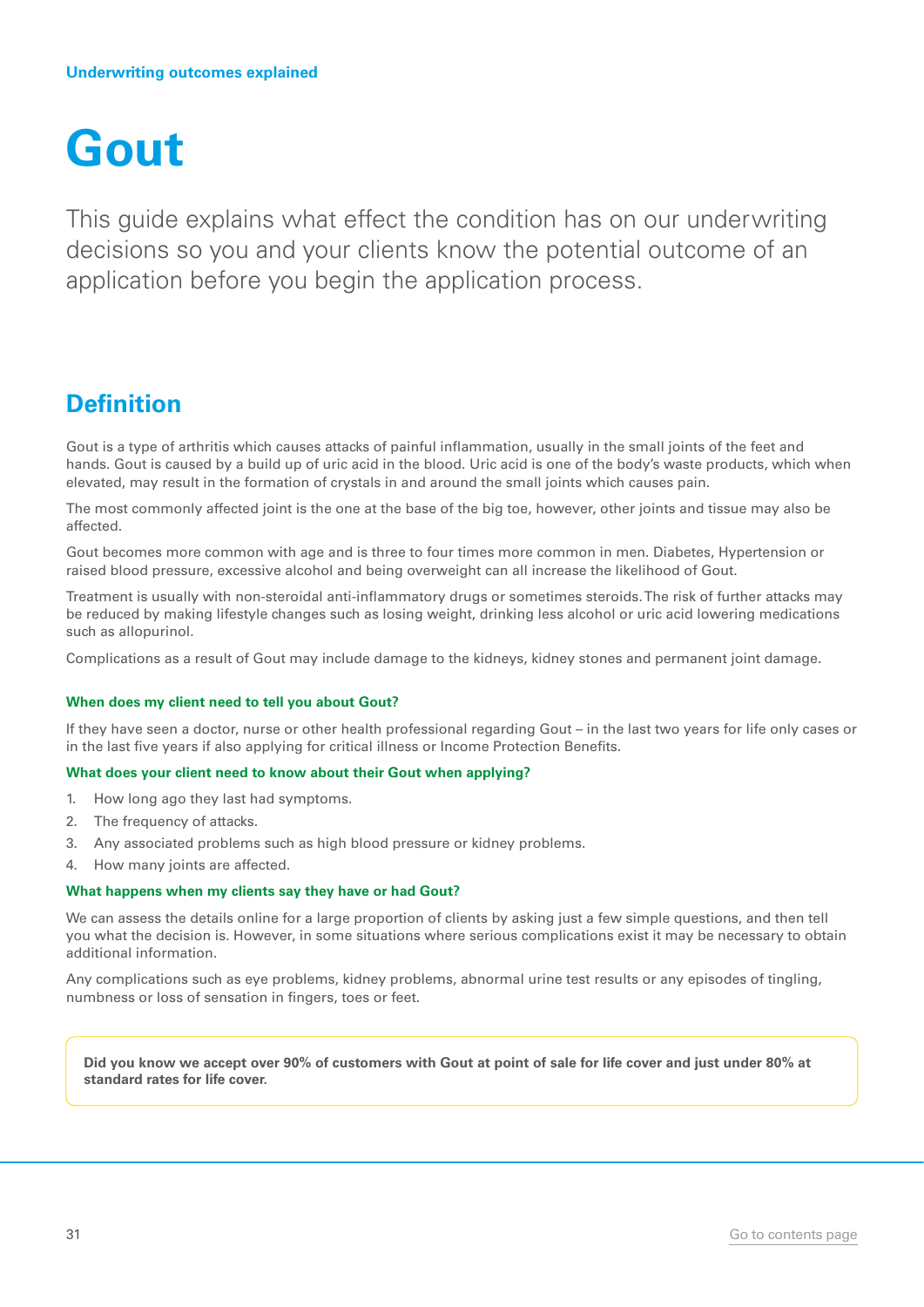Underwriting outcomes will depend on the frequency and severity of attacks and whether associated problems or complications exist. Infrequent attacks of one joint only, with no complications or associated problems, will result in Standard rates for life and critical illness.

| Gout                                                                                                                                                    | <b>Life</b>       | <b>Critical Illness</b><br><b>Cover</b> | <b>Critical Illness</b><br><b>Extra</b> | <b>TPD</b>        | Income<br><b>Protection</b>  |
|---------------------------------------------------------------------------------------------------------------------------------------------------------|-------------------|-----------------------------------------|-----------------------------------------|-------------------|------------------------------|
| Infrequent attacks of short<br>duration affecting one joint<br>only. Last symptoms over 12<br>months ago. No high blood<br>pressure or kidney problems. | Standard<br>rates | Standard<br>rates                       | Standard<br>rates                       | Standard<br>rates | Standard rates<br>to exclude |
| Infrequent attacks of short<br>duration affecting more than<br>one joint. No high blood<br>pressure or kidney problems.                                 | Standard<br>rates | Standard<br>rates/ $+50\%$              | Standard<br>rates/ $+50\%$              | Standard<br>rates | Standard rates/<br>Postpone  |
| More than three separate<br>episodes a year requiring<br>treatment.                                                                                     | Standard<br>rates | Standard<br>rates/ $+50%$               | Standard<br>rates/ $+50%$               | Standard<br>rates | Standard rates/<br>Postpone  |
| <b>Permanent or continual</b><br>symptoms.                                                                                                              | $+50\%/+75\%$     | $+100\%$ /Decline                       | +100%/Decline                           | Decline           | Decline                      |
| With associated high blood<br>pressure.                                                                                                                 | $+50\%/+100\%$    | Decline                                 | Decline                                 | Decline           | Decline                      |

If the customer has high blood pressure or kidney problems and also smokes or has a high BMI then we will either obtain medical evidence or decline. If a customer has high blood pressure and kidney problems and they also smoke or have a high BMI we will decline.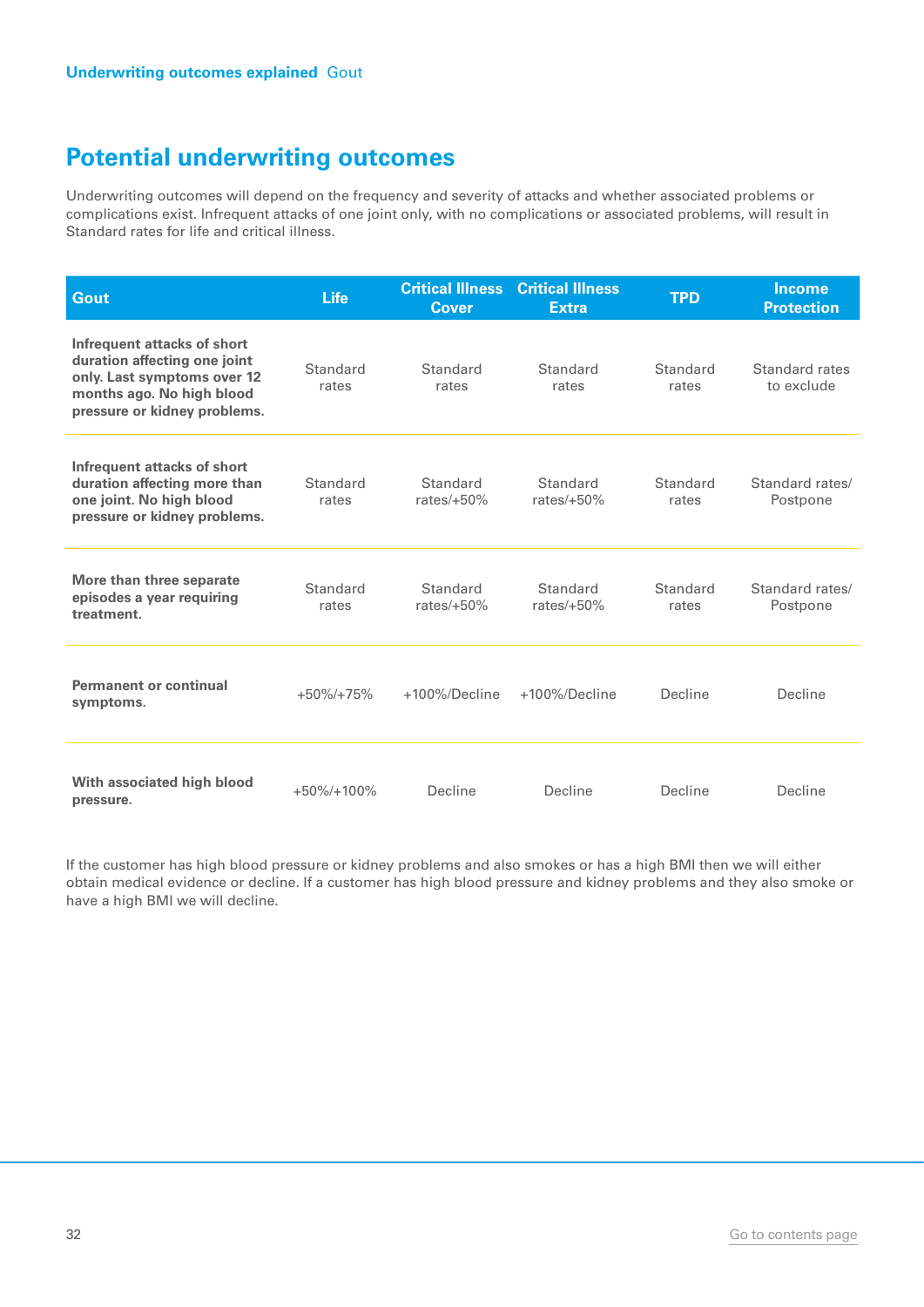#### **Example 1 - a typical situation**

The customer has no major complications or associated risks. Symptoms are infrequent and affect only one joint. The last symptoms were over one year ago. The customer will be offered standard rates for life, critical illness and IPB other than classes 3 and 4 which will receive an exclusion.

| Have you been diagnosed with high blood pressure, or had any kind of<br><b>Yes</b><br>No.<br>kidney problems, such as a kidney stone or protein in your urine?<br>Which of the following most closely describes your condition? |                                                                     |           |                                           |                                     |         |   |          |  |
|---------------------------------------------------------------------------------------------------------------------------------------------------------------------------------------------------------------------------------|---------------------------------------------------------------------|-----------|-------------------------------------------|-------------------------------------|---------|---|----------|--|
|                                                                                                                                                                                                                                 |                                                                     |           |                                           |                                     |         |   |          |  |
|                                                                                                                                                                                                                                 | A. Chance finding on blood test, symptom free.                      | $\bullet$ | B. Infrequent symptoms of short duration. |                                     |         |   |          |  |
|                                                                                                                                                                                                                                 | C. More than three separate episodes a year<br>requiring treatment. |           |                                           | D. Permanent or continual symptoms. |         |   |          |  |
|                                                                                                                                                                                                                                 |                                                                     |           |                                           |                                     |         |   |          |  |
|                                                                                                                                                                                                                                 |                                                                     |           |                                           |                                     |         |   |          |  |
| How many joints are, or were, affected?                                                                                                                                                                                         |                                                                     |           |                                           | 1                                   |         |   |          |  |
|                                                                                                                                                                                                                                 |                                                                     |           |                                           |                                     |         |   |          |  |
| How long ago were your last symptoms?                                                                                                                                                                                           |                                                                     |           |                                           |                                     | Year(s) | 6 | Month(s) |  |
|                                                                                                                                                                                                                                 |                                                                     |           |                                           |                                     |         |   |          |  |

#### **Example 2 - an unusual situation**

The customer has no major complications or associated risks but has permanent symptoms and the condition affects three joints. This customer will be rated for life cover, all other benefits will be declined.

| Have you been diagnosed with high blood pressure, or had any kind of<br>kidney problem such as a kidney stone or protein in the urine?<br>Which of the following most closely describes your condition? | N <sub>o</sub><br>Yes                                                                                                                                     |
|---------------------------------------------------------------------------------------------------------------------------------------------------------------------------------------------------------|-----------------------------------------------------------------------------------------------------------------------------------------------------------|
| A. Chance finding on blood test, symptom free.<br>C. More than three separate episodes a year<br>requiring treatment.                                                                                   | B. Infrequent symptoms of short duration.<br>D. Permanent or continual symptoms.                                                                          |
| How many joints are, or were, affected?                                                                                                                                                                 | 3                                                                                                                                                         |
| <b>IMPORTANT</b><br>Please remember that if a client does not answer any questions<br>truthfully and accurately it will mean that any claim may not be paid<br>and the policy cancelled.                | The answers provided in these case<br>studies are potential responses to<br>genuine questions posed by our online<br>quote and apply system, OLP Connect. |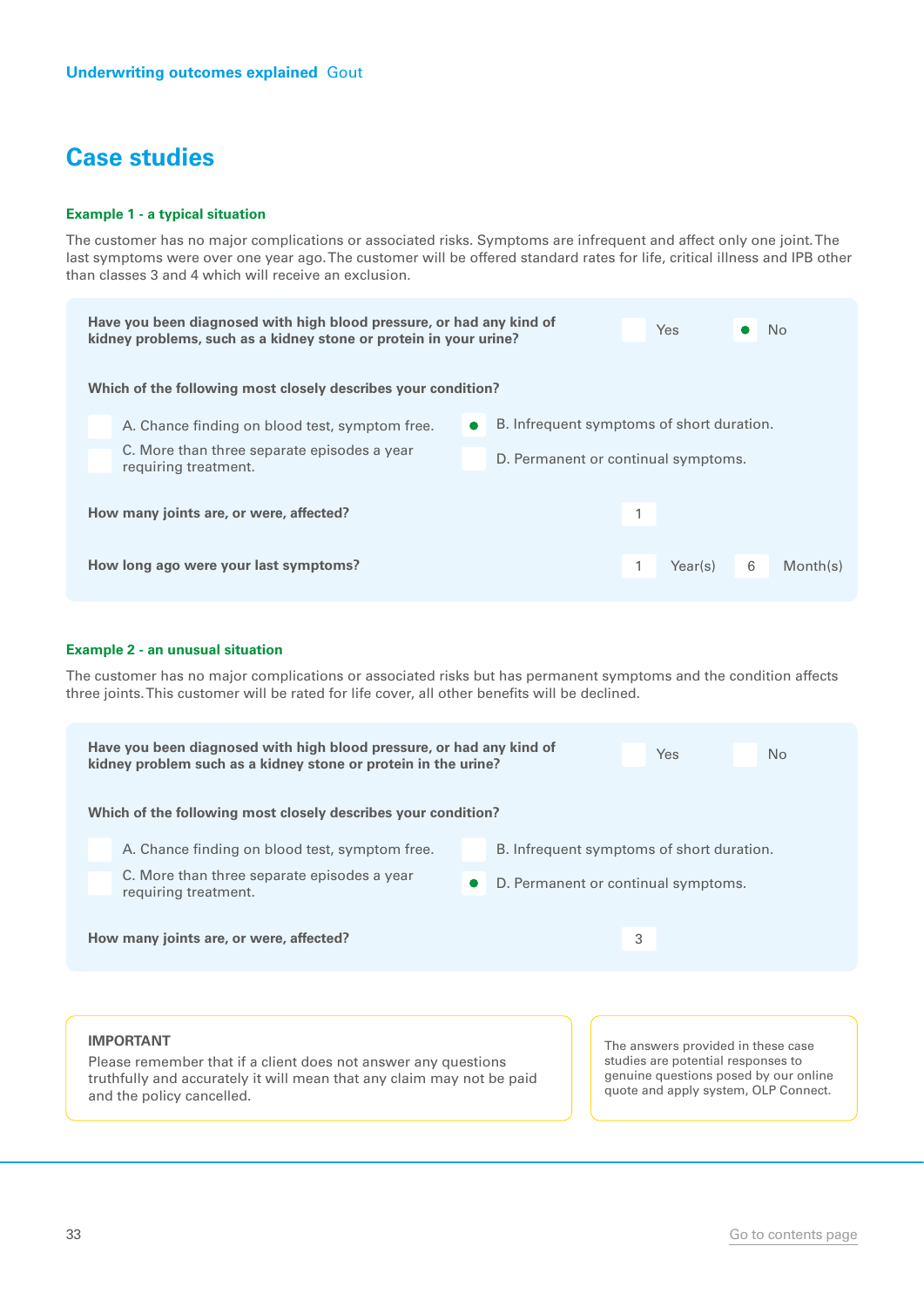## <span id="page-33-0"></span>**Heart attack and Angina**

This guide explains what effect the condition has on our underwriting decisions so you and your clients know the potential outcome of an application before you begin the application process.

## **Definition**

Heart attacks, or myocardial infarctions, are typically caused when the coronary arteries narrow due to gradual build up of fatty material within the artery walls. If this leads to a complete blockage of the blood supply to the heart, this interruption will lead to a section of the heart muscle dying. This will impair the future function of the heart. The symptoms of a heart attack can include chest pains which may spread to the arms, neck, jaw or back.

Angina occurs where there is a reduced blood supply to the heart but not a complete blockage. The reduced blood supply may lead to experiencing symptoms such as breathlessness on exertion.

#### **When does my client need to tell us about their heart attack or angina?**

If they've ever had a heart condition, such as a heart attack or angina.

#### **What happens when my client says they've had a heart attack or angina on their application form?**

The application form includes a few simple questions following the disclosure of angina but we'll be unable to offer any terms of acceptance at a point of sale stage.

We no longer offer cover for customers who have had a heart attack.

#### **What does my client need to know about their angina when they apply?**

The key things your customer will need to know are:

- 1. How long ago they were diagnosed with the condition.
- 2. Whether they have pain in their calves when walking.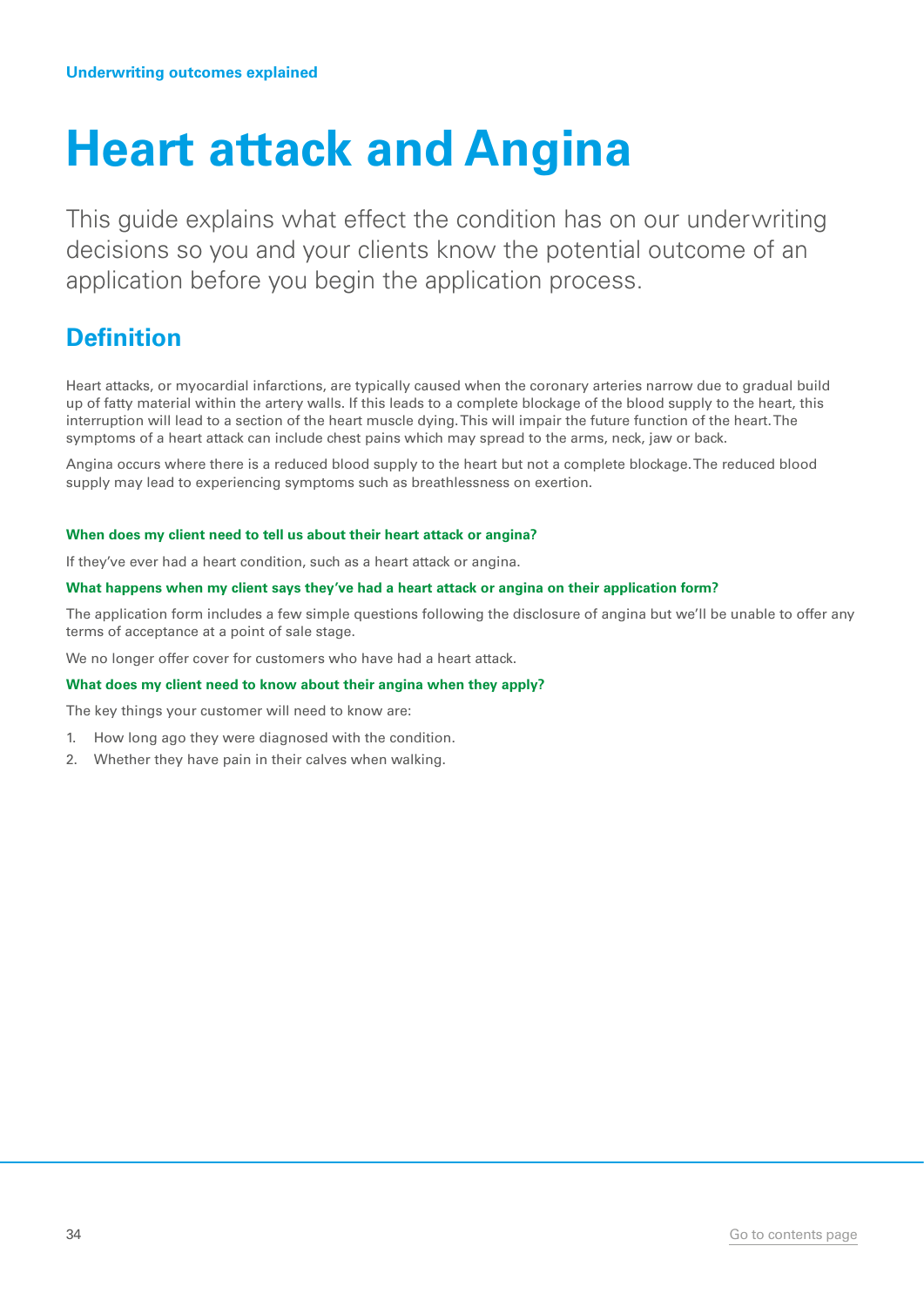The section below gives an indication of the underwriting decision following a full assessment of the medical evidence.

| <b>Angina</b> |                | <b>Life Cover</b>        |
|---------------|----------------|--------------------------|
|               | Up to age 50   | Decline                  |
| Angina        | Age 51-59      | +150% loading to decline |
|               | Age 60-69      | +100% loading to decline |
|               | Age 70 or more | +50% loading to decline  |

No terms are available for Critical Illness Cover, Critical illness Extra or Income Protection Benefit.

For applications where we're able to consider life cover, we'll require a report from the clients GP. The underwriting decision will depend on:

- The exact diagnosis.
- The area of the heart affected.
- The results of any investigations or reviews.
- The client's cardiac function and exercise tolerance.
- Any additional cardiovascular risk factors such as raised blood pressure or cholesterol.
- Details of their treatment.

#### **Additional points that could impact on the underwriting decisions**

There are various factors which could have an impact on any terms offered. In some circumstances, these may lead to the application being declined at the point of sale.

These factors include:

- An incidence of heart disease, or angina at a young age.
- Clients who continue to smoke or have smoked in the last 12 months.
- A recent diagnosis of angina.
- A Body Mass Index which is higher than ideal.
- Ongoing associated problems such as:
	- pain in calves.
	- a condition which has an impact on their overall life such that they may now be receiving any government benefits, allowances or credits due to disability or illness, or retired early due to this condition.

We're unable to offer any terms if any of the following conditions are also disclosed:

- Diabetes or impaired glucose tolerance.
- Stroke or Transient Ischaemic attacks.
- Other heart problems, such as Cardiomyopathy, Atrial fibrillation or Pacemaker.
- Circulatory problems such as intermittent claudication.
- Emphysema.

#### **When we'll need a report from your client's GP**

In all cases where we're able to consider terms, we'll automatically require a report from the client's GP.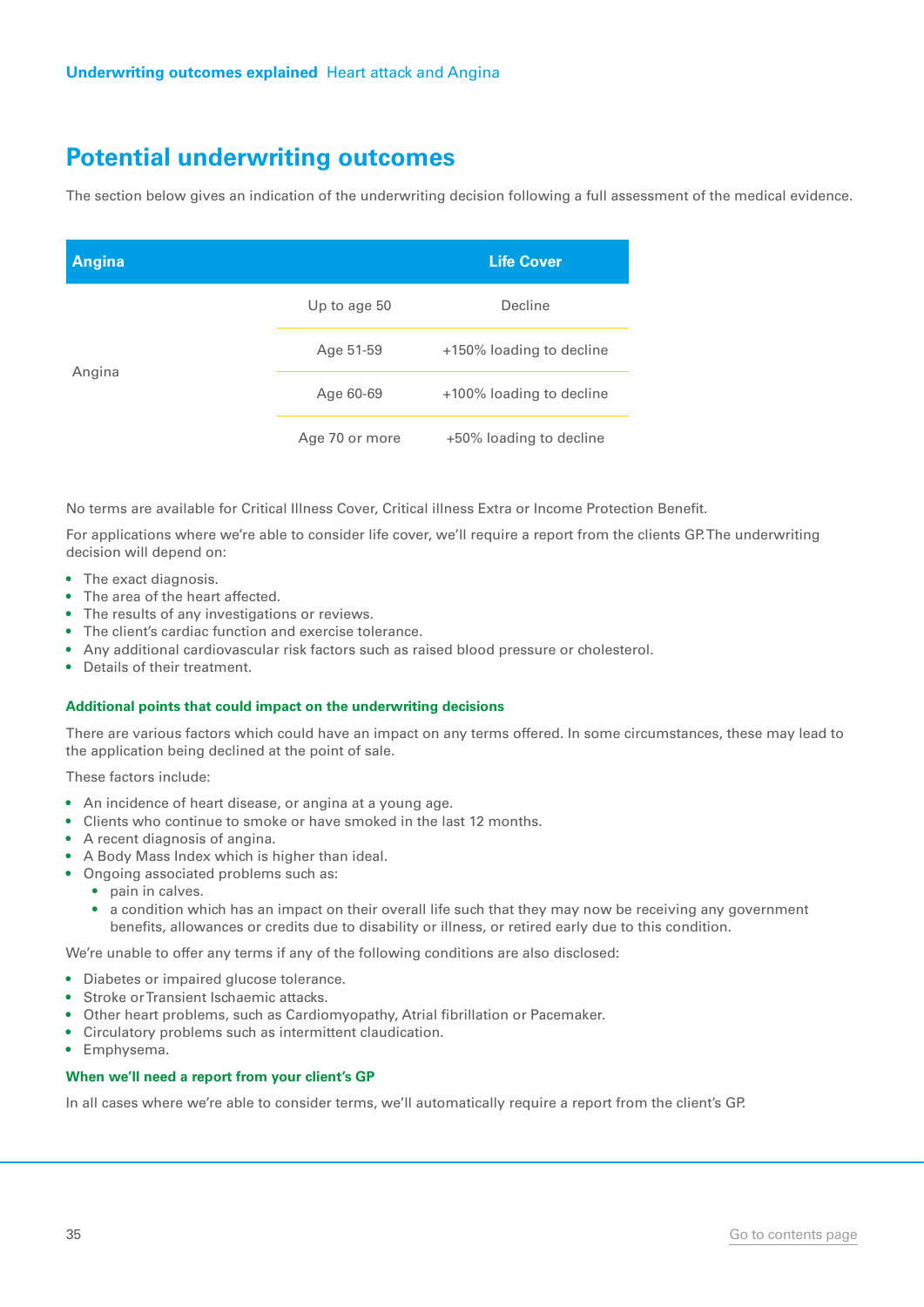## <span id="page-35-0"></span>**High Blood Pressure (Hypertension)**

This guide explains what effect the condition has on our underwriting decisions so you and your clients know the potential outcome of an application before you begin the application process.

## **Definition**

When blood is pumped around the body by the heart it presses against the walls of the arteries and this pressure can be measured. If the pressure is too high it can put a strain on the heart and the arteries that increases the risk of a heart attack or stroke.

Blood pressure is recorded as two figures:

- **1. Systolic pressure** the reading as the heart beats to pump out the blood.
- **2. Diastolic pressure** the reading as the heart rests between beats.

A blood pressure reading of below 130/80 mmHg is considered normal.

#### **When does my client need to tell you about their blood pressure?**

If in the last five years they have seen a medical professional (such as a doctor or nurse) for raised blood pressure.

#### **What happens when my client says they have had raised blood pressure on their application form?**

We can usually assess the details online by asking just a few simple questions and tell you what the decision is. Even if your client doesn't remember their last blood pressure reading, we may still be able to make a decision.

#### **What does my client need to know about their blood pressure when they apply?**

The key things your client will need to know are:

- 1. How many different medications they take for raised blood pressure.
- 2. How often they have their blood pressure checked.
- 3. What their latest blood pressure reading is (or how it was described) and how long ago this was measured.
- 4. Whether they are waiting for any tests, investigations or to be seen by a specialist.
- 5. Whether they have had any potential complications such as an ECG which needed further investigation or hospital admission due to the blood pressure.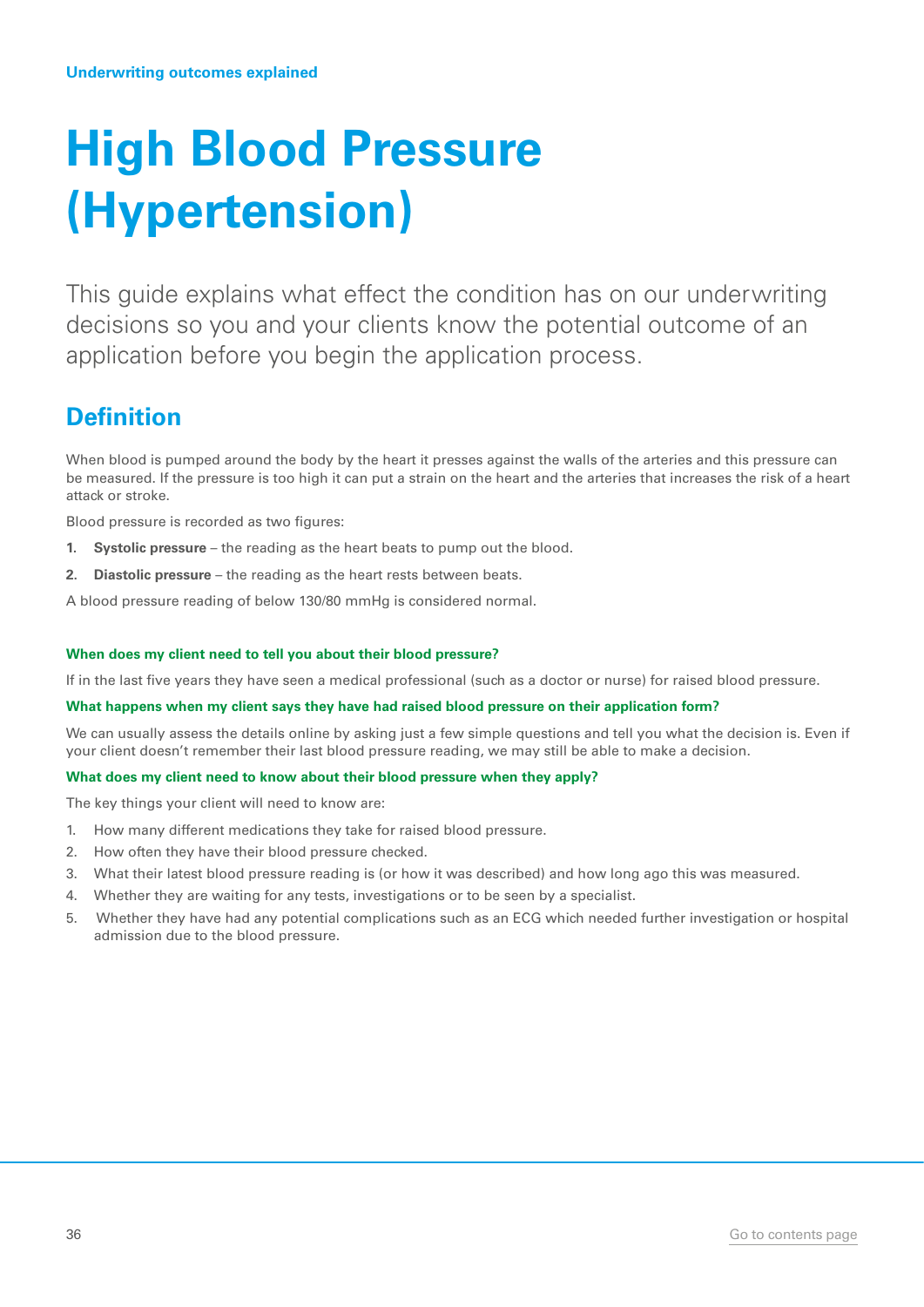Where blood pressure readings are available the following table uses the higher figure of either the systolic or diastolic readings.

| <b>Blood pressure</b>                                                                                                                                                                                                | <b>Life Cover</b>                                | <b>Age next</b><br>birthday | <b>Life Cover</b>                                   | <b>Critical</b><br><b>Illness Cover</b>                                        | <b>Critical</b><br><b>Illness Extra</b>                                        | <b>Income</b><br><b>Protection</b> |
|----------------------------------------------------------------------------------------------------------------------------------------------------------------------------------------------------------------------|--------------------------------------------------|-----------------------------|-----------------------------------------------------|--------------------------------------------------------------------------------|--------------------------------------------------------------------------------|------------------------------------|
| Good control where<br>levels have reduced<br>to nearer normal<br>levels including those<br>requiring treatment.<br>Systolic reading up to<br>142 mmHg. Diastolic<br>reading up to 88 mmHg.<br>No other risk factors. |                                                  |                             | Standard<br>rates                                   | Standard rates<br>Potential<br>loading for ages<br>up to 45 at top<br>of range | Standard rates<br>Potential<br>loading for ages<br>up to 45 at top<br>of range | Standard<br>rates                  |
| <b>Blood pressure has</b><br>not returned to normal                                                                                                                                                                  | Up to two<br>blood                               | Age to 45                   | up to $+50\%$<br>loading                            | up to $+50\%$<br>loading                                                       | up to $+50\%$<br>loading                                                       | up to $+50\%$<br>loading           |
| levels and remains<br>raised even with<br>treatment.                                                                                                                                                                 | pressure<br>medicines                            | Age 46 and<br>over          | Standard<br>rates to $+50\%$<br>loading             | Standard<br>rates to $+50\%$<br>loading                                        | Standard<br>rates to $+50\%$<br>loading                                        | up to $+50\%$<br>loading           |
| <b>Systolic reading 143 to</b><br>152 mmHg.<br>Diastolic reading 89 to<br>93 mmHg.                                                                                                                                   | Three or<br>more blood<br>pressure<br>medicines  | Age to 45                   | +75% loading                                        | $+75%$ to<br>+100% loading                                                     | $+75%$ to<br>+100% loading                                                     | +75% loading                       |
| May require evidence.*                                                                                                                                                                                               |                                                  | Age 46 and<br>over          | Standard<br>rates to $+75%$<br>loading <sup>*</sup> | Standard<br>rates to $+75%$<br>loading*                                        | Standard<br>rates to $+75%$<br>loading*                                        | +75% loading                       |
|                                                                                                                                                                                                                      | Up to two<br>blood                               | Age to 45                   | +25% loading<br>to Postpone                         | +50% loading<br>to Postpone                                                    | +50% loading<br>to Postpone                                                    | +25% loading<br>to Postpone        |
| <b>Blood pressure</b><br>remains high even with<br>treatment.<br><b>Systolic reading over</b>                                                                                                                        | pressure<br>medicines                            | Age 46 or<br>over           | Standard<br>rates to<br>Postpone                    | +25% loading<br>to Postpone                                                    | +25% loading<br>to Postpone                                                    | Standard<br>rates to<br>Postpone   |
| 152 mmHg.<br><b>Diastolic reading over 93</b><br>mmHg.<br>May require evidence.*                                                                                                                                     | Three or<br>more blood<br>pressure<br>medicines. | Age to 45                   | +75% loading<br>to Postpone                         | +100% loading<br>to Postpone                                                   | +100% loading<br>to Postpone                                                   | +75% loading<br>to Postpone        |
|                                                                                                                                                                                                                      |                                                  | Age 46 and<br>over          | Standard<br>rates to<br>Postpone                    | +75% loading<br>to Postpone                                                    | +75% loading<br>to Postpone                                                    | Standard<br>rates to<br>Postpone   |

\*Any additional risk factors present are likely to increase any terms we could offer and may lead to this being declined. In the majority of situations a report from the client's GP will be required.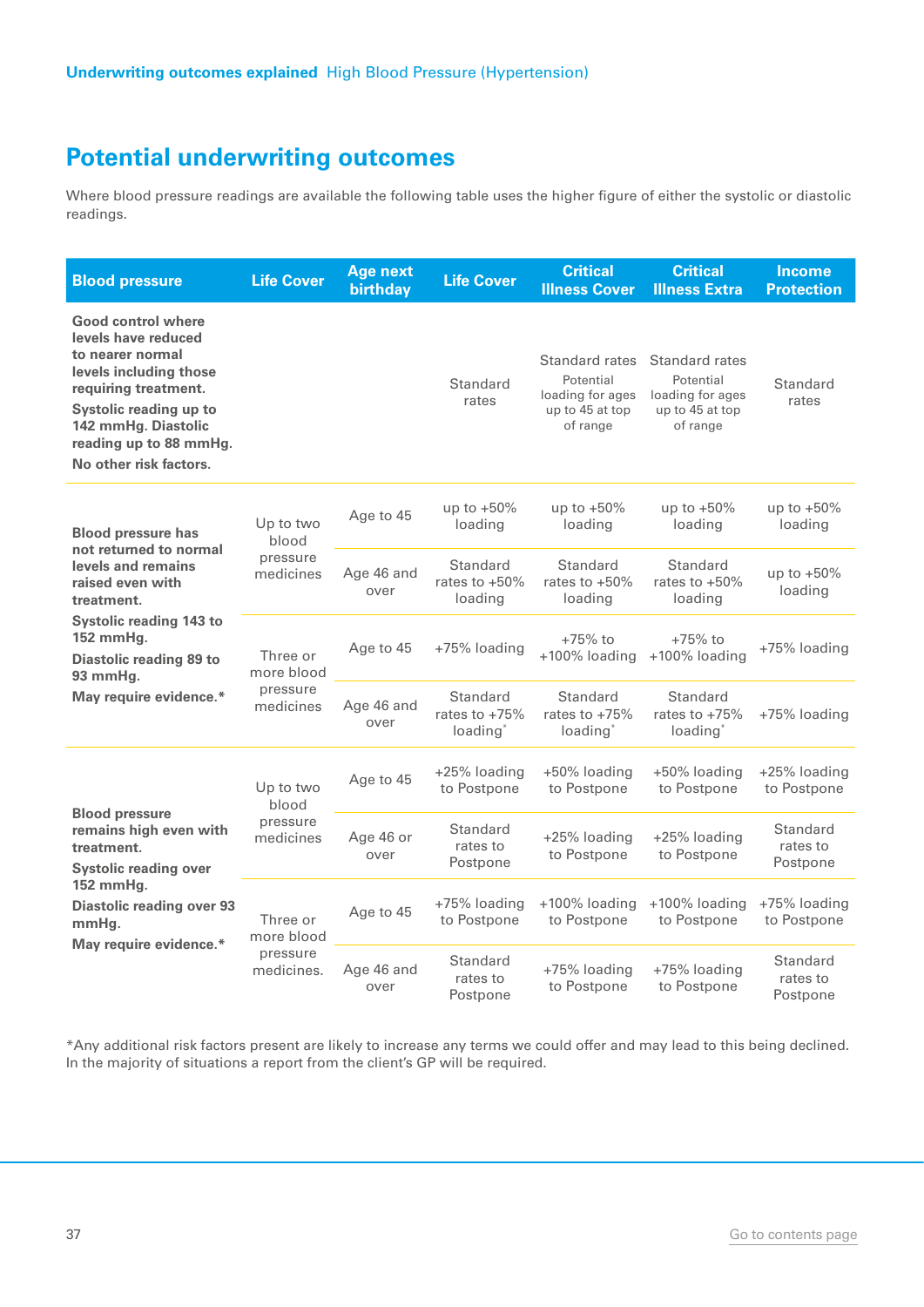### **Potential underwriting outcomes continued**

#### **Additional points that can affect underwriting decisions**

We will be unable to offer any terms for a period of 12 months to clients when their latest blood pressure reading has either:

- a systolic of greater than 177 mmHg; or
- a diastolic of greater than 106 mmHg.

Other features which will have an adverse impact are:

- difficulty in controlling the blood pressure needing multiple treatments.
- a history of raised cholesterol levels.
- any episodes of protein in the urine.
- additional heart related risk factors such as diabetes, raised blood pressure, high body mass index.
- family history of heart disease.

\* These terms may be subject to change due to the impact of Covid-19 on certain medical conditions.

#### **When we'll need information from your client's GP**

To get a full picture of the situation and to help us offer the best terms we can, we will need information from the client's GP when:

- Blood pressure is high.
- There has been a hospital admission due to raised blood pressure in the last 12 months.
- An ECG which has caused the doctor concern or needed further action.
- There are other additional heart related risk factors present such as diabetes, raised blood pressure, high body mass index.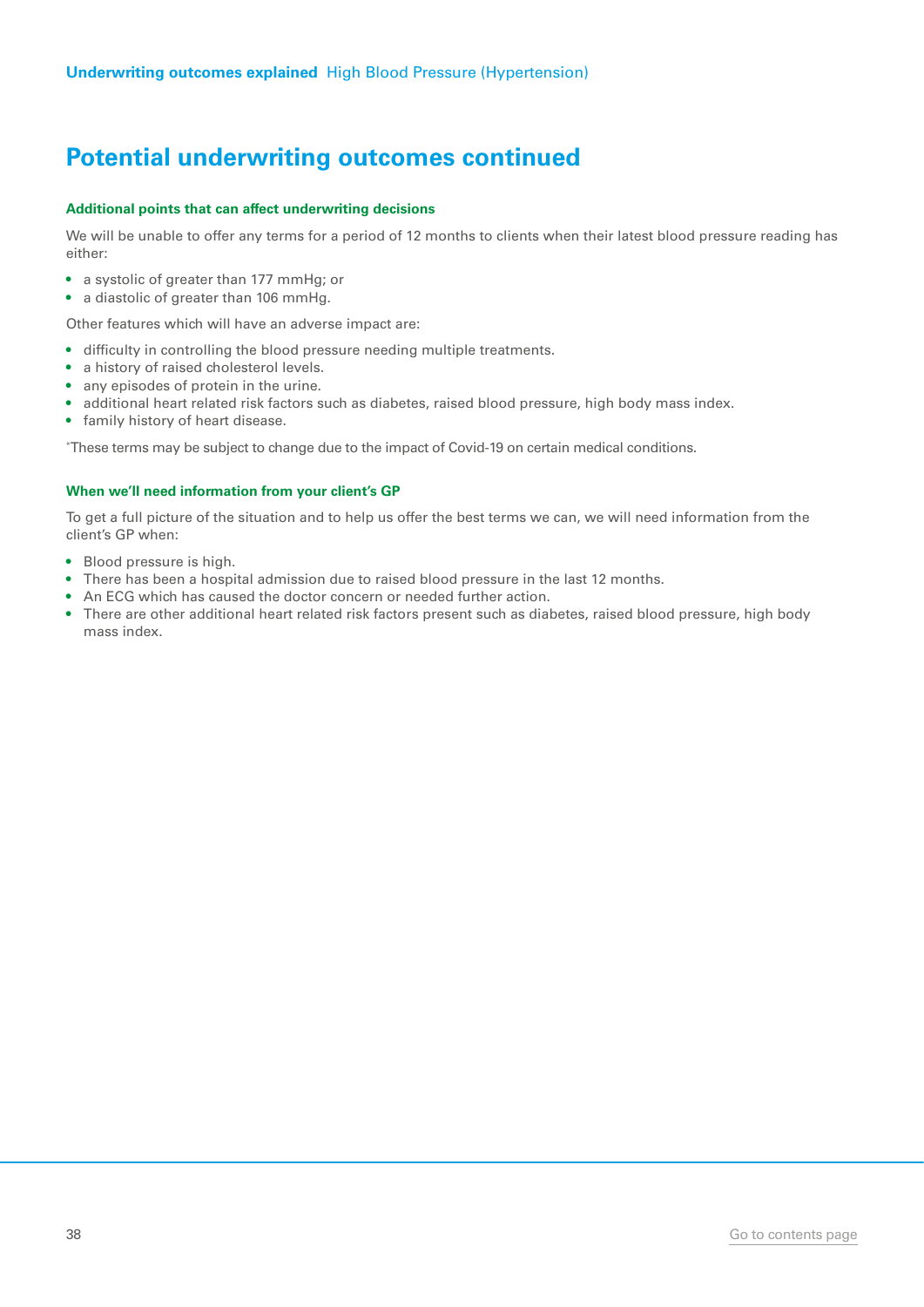#### **Example 1 - a typical situation**

The client is taking one blood pressure lowering medicine and the latest blood pressure reading shows good control. The client will be offered standard rates for all benefits

| Please select from the list. Only select other when you cannot find<br>a match.                                                                                                                                                        |                                                                                                                      |                        | Raised Blood Pressure (hypertension) v |                                                                                                |                   |                |               |  |  |
|----------------------------------------------------------------------------------------------------------------------------------------------------------------------------------------------------------------------------------------|----------------------------------------------------------------------------------------------------------------------|------------------------|----------------------------------------|------------------------------------------------------------------------------------------------|-------------------|----------------|---------------|--|--|
|                                                                                                                                                                                                                                        | Are you waiting for tests or investigations, or to be seen by a hospital doctor or specialist?                       |                        |                                        |                                                                                                |                   |                |               |  |  |
|                                                                                                                                                                                                                                        | Waiting for routine blood pressure check or<br>routine blood test.                                                   |                        |                                        | Waiting for other tests investigations.                                                        |                   |                |               |  |  |
|                                                                                                                                                                                                                                        | Waiting to be seen by hospital doctor or<br>Currently being seen by hospital doctor or<br>specialist.<br>specialist. |                        |                                        |                                                                                                |                   |                |               |  |  |
|                                                                                                                                                                                                                                        | None of the above.                                                                                                   |                        |                                        |                                                                                                |                   |                |               |  |  |
|                                                                                                                                                                                                                                        | Have you ever had any of the following?                                                                              |                        |                                        |                                                                                                |                   |                |               |  |  |
|                                                                                                                                                                                                                                        | An ECG which caused your doctor concern or<br>that needed further action.                                            |                        |                                        | Hospital admission in the last 12 months, for<br>one night or more, for tests or treatment for |                   |                |               |  |  |
| $\bullet$                                                                                                                                                                                                                              | None of the above.                                                                                                   | raised blood pressure. |                                        |                                                                                                |                   |                |               |  |  |
| Have you been advised at any time to take medication for your<br>blood pressure?                                                                                                                                                       |                                                                                                                      |                        |                                        | Yes                                                                                            |                   | <b>No</b>      |               |  |  |
|                                                                                                                                                                                                                                        | How many different medications do you take to control your blood pressure?                                           |                        |                                        | 1                                                                                              |                   |                |               |  |  |
|                                                                                                                                                                                                                                        | How long ago was your blood pressure last checked by your doctor or nurse?                                           |                        |                                        | $\mathbf{0}$                                                                                   | Years             | 6              | <b>Months</b> |  |  |
| Do you know the result of your latest blood pressure check taken<br>at your GP's surgery?                                                                                                                                              |                                                                                                                      |                        |                                        |                                                                                                |                   |                |               |  |  |
| Blood pressure is measured by taking systolic pressure (this is<br>the first reading) and diastolic pressure (the second reading). For<br>example, it would be given as 140/90 or 140 over 90. We need you<br>to tell us both figures. |                                                                                                                      |                        |                                        | Yes                                                                                            |                   | N <sub>o</sub> |               |  |  |
|                                                                                                                                                                                                                                        | Please tell us your latest blood pressure reading when checked by                                                    |                        |                                        |                                                                                                | Systolic pressure |                | 137           |  |  |
|                                                                                                                                                                                                                                        | your doctor or nurse.                                                                                                |                        |                                        | Diastolic pressure                                                                             |                   |                | 86            |  |  |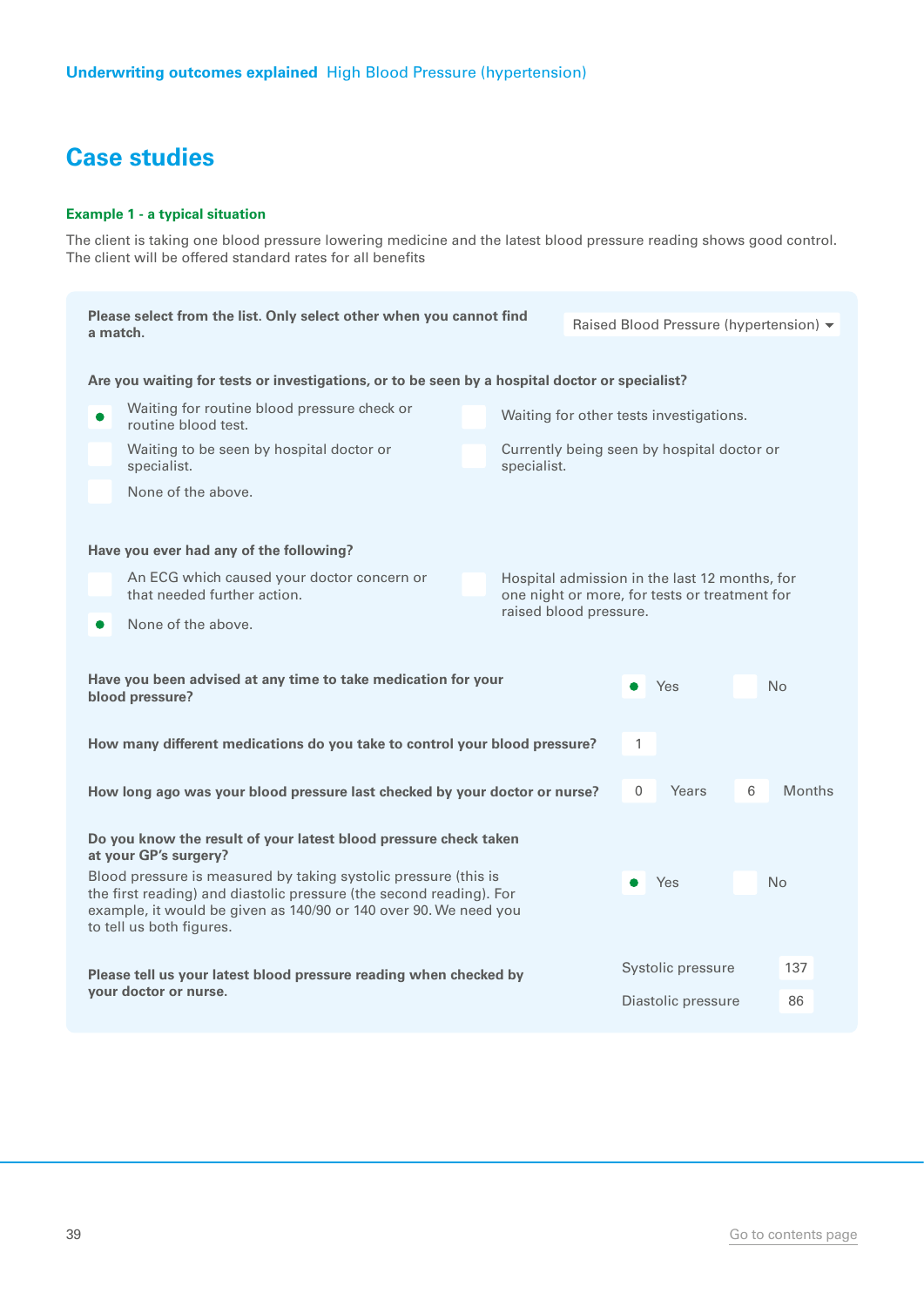#### **Example 2 - an unusual situation**

The client's blood pressure remains high and requires three different blood pressure lowering medicines. The client may be offered rated terms at point of sale.

|                       | Please select from the list. Only select other when you cannot find<br>a match.                                                                                                                                                                     |  |                                                           | Raised Blood Pressure (hypertension) v |                    |                                                                                                                                                           |    |               |
|-----------------------|-----------------------------------------------------------------------------------------------------------------------------------------------------------------------------------------------------------------------------------------------------|--|-----------------------------------------------------------|----------------------------------------|--------------------|-----------------------------------------------------------------------------------------------------------------------------------------------------------|----|---------------|
|                       |                                                                                                                                                                                                                                                     |  |                                                           |                                        |                    |                                                                                                                                                           |    |               |
|                       | Are you waiting for tests or investigations, or to be seen by a hospital doctor or specialist?                                                                                                                                                      |  |                                                           |                                        |                    |                                                                                                                                                           |    |               |
| O                     | Waiting for routine blood pressure check or<br>Waiting for other tests investigations.<br>routine blood test.                                                                                                                                       |  |                                                           |                                        |                    |                                                                                                                                                           |    |               |
|                       | Waiting to be seen by hospital doctor or<br>specialist.                                                                                                                                                                                             |  | Currently being seen by hospital doctor or<br>specialist. |                                        |                    |                                                                                                                                                           |    |               |
|                       | None of the above.                                                                                                                                                                                                                                  |  |                                                           |                                        |                    |                                                                                                                                                           |    |               |
|                       | Have you ever had any of the following?                                                                                                                                                                                                             |  |                                                           |                                        |                    |                                                                                                                                                           |    |               |
|                       | An ECG which caused your doctor concern or<br>that needed further action.                                                                                                                                                                           |  |                                                           |                                        |                    | Hospital admission in the last 12 months, for<br>one night or more, for tests or treatment for                                                            |    |               |
| $\bullet$             | None of the above.                                                                                                                                                                                                                                  |  | raised blood pressure.                                    |                                        |                    |                                                                                                                                                           |    |               |
|                       | Have you been advised at any time to take medication for your<br>Yes<br>N <sub>o</sub><br>blood pressure?                                                                                                                                           |  |                                                           |                                        |                    |                                                                                                                                                           |    |               |
|                       | How many different medications do you take to control your blood pressure?                                                                                                                                                                          |  |                                                           |                                        | 3                  |                                                                                                                                                           |    |               |
|                       | How long ago was your blood pressure last checked by your doctor or nurse?                                                                                                                                                                          |  |                                                           |                                        | 0                  | Years                                                                                                                                                     | 6  | <b>Months</b> |
|                       | Do you know the result of your latest blood pressure check taken<br>at your GP's surgery?                                                                                                                                                           |  |                                                           |                                        |                    |                                                                                                                                                           |    |               |
|                       | Blood pressure is measured by taking systolic pressure (this is<br>Yes<br>No<br>the first reading) and diastolic pressure (the second reading). For<br>example, it would be given as 140/90 or 140 over 90. We need you<br>to tell us both figures. |  |                                                           |                                        |                    |                                                                                                                                                           |    |               |
|                       | Please tell us your latest blood pressure reading when checked by                                                                                                                                                                                   |  |                                                           |                                        |                    | Systolic pressure                                                                                                                                         |    | 150           |
| vour doctor or nurse. |                                                                                                                                                                                                                                                     |  |                                                           |                                        | Diastolic pressure |                                                                                                                                                           | 93 |               |
|                       |                                                                                                                                                                                                                                                     |  |                                                           |                                        |                    |                                                                                                                                                           |    |               |
|                       | <b>IMPORTANT</b><br>Please remember that if a client does not answer any questions<br>truthfully and accurately it will mean that any claim may not be paid<br>and the policy cancelled.                                                            |  |                                                           |                                        |                    | The answers provided in these case<br>studies are potential responses to<br>genuine questions posed by our online<br>quote and apply system, OLP Connect. |    |               |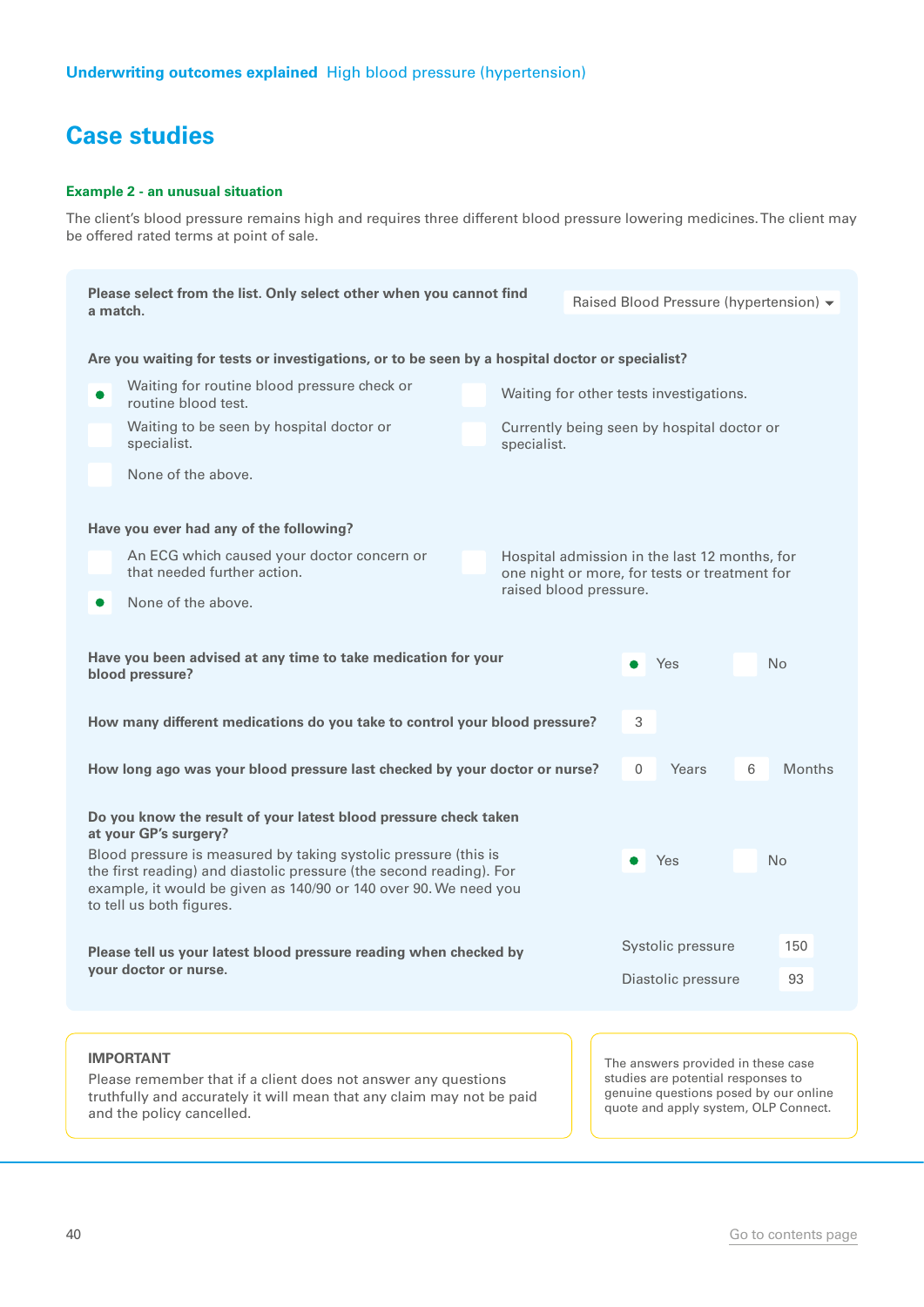## <span id="page-40-0"></span>**Irritable Bowel Syndrome**

This guide explains what effect the condition has on our underwriting decisions so you and your clients know the potential outcome of an application before you begin the application process.

### **Definition**

Irritable Bowel Syndrome (IBS) is a common condition which affects the digestive system. IBS is what is known as a functional disorder. This means there is a problem with the function of a part of the body, but there is no abnormality in the physical structure.

The cause is often unknown but can be connected with anxiety, stress or intolerance to certain foods.

#### **What are the symptoms of IBS?**

The symptoms of IBS often differ from person to person but most will experience abdominal pain, diarrhoea, constipation, bloating or a combination of these symptoms. Symptoms may vary between mild to severe and so does the duration of symptoms. Passing blood is not a symptom of IBS. Your client should tell a doctor if they pass blood and also disclose this separately on their application.

#### **When does my client need to tell you about their Irritable Bowel Syndrome?**

If applying for life cover only, they should tell us if they have seen a doctor, nurse or other health professional for any condition affecting their stomach during the last 2 years. If applying for critical illness or income protection they should tell us If they have seen a doctor, nurse or other health professional for any condition affecting their stomach in the last 5 years.

#### **What does my client need to know about their IBS when they apply?**

The key things your client will need to know are:

- 1. How long ago their IBS was diagnosed and when they last had symptoms.
- 2. Whether they are waiting for any tests, investigations, or a referral to hospital.
- 3. Who has made the diagnosis of IBS e.g GP, specialist etc.
- 4. General description of their condition including description and duration of symptoms.
- 5. How many days have they taken off work because of this condition in the last 12 months.

**Did you know we accept over 93% of all customers with Irritable bowel syndrome at standard rates for life cover at point of sale.**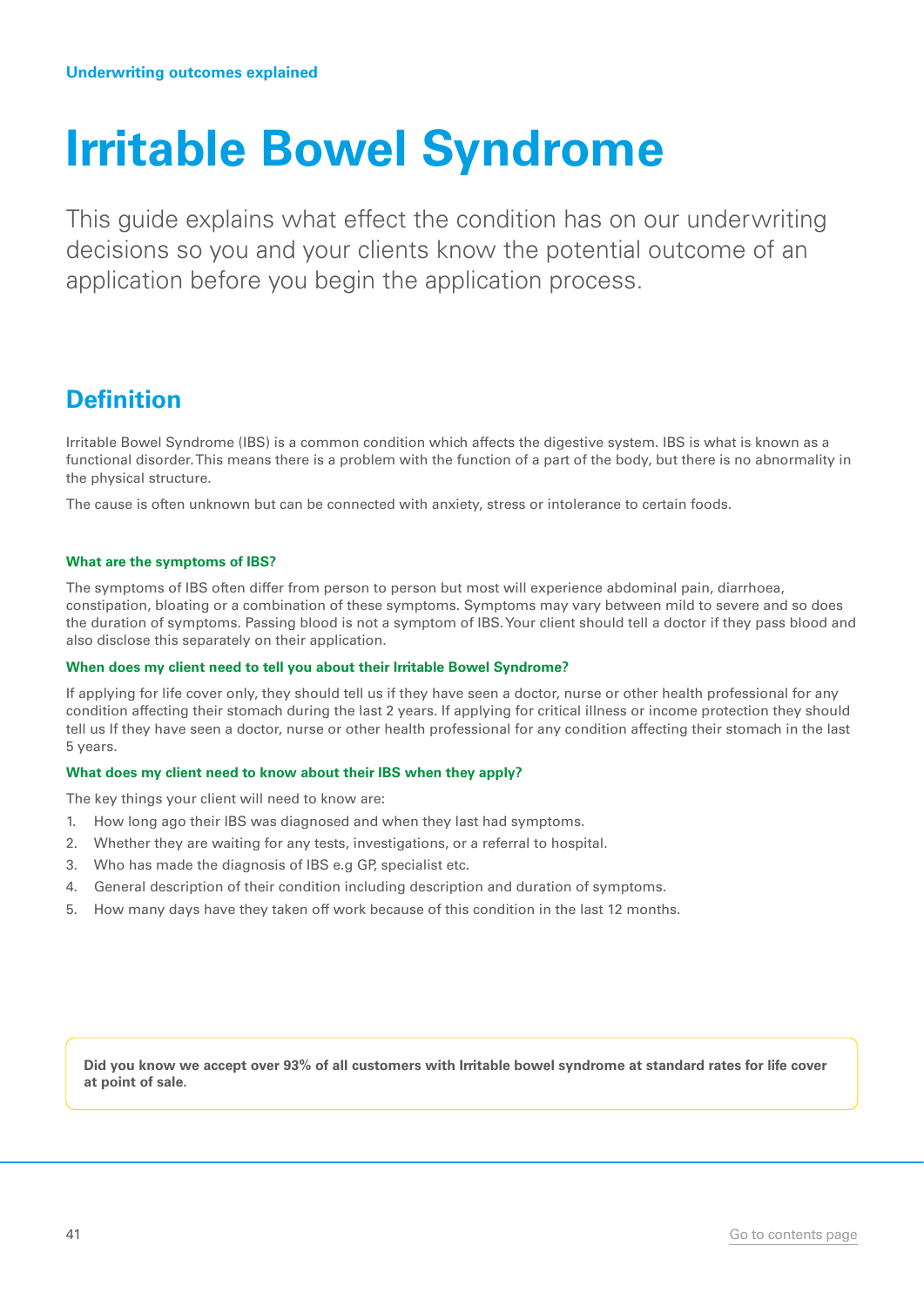| <b>IBS</b>                                                                                                                               | <b>Life Cover</b> | <b>Critical Illness</b><br>Cover                        | <b>Critical Illness</b><br><b>Extra</b>                 | <b>Income</b><br><b>Protection</b> |
|------------------------------------------------------------------------------------------------------------------------------------------|-------------------|---------------------------------------------------------|---------------------------------------------------------|------------------------------------|
| Diagnosed over 1 year ago,<br>occasional symptoms only and<br>no time off work.                                                          | Standard rates    | Standard rates                                          | Standard rates                                          | Standard rates                     |
| Diagnosed 6 months ago, fully<br>investigated and diagnosis<br>confirmed. Regular or constant<br>symptoms and time off work<br>required. | Standard rates    | Standard rates<br>TPD Own<br>occ Standard to<br>Decline | Standard rates<br>TPD Own<br>occ Standard to<br>Decline | Standard rates to<br>Decline       |

\* Any additional risk factors present are likely to increase any terms we could offer and may lead to this being declined. In the majority of situations a report from the client's GP will be required.

#### **Additional points that can affect underwriting decisions**

For clients who are awaiting tests or investigations we will postpone pending the outcome. Clients who have not had the diagnosis confirmed by a GP or a specialist will be referred to underwriting as further information may be required.

Customers over the age of 35 who have not undergone any investigations will be postponed.

Terms may vary if an associated psychological condition is present.

#### **When we'll need extra information from your client's GP**

Customers who have not had any symptoms of IBS in the last year but who have needed time off work or been able to work due to their IBS.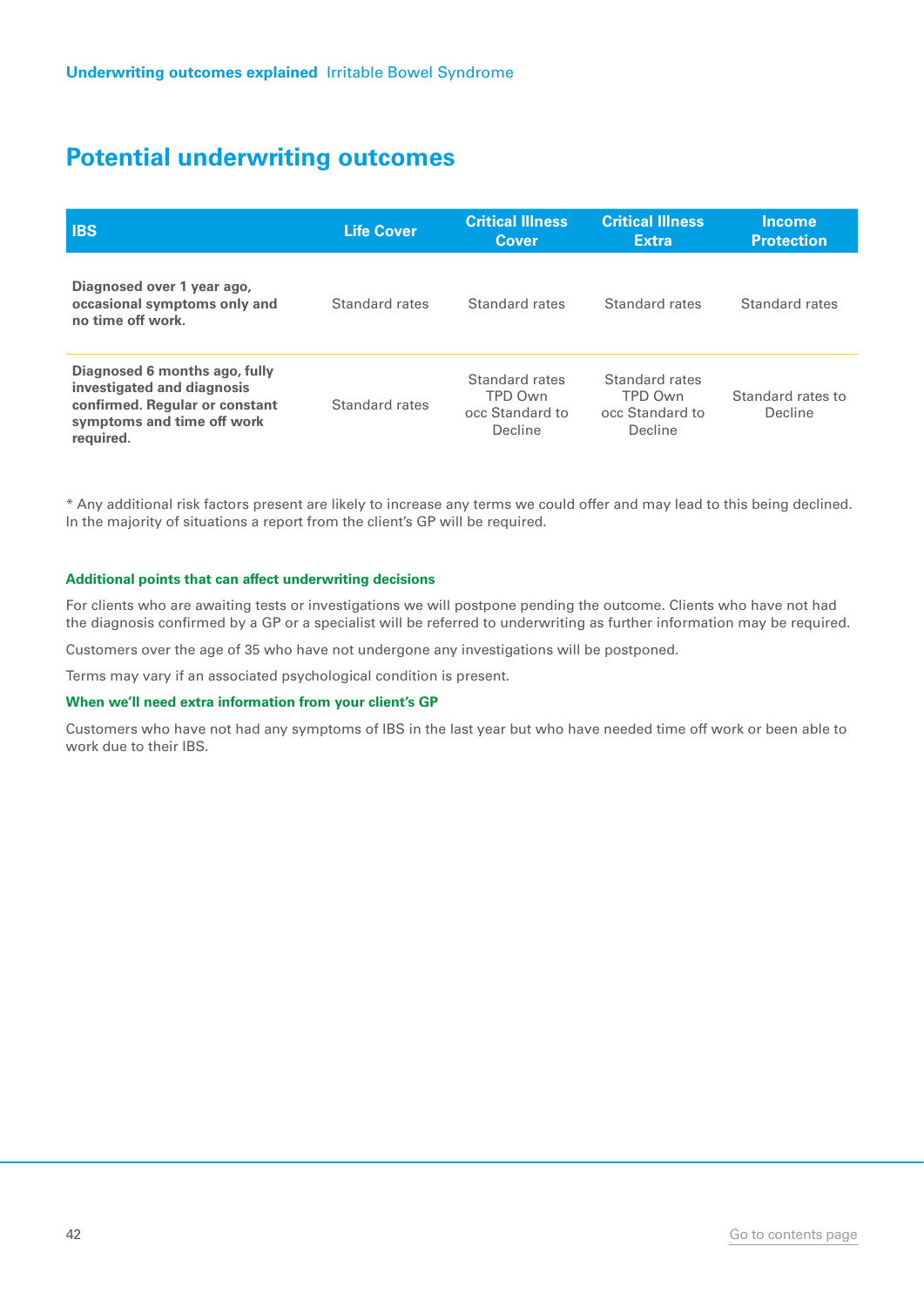#### **Example 1 - a typical situation**

This client has mild IBS and has not had any symptoms in the last year. No time off work has been taken due to IBS. This client will be offered standard rates for all benefits.

| Please select from this list. Only select other when you cannot find a match.                                    |  | Irritable Bowel Syndrome<br>$\overline{\phantom{a}}$ |   |                |
|------------------------------------------------------------------------------------------------------------------|--|------------------------------------------------------|---|----------------|
| Have you had any symptoms of this condition in the last 12 months?                                               |  | <b>Yes</b>                                           |   | N <sub>o</sub> |
| In total, how much time off your normal work or daily activities have<br>you had for this in the last 12 months? |  | Years                                                | 0 | <b>Months</b>  |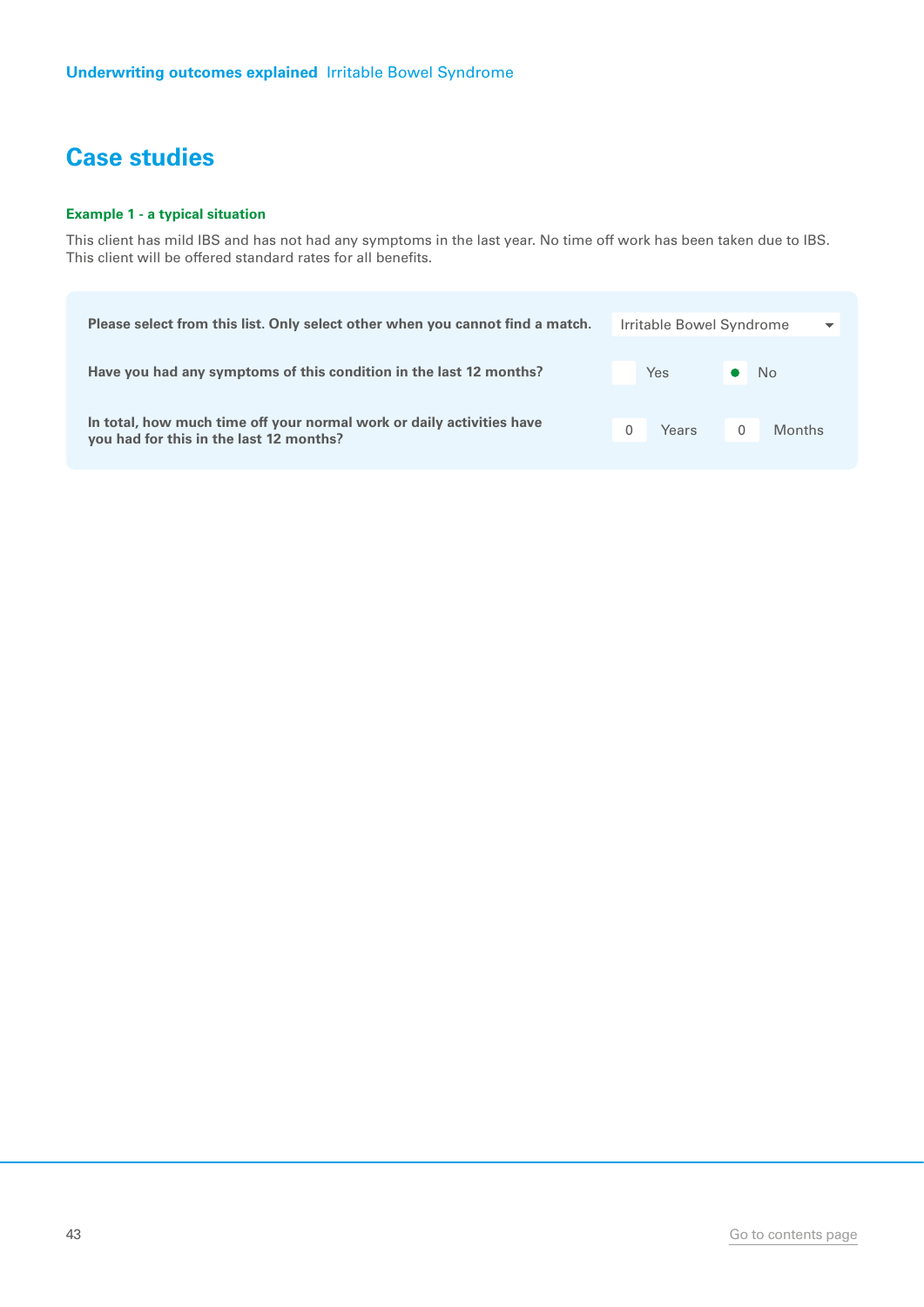#### **Example 2 - an unusual situation**

This client is aged 25 and has been diagnosed in the last 12 months. Occasional bouts of symptoms lasting no more than a week at a time. The client has been unable to work for 3 weeks in the last year due to IBS. The client will be offered standard rates for life and Critical Illness Cover but income protection and waiver of premium benefits would be declined.

| Yes<br>No                                                            |
|----------------------------------------------------------------------|
| 6<br><b>Months</b>                                                   |
| Yes<br>No                                                            |
| Yes<br>No<br>$\bullet$                                               |
| Occasional bouts of<br>symptoms, lasting up to one<br>week at a time |
| 3 weeks                                                              |
|                                                                      |

#### **IMPORTANT**

Please remember that if a client does not answer any questions truthfully and accurately it will mean that any claim may not be paid and the policy cancelled.

The answers provided in these case studies are potential responses to genuine questions posed by our online quote and apply system, OLP Connect.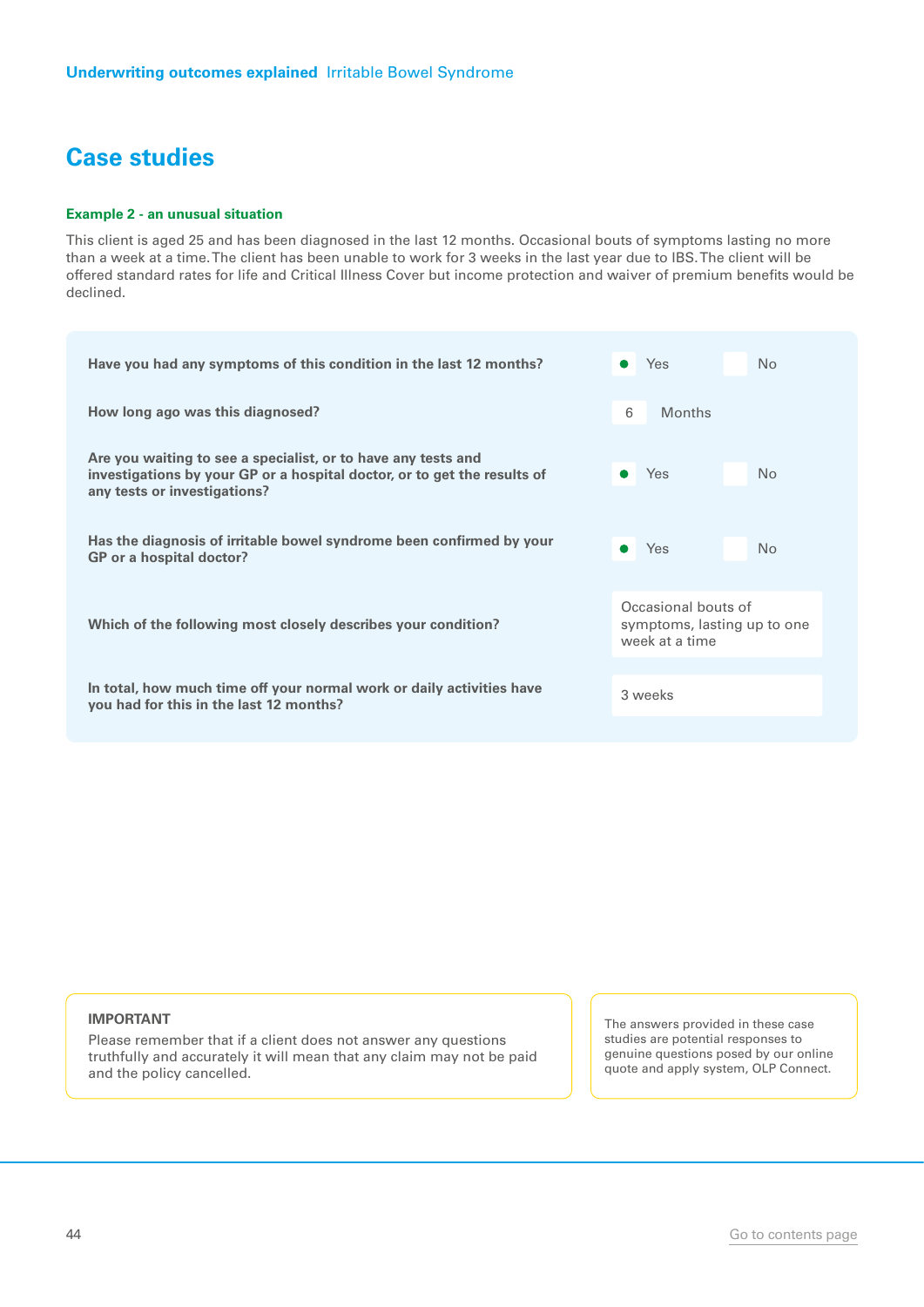## <span id="page-44-0"></span>**Multiple Sclerosis**

This guide explains what effect the condition has on our underwriting decisions so you and your clients know the potential outcome of an application before you begin the application process.

## **Definition**

Multiple Sclerosis is thought to be an autoimmune condition where the body's own immune system attacks the protective layer (called myelin) that surrounds the nerves. This leads to a disruption of the messages travelling along these nerves, which in turn can lead to a variety of different symptoms.

Some common early symptoms of Multiple Sclerosis can include:

- Visual disturbances (such as blurred or double vision) or speech problems.
- Sensory symptoms (such as pins and needles, tingling, or facial pain).
- Co-ordination or balance problems (such as unsteadiness, dizziness, vertigo or clumsiness) or weakness or parasthesia.

In the early stages it can be difficult to have a clear and definite diagnosis due to the wide range of potential symptoms. Multiple Sclerosis can lead to a person having a flare-up of symptoms (relapse) followed by a period of recovery (remission), or steadily worsening of symptoms with an increase in disability or may go many years without any symptoms.

#### **When does my client need to tell you about their Multiple Sclerosis?**

If applying for life cover only, they should tell us if they have seen a doctor, nurse or other health professional for any neurological condition during the last 5 years. If applying for critical illness or income protection they should tell us If they have ever had or been diagnosed.

#### **What happens when my client says they have Multiple Sclerosis on their application form?**

We can usually assess the details online by asking just a few simple questions and tell you what the decision is. However if there are any complications with the Multiple Sclerosis it may be necessary to obtain additional information.

#### **What does my client need to know about their Multiple Sclerosis when they apply?**

The key things your client will need to know are:

- 1. When they were diagnosed.
- 2. The current pattern of their condition such as ranging from being completely free of all symptoms, to having intermittent symptoms, to having continuous or worsening symptoms.
- 3. If there is any need to use walking aids such as a walking stick or wheelchair.
- 4. Any potential complications in the last 2 years such as episodes of memory loss or confusion, or multiple urinary infections.
- 5. Any episodes of difficulty breathing, eating, swallowing, or a need to spend most of their time in bed due to their condition.

**Did you know we accept over 95% of customers with Multiple Sclerosis at point of sale for life cover.**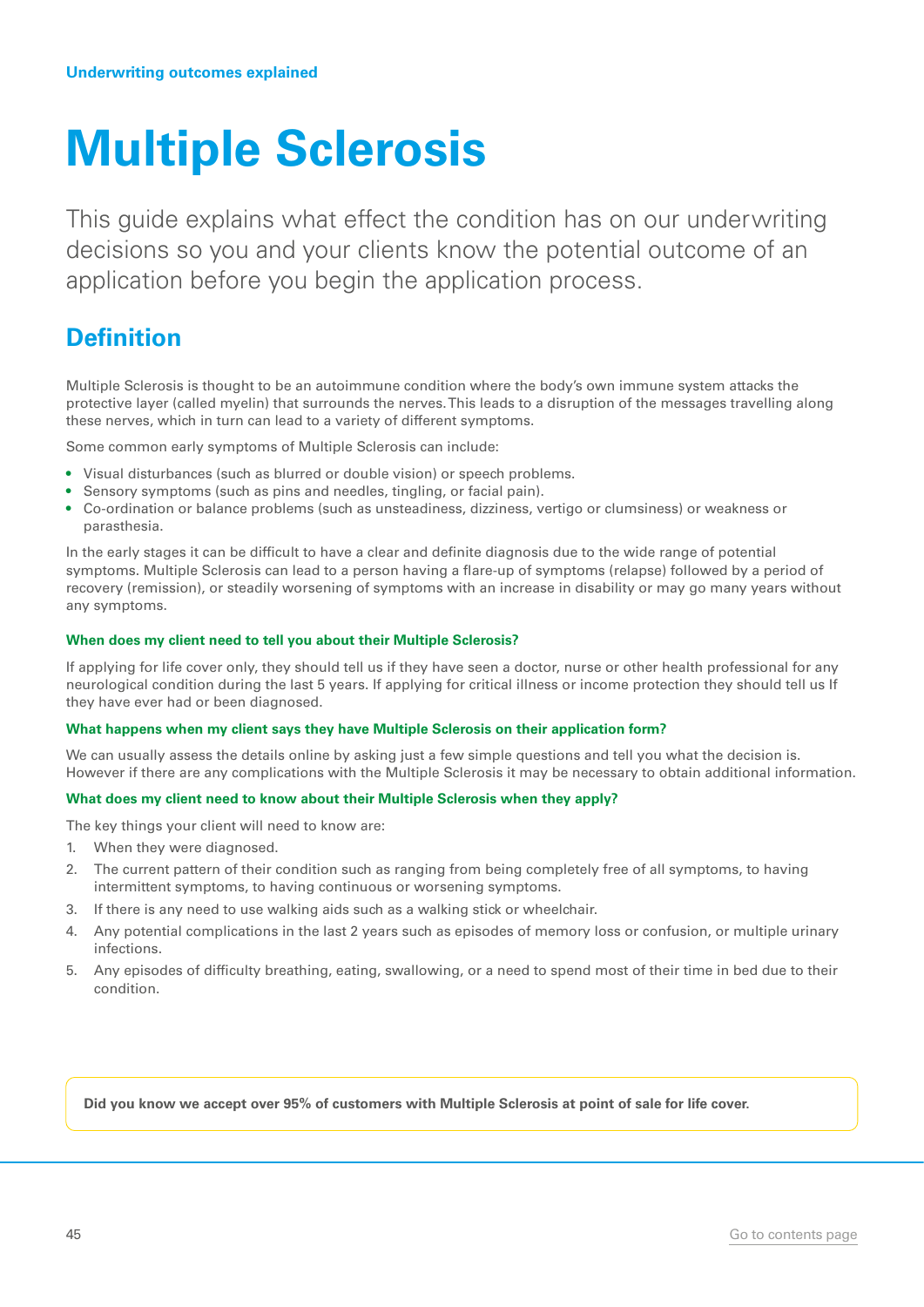The section below gives an indication of the underwriting decision at both the application stage or if we obtain additional details. No terms are available for Critical Illness Cover, Critical Illness Extra, Income Protection Benefit or Waiver of Premium benefit.

| <b>Multiple Sclerosis</b>                                                                                                                                                                                                                                                                                                                                                                                                                                                                                                                                                                                                                                                                                                                                                                                                                                                                                                                                                                                                                                                             |                              | <b>Life Cover</b>                                                                                                                                               |
|---------------------------------------------------------------------------------------------------------------------------------------------------------------------------------------------------------------------------------------------------------------------------------------------------------------------------------------------------------------------------------------------------------------------------------------------------------------------------------------------------------------------------------------------------------------------------------------------------------------------------------------------------------------------------------------------------------------------------------------------------------------------------------------------------------------------------------------------------------------------------------------------------------------------------------------------------------------------------------------------------------------------------------------------------------------------------------------|------------------------------|-----------------------------------------------------------------------------------------------------------------------------------------------------------------|
| Last symptoms of Multiple Sclerosis<br>over five years ago.<br><b>Completely symptom free</b><br>with no lasting disability or<br>difficulties.<br>Had an episode of symptoms<br>within the last five years.<br>No limitation to ability to work full time<br>or carry out normal daily activities and<br>May have some symptoms<br>does not have continuous symptoms of<br>of Multiple Sclerosis (either<br>Multiple Sclerosis.<br>intermittent or continuous<br>symptoms). However does<br>not need to use mobility aids<br>Some limitation to ability to work full time<br>such as walking sticks or<br>or carry out normal daily activities. Or if<br>wheelchair.<br>experiencing continuous symptoms.<br>No memory loss, periods of confusion<br>May have some symptoms<br>or multiple urinary infections within the<br>of Multiple Sclerosis (either<br>last two years.<br>intermittent or continuous<br>symptoms). However does<br>require the use of mobility<br>aids such as walking sticks or<br>Multiple urinary infections<br>a wheelchair.<br>within the last two years. | +50% loading                 |                                                                                                                                                                 |
|                                                                                                                                                                                                                                                                                                                                                                                                                                                                                                                                                                                                                                                                                                                                                                                                                                                                                                                                                                                                                                                                                       | $+75\%$ to $+100\%$ loading  |                                                                                                                                                                 |
|                                                                                                                                                                                                                                                                                                                                                                                                                                                                                                                                                                                                                                                                                                                                                                                                                                                                                                                                                                                                                                                                                       | $+75\%$ to $+150\%$ loading  |                                                                                                                                                                 |
|                                                                                                                                                                                                                                                                                                                                                                                                                                                                                                                                                                                                                                                                                                                                                                                                                                                                                                                                                                                                                                                                                       | $+150\%$ to $+250\%$ loading |                                                                                                                                                                 |
|                                                                                                                                                                                                                                                                                                                                                                                                                                                                                                                                                                                                                                                                                                                                                                                                                                                                                                                                                                                                                                                                                       |                              | +200% loading to decline The term of the<br>contract may be limited depending on the<br>duration since the onset or diagnosis of<br>the condition.              |
|                                                                                                                                                                                                                                                                                                                                                                                                                                                                                                                                                                                                                                                                                                                                                                                                                                                                                                                                                                                                                                                                                       |                              | If there is a need to use walking sticks<br>only then a report from the clients GP will<br>be required. In any other situation we are<br>unable to offer terms. |

#### **Additional points that can affect underwriting decisions**

We are unable to offer any terms to clients in the following situations:

- The condition has led to difficulty breathing, swallowing, eating or drinking, problems with choking.
- The client needs to spend most of their time in bed.
- The client uses a walking stick, frame or wheelchair and has had memory loss, periods of confusion or difficulty remembering in the last 2 years.

#### **When we'll need extra information from your client's GP**

We may need to obtain a report from your client's GP to have a fuller picture of the situation and enable us to offer the best terms we can in the following situation:

• Where there are any vague neurological symptoms disclosed which may or may not be related to Multiple Sclerosis or a similar condition. Examples would include optic neuritis, trigeminal neuralgia, episodes of visual disturbance, pins and needles or paraesthesia or numbness condition.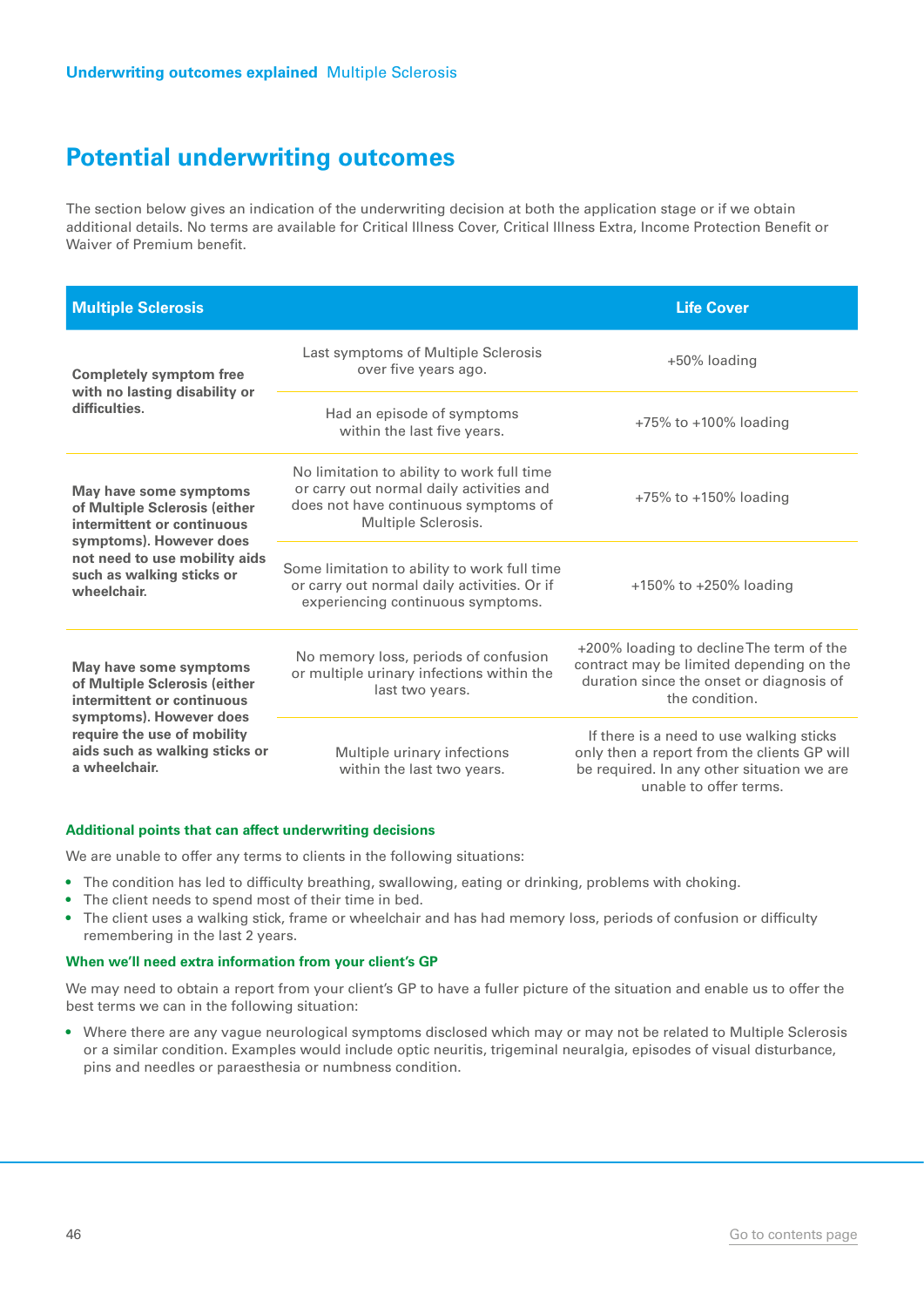#### **Example 1**

The client who has been diagnosed with Multiple Sclerosis but is currently free from all symptoms. This client will get a decision at point of sale for life cover with an extra premium being charged.

|                                                                                                                                                     | Please select from this list. Only select other when you cannot find a match. |  |    | <b>Multiple Sclerosis</b> |   | ▼             |  |  |
|-----------------------------------------------------------------------------------------------------------------------------------------------------|-------------------------------------------------------------------------------|--|----|---------------------------|---|---------------|--|--|
|                                                                                                                                                     | Which of the following best describes your condition?                         |  |    |                           |   |               |  |  |
| Completely free of all symptoms with no<br>Intermittent symptoms - with little or no<br>lasting disability or difficulties<br>disability in between |                                                                               |  |    |                           |   |               |  |  |
|                                                                                                                                                     | Continuous or worsening symptoms                                              |  |    |                           |   |               |  |  |
| How long ago did you last have any symptoms of Multiple Sclerosis?                                                                                  |                                                                               |  | 4  | Years                     | 6 | <b>Months</b> |  |  |
| How long ago were you first diagnosed with Multiple Sclerosis?                                                                                      |                                                                               |  | 10 | Years                     | 0 | <b>Months</b> |  |  |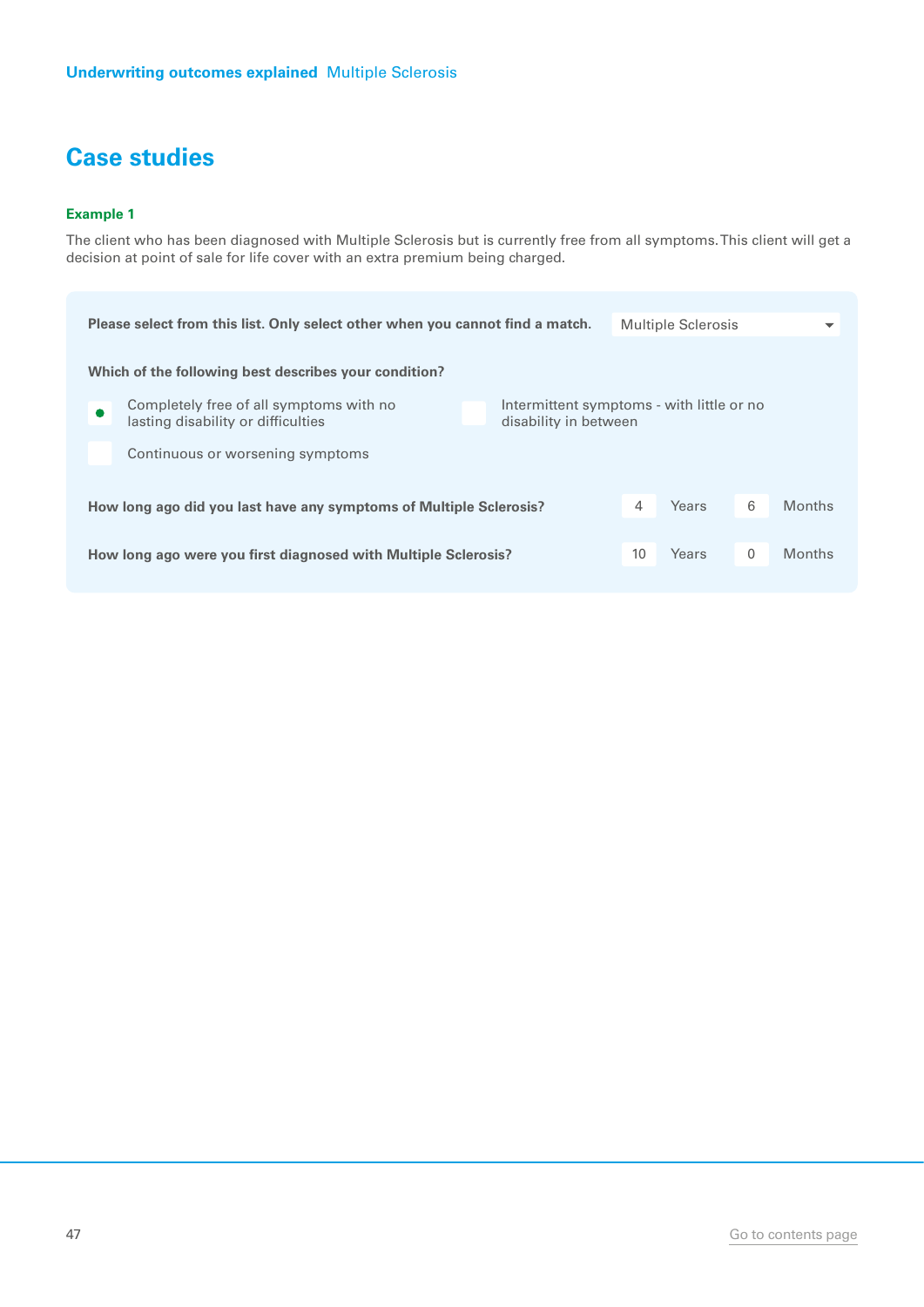#### **Example 2**

The client with a diagnosis of Multiple Sclerosis who experiences intermittent symptoms but does not need to use any walking aids. This client would get a decision at point of sale for life cover with an extra premium being charged.

| <b>Multiple Sclerosis</b><br>Please select from this list. Only select other when you cannot find a match.                                                        |  |  |  |  |  |  |
|-------------------------------------------------------------------------------------------------------------------------------------------------------------------|--|--|--|--|--|--|
| Which of the following best describes your condition?                                                                                                             |  |  |  |  |  |  |
| Completely free of all symptoms with no<br>Intermittent symptoms - with little or no<br>$\bullet$<br>lasting disability or difficulties<br>disability in between  |  |  |  |  |  |  |
| Continuous or worsening symptoms                                                                                                                                  |  |  |  |  |  |  |
| Do you need to spend most of your time in bed or have difficulty<br>Yes<br><b>No</b><br>breathing, swallowing, eating or drinking, or have problems with choking? |  |  |  |  |  |  |
| Do you ever need to use walking aids?                                                                                                                             |  |  |  |  |  |  |
| Walking frame or a wheelchair<br>Walking stick or sticks only                                                                                                     |  |  |  |  |  |  |
| <b>No</b>                                                                                                                                                         |  |  |  |  |  |  |
| Does your condition currently limit your ability to work full time or carry<br><b>Yes</b><br>No<br>out your normal daily activities?                              |  |  |  |  |  |  |
| 6<br>Years<br>$\mathbf{0}$<br><b>Months</b><br>How long ago were you first diagnosed with Multiple Sclerosis?                                                     |  |  |  |  |  |  |
| <b>Yes</b><br><b>No</b><br>Have you another condition or illness to disclose under this heading?                                                                  |  |  |  |  |  |  |

**IMPORTANT**

Please remember that if a client does not answer any questions truthfully and accurately it will mean that any claim may not be paid and the policy cancelled.

The answers provided in these case studies are potential responses to genuine questions posed by our online quote and apply system, OLP Connect.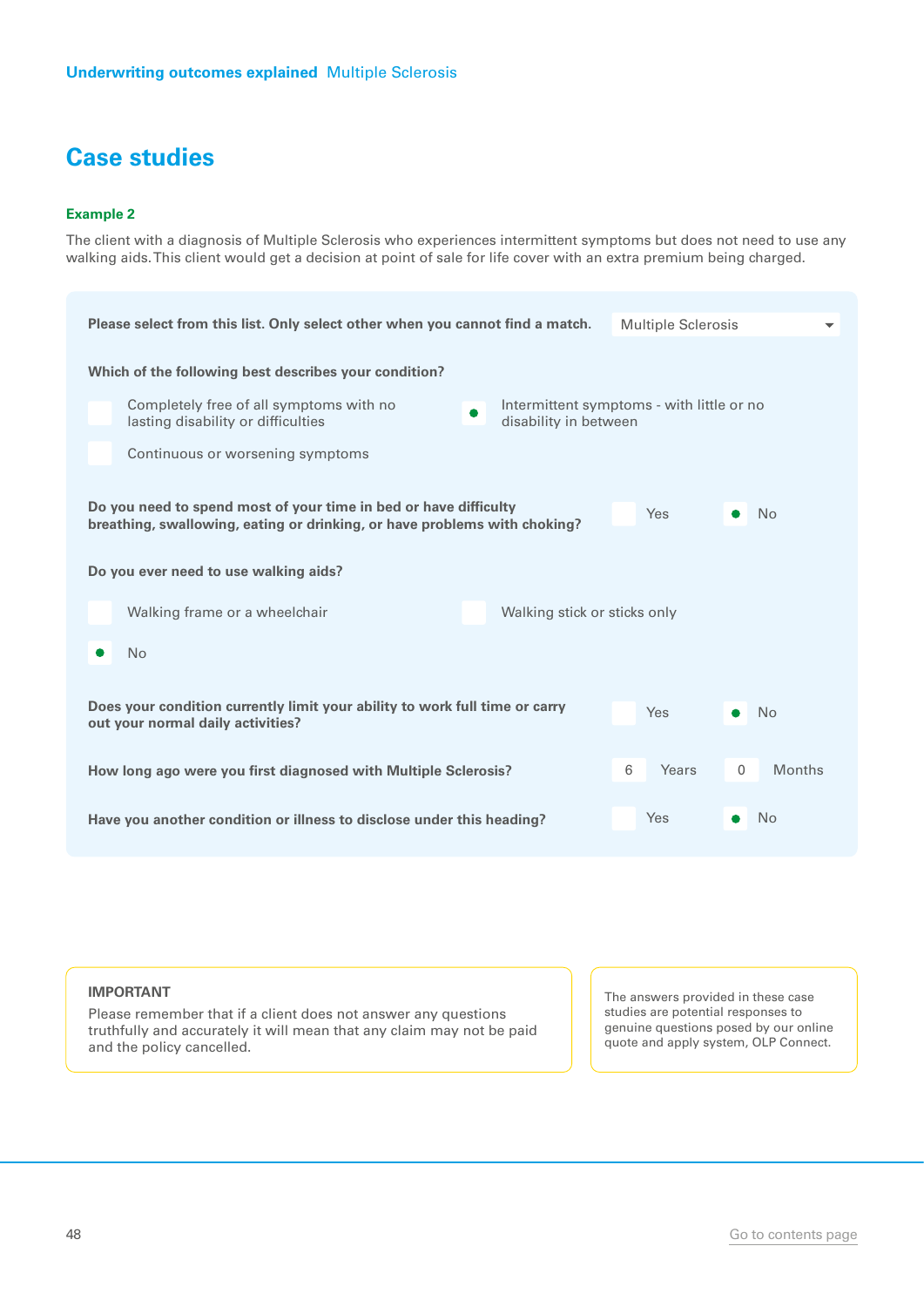## <span id="page-48-0"></span>**Stroke and Transient Ischaemic Attack**

Every year an estimated 100,000 people in the UK have a stroke\* . This guide explains what effect the condition has on our underwriting decisions so you and your clients know the potential outcome of an application before you begin the application process.

## **Definition**

A stroke occurs when the blood supply to a part of the brain is cut off which leads to damage or death of the brain cells in that area. The symptoms will depend on the area of the brain affected and can include weakness or paralysis on one side of the body, slurred speech, problems with vision or confusion. A stroke will lead to permanent residual symptoms but these may improve over time.

A transient ischaemic attack (TIA) is often referred to as a mini stroke and occurs where there is a temporary disruption to the blood supply to a portion of the brain. This can lead to symptoms similar to a stroke but a full recovery is normal within 24 hours.

#### **When does your client need to tell us about their stroke or transient ischaemic attack?**

If they've ever been diagnosed with a stroke, mini stroke, transient ischaemic attack (TIA) or brain haemorrhage.

#### **What happens when my client says they've had a stroke or transient ischaemic attack on their application form?**

We can assess the details online for a proportion of clients by asking just a few simple questions and tell you what the decision is. However, it's often necessary to obtain a report from your client's GP to have a full picture of the condition before giving a final underwriting decision.

#### **What does my client need to know about their stroke or transient ischaemic attack when they apply?**

The key things your client will need to know are:

- 1. When it occurred and on how many occasions.
- 2. If they were advised of a specific cause.
- 3. Details of their treatment, including if they've had or are waiting for any surgery.
- 4. Details of any residual symptoms or restrictions in their daily activities.
- 5. Whether they have difficulty breathing, chest pain on exertion, angina, or pain in their calves when walking.

\*stroke.org.uk 2018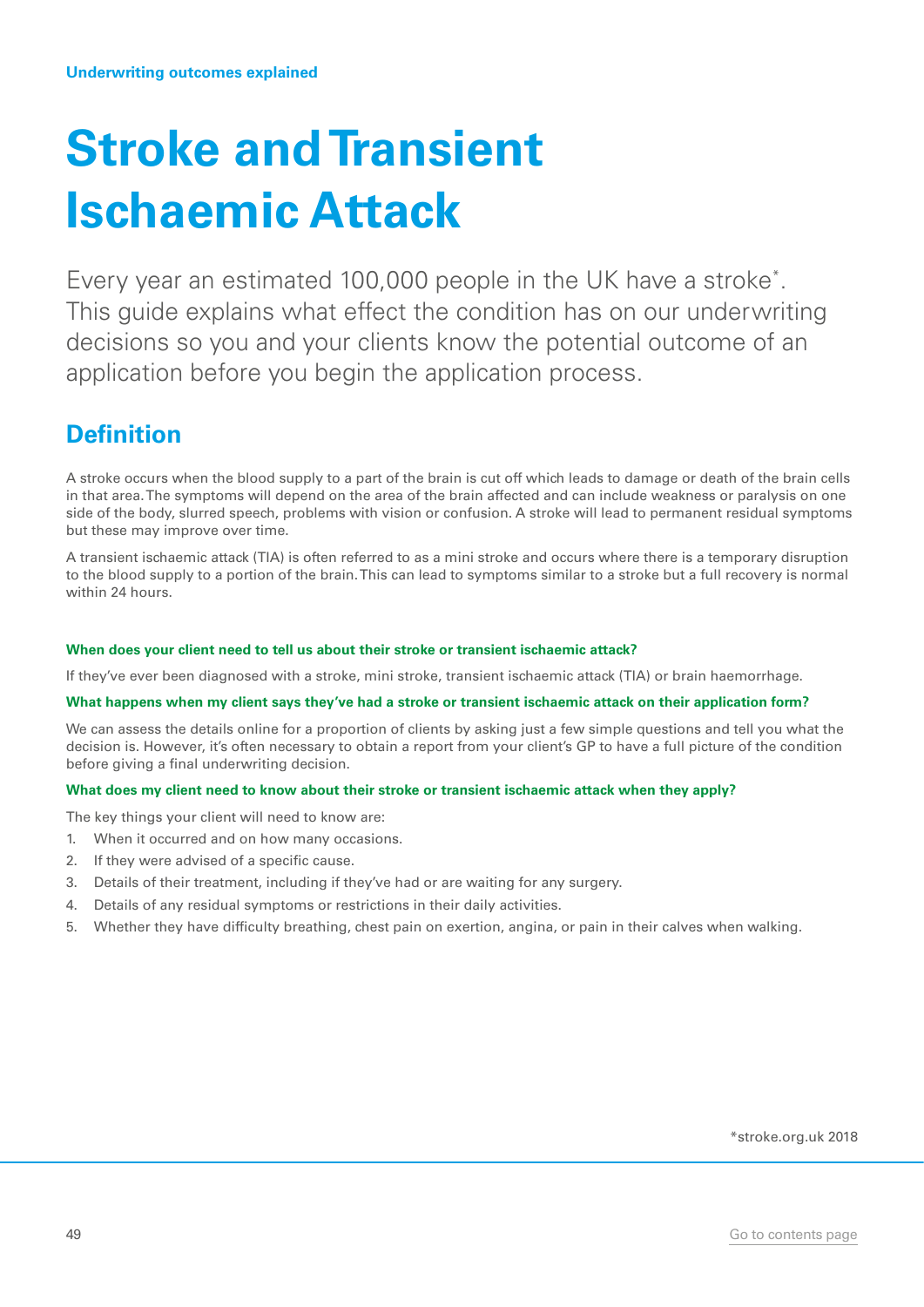The section below gives an indication of the underwriting decision at both the application stage or if we obtain additional details.

| <b>Stroke and Transient Ischaemic Attack</b> |                                                                                        |                                                     | <b>Life Cover</b>                                                                                                                                       | <b>Income</b><br><b>Protection</b> |  |  |
|----------------------------------------------|----------------------------------------------------------------------------------------|-----------------------------------------------------|---------------------------------------------------------------------------------------------------------------------------------------------------------|------------------------------------|--|--|
|                                              |                                                                                        | No residuals or<br>impact on daily<br>living        | Standard rates to<br>+50% loading                                                                                                                       | Standard rates to<br>decline       |  |  |
| Age up to 40 at time<br>of stroke or TIA     | Caused by oral<br>contraceptive pill,<br>migraine, head<br>injury or hole in<br>heart. | With residuals or<br>some impact on<br>daily living | Terms may be<br>possible subject to<br>evidence. Majority<br>of cases will be<br>declined.                                                              | Decline                            |  |  |
|                                              |                                                                                        | Significant impact<br>on daily living               | Decline                                                                                                                                                 | Decline                            |  |  |
|                                              | If cause is<br>unknown.                                                                |                                                     | If cause unknown and no surgery = Decline<br>A report from your client's GP would be required in other<br>circumstances if we are to consider any terms |                                    |  |  |
|                                              |                                                                                        | No residuals or<br>impact on daily<br>living        | +50% loading to<br>decline                                                                                                                              | Decline                            |  |  |
| Age over 40 at time                          |                                                                                        | With residuals or<br>impact on daily<br>living      | +100% loading to<br>decline                                                                                                                             | Decline                            |  |  |
| of stroke or TIA                             |                                                                                        | Significant impact<br>on daily living               | Decline                                                                                                                                                 | Decline                            |  |  |

A report from your client's GP would be required in other circumstances if we are to consider any terms

No terms are available for Critical Illness Cover or Critical Illness Extra.

For applications where we're able to consider life cover or Income Protection Benefit, we may require a report from your client's GP. The underwriting decision will depend on the exact diagnosis, the cause of the stroke, any residual disability and any additional cardiovascular risk factors such as raised blood pressure.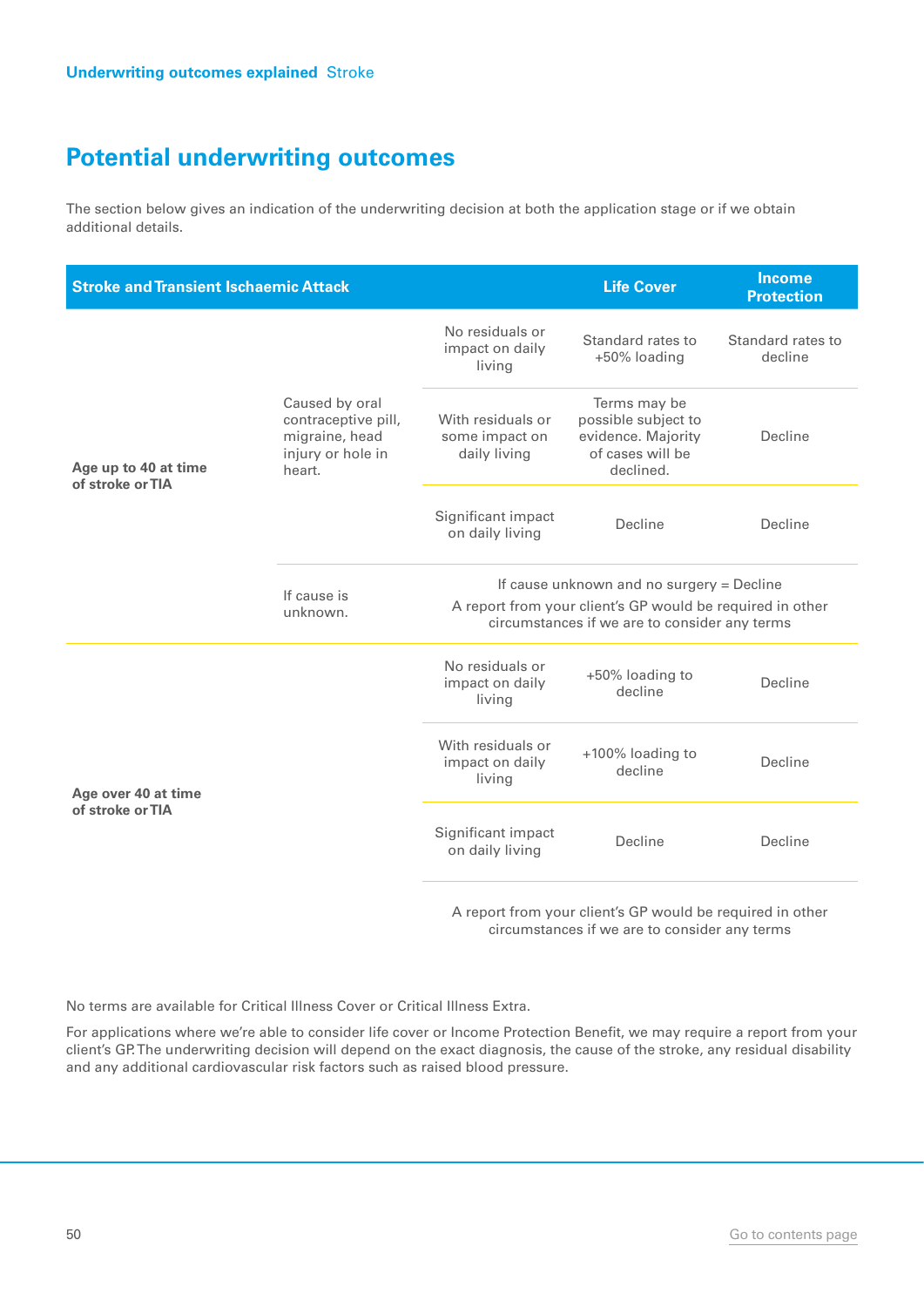## **Potential underwriting outcomes continued**

#### **Additional points that could impact on the underwriting decisions**

There are various factors which could have an impact on any terms offered, and in some circumstances may lead to the application being declined at the point of sale.

These factors include:

- A stroke or TIA where the cause has been identified as a blood disorder.
- Clients who continue to smoke or have smoked in the last 12 months.
- A recent diagnosis of a stroke or TIA.
- Any recurrence of problems such as more than one stroke.
- A Body Mass Index which is higher than ideal.
- Where the cause has been identified as taking the oral contraceptive pill and your client continues to take this.
- Ongoing associated problems such as difficulty breathing, chest pain on exertion, angina or pain in calves.
- A condition which has an impact on their overall health that means they need help for many tasks and/or are required to use a wheelchair.

It may be necessary to postpone offering terms where the stroke or TIA has been diagnosed recently, or if the client is awaiting surgery or has recently had surgery.

- In addition if any of the following conditions are also disclosed we're unable to offer any terms:
- Diabetes or impaired glucose tolerance.
- Heart attack, angina or coronary disease.
- Other heart problems such as Cardiomyopathy, Atrial fibrillation, Pacemaker.
- Circulatory problems such as intermittent claudication.
- Emphysema.
- Systemic lupus.

#### **When we'll need a report from your client's GP**

Due to the complex nature of the condition and the potential residual problems, we may need to obtain a report from the client's GP to obtain a fuller picture of the situation and enable us to offer the best terms we can. The following situations are some examples:

- Stroke or TIA occurred in childhood (under age 10).
- A recent stroke or TIA where the client is yet to be discharged.
- Stroke or TIA occurred in older age groups.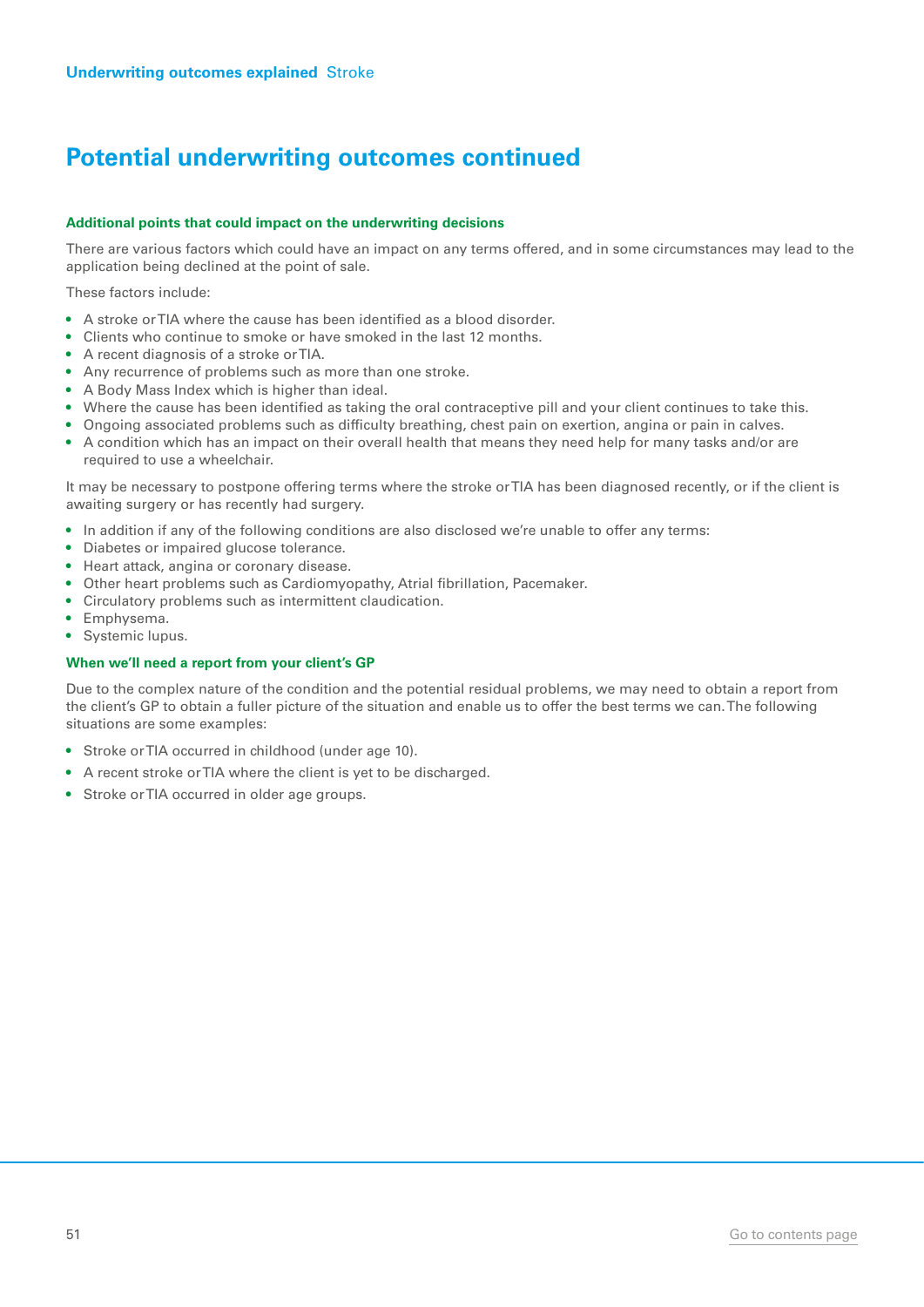#### **Example 1**

A female client who is a non-smoker and age 35. She's had a single stroke with the cause being due to taking the oral contraceptive pill which she no longer takes. This would be accepted at standard rates for life cover at the point of sale.

| Please select from this list.                                                                                                                                                                                                        | <b>Stroke</b> |                                |   |                            |
|--------------------------------------------------------------------------------------------------------------------------------------------------------------------------------------------------------------------------------------|---------------|--------------------------------|---|----------------------------|
| On how many separate occasions have you had this?                                                                                                                                                                                    | 1             |                                |   |                            |
| How long ago did it occur?                                                                                                                                                                                                           | 1             | Years                          | 6 | <b>Months</b>              |
| Which of the following best describes your condition?                                                                                                                                                                                |               | Blood disorder<br>(for example |   | antiphospholipid syndrome) |
|                                                                                                                                                                                                                                      |               | Head injury                    |   |                            |
|                                                                                                                                                                                                                                      |               | Hole in the heart              |   |                            |
|                                                                                                                                                                                                                                      |               | <b>Migraines</b>               |   |                            |
|                                                                                                                                                                                                                                      |               | Oral contraceptive pill        |   |                            |
|                                                                                                                                                                                                                                      |               | Other or unknown               |   |                            |
| Are you currently taking the combined oral contraceptive pill?                                                                                                                                                                       |               |                                |   |                            |
| The combined oral contraceptive pill (COCP) contains both an oestrogen<br>and a progestogen (often called the pill); we do not need to know about the<br>progestogen only pill (often called the mini pill), injections or implants. |               | <b>Yes</b>                     |   | <b>No</b>                  |
| Have you been advised to take daily treatment for this condition?                                                                                                                                                                    |               | Yes                            |   | N <sub>o</sub>             |
| How would you best describe your current condition?                                                                                                                                                                                  |               |                                |   |                            |
| Fully recovered; no symptoms or restriction in activities<br>a.                                                                                                                                                                      |               |                                |   |                            |
| Residual symptoms, but little or no help needed to carry out daily<br>b.<br>activities; mobile and can live independently                                                                                                            |               |                                |   |                            |
| c. Some impact on daily living; help with mobility needed                                                                                                                                                                            |               |                                |   |                            |
| d. Significant impact on daily living; help needed for many tasks and/or<br>wheelchair bound.                                                                                                                                        |               |                                |   |                            |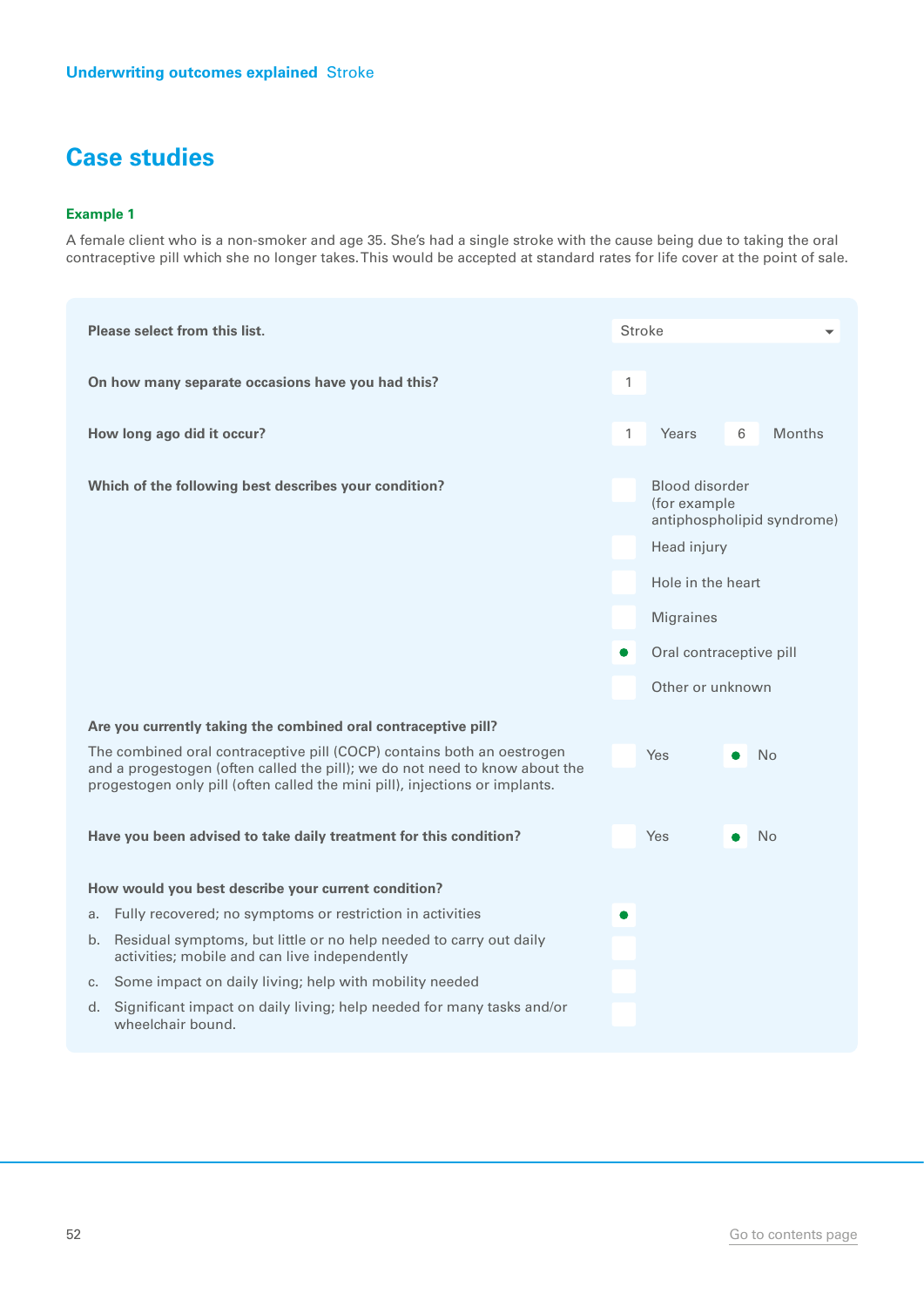#### **Example 2**

A client who had a stroke at the age of 55 approximately 1 year ago. There was no known cause for this and the client has been left with some residual symptoms. A report from the client's GP would be required to understand the full picture of their medical history. The final terms would be a loading of at least +125% extra premium for life cover only with all other benefits being declined.

| Please select from this list.                                                                                          | <b>Stroke</b>                                                               |  |
|------------------------------------------------------------------------------------------------------------------------|-----------------------------------------------------------------------------|--|
| On how many separate occasions have you had this?                                                                      | $\mathbf{1}$                                                                |  |
| How long ago did it occur?                                                                                             | $\mathbf{1}$<br><b>Months</b><br>Years<br>$\mathbf{0}$                      |  |
| What did your doctor advise was the cause?                                                                             | Blood disorder<br>(for example<br>antiphospholipid syndrome)<br>Head injury |  |
|                                                                                                                        | Other                                                                       |  |
| Have you ever had, or are you waiting for, an operation or surgery?                                                    | <b>Yes</b><br><b>No</b><br>Awaiting                                         |  |
| How would you best describe your current condition?                                                                    |                                                                             |  |
| Fully recovered; no symptoms or restriction in activities<br>a.                                                        |                                                                             |  |
| b. Residual symptoms, but little or no help needed to carry out daily<br>activities; mobile and can live independently |                                                                             |  |
| c. Some impact on daily living; help with mobility needed                                                              |                                                                             |  |
| Significant impact on daily living; help needed for many tasks and/or<br>d.<br>wheelchair bound.                       |                                                                             |  |
| Do you have difficulty breathing, chest pain on exertion, angina, or pain in<br>your calves when walking?              | <b>Yes</b><br><b>No</b>                                                     |  |
|                                                                                                                        |                                                                             |  |

#### **IMPORTANT**

Please remember that if a client does not answer any questions truthfully and accurately it will mean that any claim may not be paid and the policy cancelled.

The answers provided in these case studies are potential responses to genuine questions posed by our online quote and apply system, OLP Connect.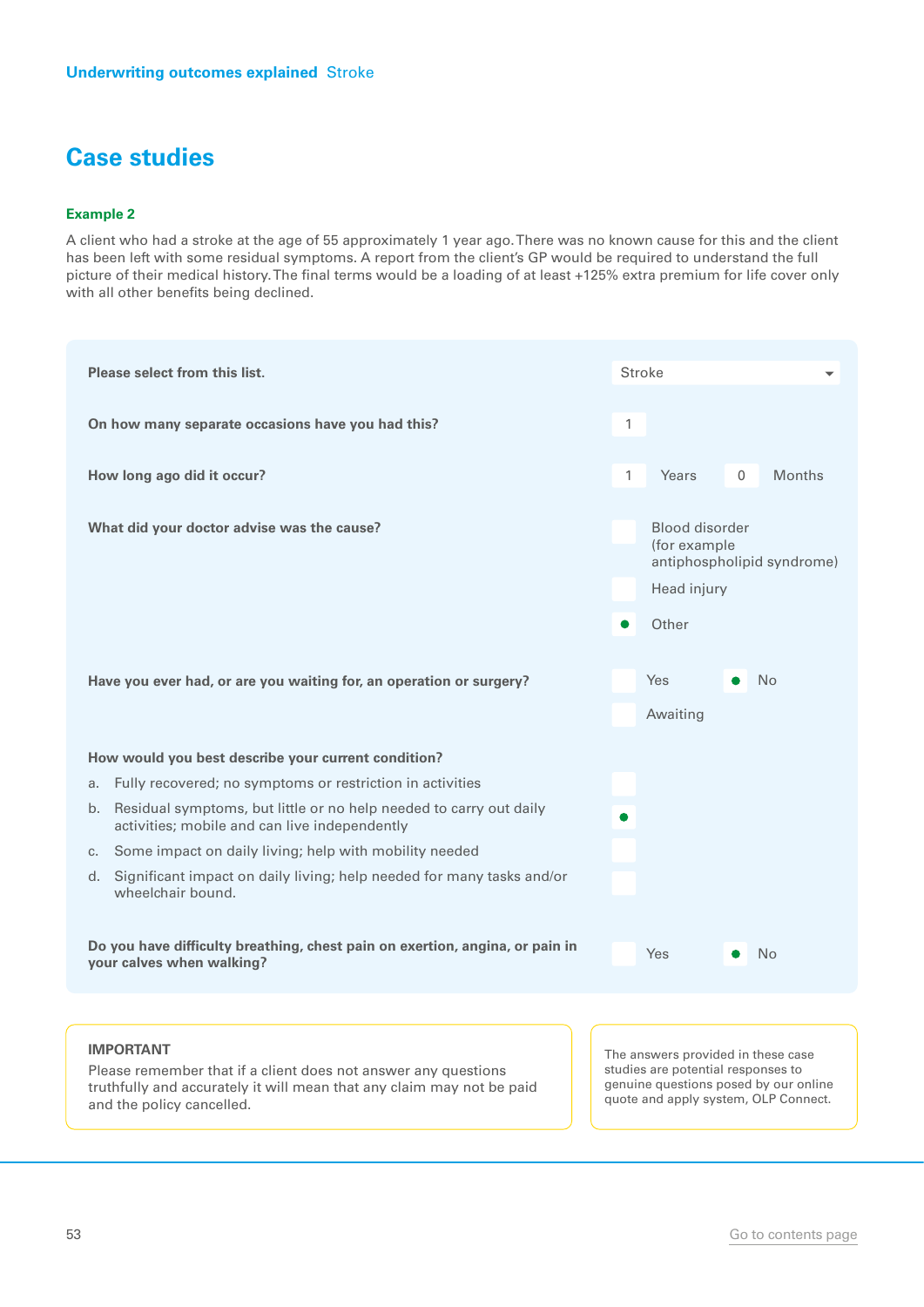## <span id="page-53-0"></span>**Thyroid conditions**

Thyroid disease is a medical condition impairing the function of the thyroid in men and women. This guide explains what effect the condition has on our underwriting decisions so you and your clients know the potential outcome of an application before you begin the application process.

## **Definition**

The thyroid gland is a large gland found in your neck below the thyroid cartilage (also known as the Adam's apple in men). It makes two hormones that are released into the blood, thyroxine (T4) and triiodothyronine (T3). The thyroid gland controls how quickly the body burns energy, makes proteins, and influences the activity of all the cells and tissues of your body. The two most common thyroid conditions are:

- Overactive thyroid (hyperthyroidism)
- Underactive thyroid (hypothyroidism)

**Hyperthyroidism** affects around 1 in 50 women and is 10 times more common in women than it is in men.

Symptoms of an overactive thyroid (hyperthyroidism) may include:

- Weight loss
- Rapid heartbeat

remembering

- Tremor
- Excessive sweating

Symptoms of an overactive thyroid (hyperthyroidism) may include:

• Tiredness

- Weight gain
- Difficulty concentrating or • Poor concentration
	- Depression or anxiety

Once treated most symptoms of hyperthyroidism and hypothyroidism will resolve fully.

#### **When does my client need to tell us about their thyroid condition?**

If applying for critical illness and/or income protection they need to tell us if they have seen a doctor, nurse or other health professional in the last five years regarding any condition affecting their thyroid.

#### **What happens when my client says they have a thyroid condition on their application form?**

We can usually assess the details online for a large proportion of cases by asking just a few simple questions and tell you what the decision is.

#### **What does my client need to know about their thyroid condition when they apply?**

The key things your customer will need to know are:

- 1. How long ago the condition was diagnosed.
- 2. What medication they are taking and how long they have been taking medication.
- 3. Whether they are awaiting surgery or radioiodine treatment.
- 4. Whether they have had any eye or visual problems due to their condition.
- 5. Degree of control e.g. have symptoms been reduced or resolved.

**Did you know we accept over 95% of customers with a thyroid condition at standard rates for life cover at point of sale.** 

• Anxiety

- Sore and gritty eyes
- **Constipation**
- Heavy periods for women.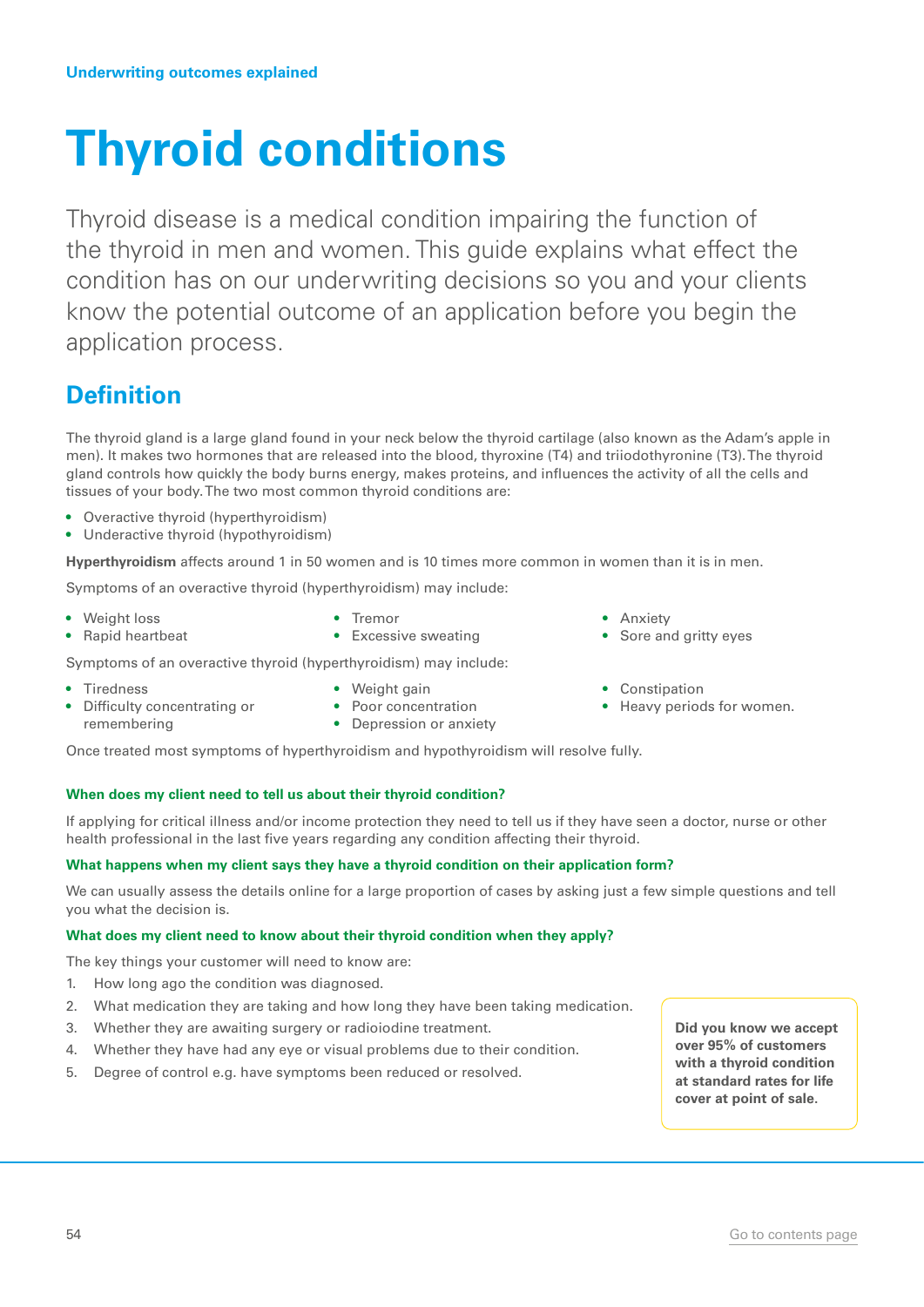The section below gives an indication of the underwriting decision at both the application stage or if we obtain additional details.

| <b>Underactive Thyroid (Hypothyroidism)</b>                                                                                                                                                                                                                                                                 | <b>Life Cover</b> | <b>Critical</b><br><b>Illness Cover</b> | <b>Critical</b><br><b>Illness Extra</b>                | <b>Income</b><br><b>Protection</b> |
|-------------------------------------------------------------------------------------------------------------------------------------------------------------------------------------------------------------------------------------------------------------------------------------------------------------|-------------------|-----------------------------------------|--------------------------------------------------------|------------------------------------|
| Not awaiting surgery<br>$\bullet$<br>Diagnosed 2 months ago or longer<br>$\bullet$<br>Condition stable with ongoing medication<br>٠<br>No problems with eyes or vision associated with<br>$\bullet$<br>thyroid condition                                                                                    | Standard<br>rates | Standard<br>rates                       | Standard<br>rates                                      | Standard<br>rates                  |
| Eye or visual problems associated with thyroid<br>$\bullet$<br>condition                                                                                                                                                                                                                                    | Standard<br>rates | Exclude<br>blindness                    | Exclude<br>blindness and<br>significant<br>visual loss | Exclude<br>blindness               |
| <b>Overactive Thyroid (Hyperthyroidism)</b>                                                                                                                                                                                                                                                                 |                   |                                         |                                                        |                                    |
| No awaiting surgery or radioiodine treatment<br>$\bullet$<br>Diagnosed 3 months ago or longer<br>$\bullet$<br>Started medication 3 months ago or longer<br>$\bullet$<br>Condition stable with or without ongoing<br>٠<br>medication<br>No problems with eyes or vision associated with<br>thyroid condition | Standard<br>rates | Standard<br>rates                       | Standard<br>rates                                      | Standard<br>rates<br>to $+50%$     |
| Eye or visual problems associated with thyroid<br>$\bullet$<br>conditions                                                                                                                                                                                                                                   | Standard<br>rates | Exclude<br>blindness                    | Exclude<br>blindness and<br>significant<br>visual loss | Exclude<br>blindness               |

#### **Additional point that could impact on the underwriting decision:**

• In conjunction with disclosure of Atrial fibrillation = Decline Critical Illness.

#### **When we'll need a report from your client's GP:**

We may need to obtain a report from the client's GP to have a fuller picture of the situation and enable us to offer the best terms we can in the following situations:

- Poor control of their condition or uncertainty regarding control.
- Stopped taking medication or stopped attending follow-ups without medical advice to do so.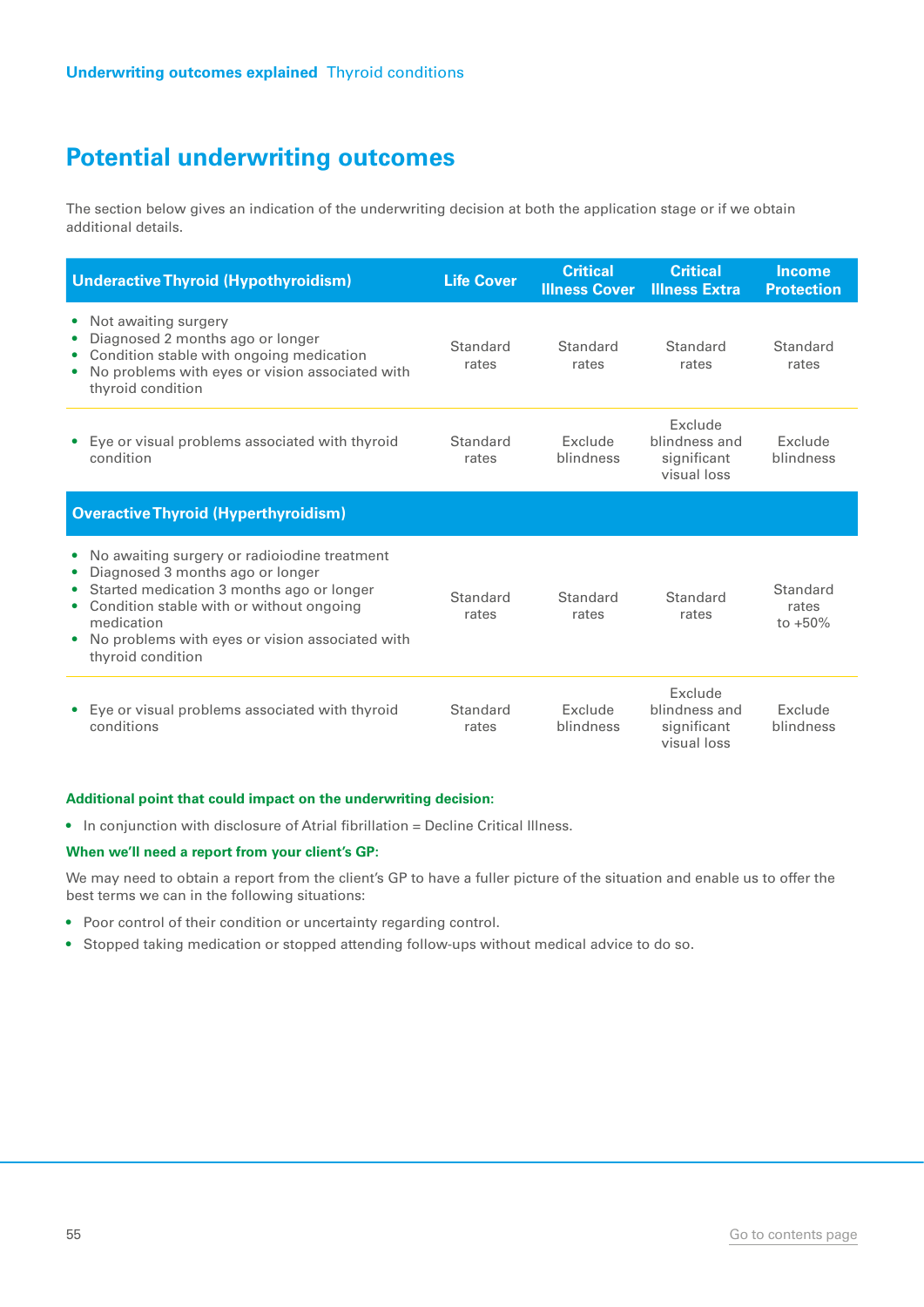#### **Example 1 - a typical situation**

A client with well-controlled hypothyroidism with no complications and ongoing medication will be accepted at standard rates for all benefits at point of sale.

| Please select from the list. Only select other when you cannot find a match.                                       | Thyroid condition |                |
|--------------------------------------------------------------------------------------------------------------------|-------------------|----------------|
| Are you waiting for an operation or surgery for this?                                                              | <b>Yes</b>        | N <sub>o</sub> |
| Have you had this condition for more than 2 months?                                                                | Yes               | <b>No</b>      |
| Are you and your doctor happy that your thyroid condition is adequately<br>controlled (with or without treatment)? | Yes               | <b>No</b>      |
| Have you stopped taking treatment or attending reviews (without being<br>advised to do so by your doctor)?         | Yes               | <b>No</b>      |
| Do you have any problems with your eyes or vision as a result of your<br>thyroid condition?                        | Yes               | No             |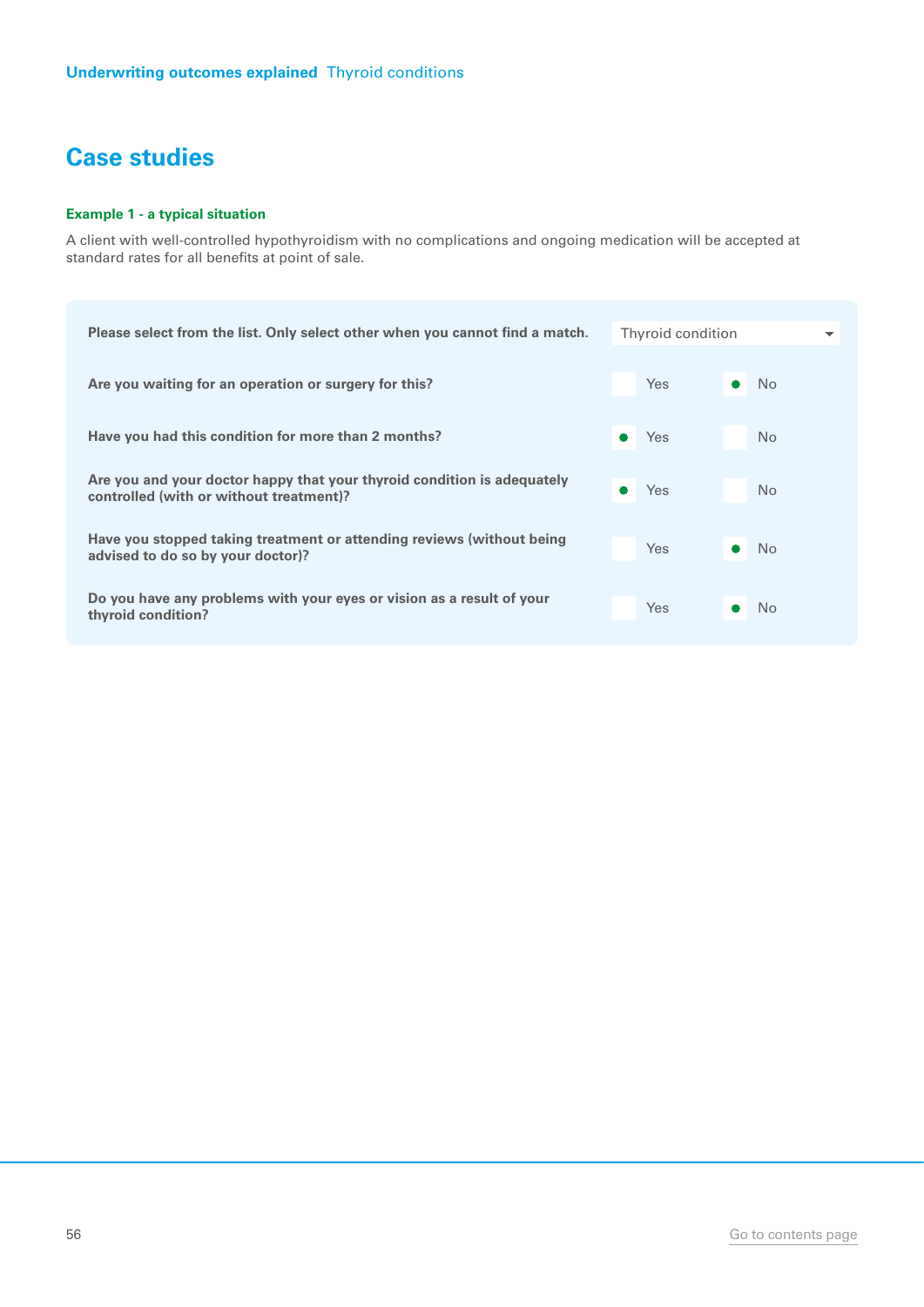#### **Example 2**

A client with hyperthyroidism who is awaiting surgery will result in the case being postponed.

| Please select from the list. Only select other when you cannot find a match. | Thyroid condition<br>$\overline{\phantom{a}}$ |
|------------------------------------------------------------------------------|-----------------------------------------------|
| How long ago was this diagnosed?                                             | 6<br>Months ago                               |
|                                                                              | Yes                                           |
| Have you started treatment for this condition within the last 3 months?      | No.<br>Awaiting                               |
| Are you and your doctor happy that your thyroid condition is adequately      |                                               |
| controlled (with or without treatment)?                                      | Yes<br><b>No</b>                              |

#### **Example 3**

A client with hypothyroidism who has stopped taking treatment or attending reviews without being advised to by their doctor will result in medical evidence being obtained.

| Are you waiting for an operation or surgery for this?                                                              | Yes | <b>No</b>      |
|--------------------------------------------------------------------------------------------------------------------|-----|----------------|
| Have you had this condition for more than 2 months?                                                                | Yes | No.            |
| Are you and your doctor happy that your thyroid condition is adequately<br>controlled (with or without treatment)? | Yes | N <sub>o</sub> |
| Have you stopped taking treatment or attending reviews (without being<br>advised to do so by your doctor)?         | Yes | N <sub>o</sub> |

#### **IMPORTANT**

Please remember that if a client does not answer any questions truthfully and accurately it will mean that any claim may not be paid and the policy cancelled.

The answers provided in these case studies are potential responses to genuine questions posed by our online quote and apply system, OLP Connect.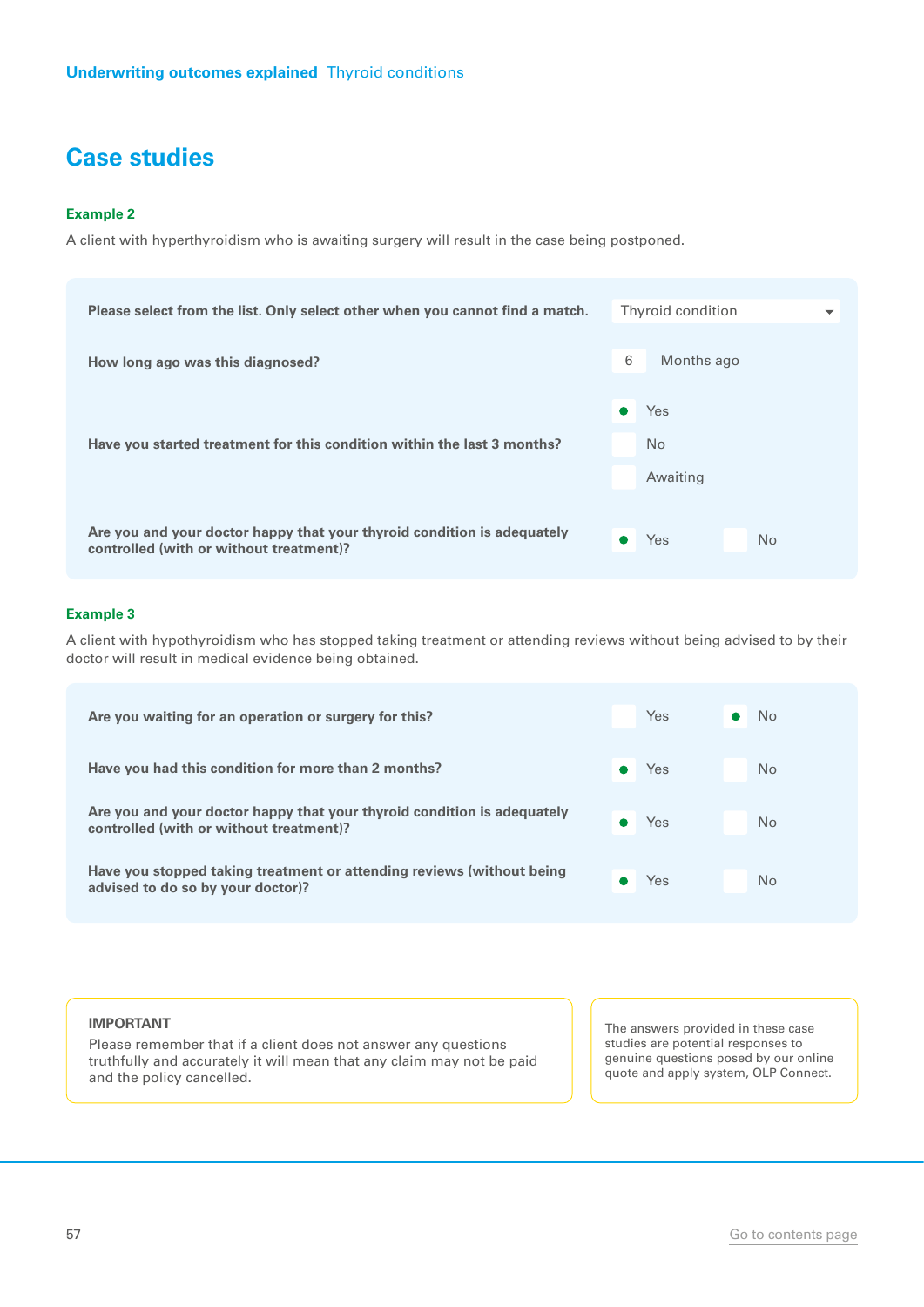## <span id="page-57-0"></span>**Ulcerative Colitis**

This guide explains what effect the condition has on our underwriting decisions so you and your clients know the potential outcome of an application before you begin the application process.

### **Definition**

Ulcerative colitis is a type of inflammatory bowel disease that usually affects areas of the colon (large bowel) or the entire colon with inflammation and ulceration of the area affected.

Ulcerative colitis can lead to episodes of abdominal pain and diarrhoea mixed with blood. In addition, there can be complications outside of the colon such as skin complaints, eye disorders, liver disease or problems affecting the joints.

#### **When does my client need to tell us about their ulcerative colitis?**

If applying for life cover only, they should tell us if they have seen a doctor, nurse or other health professional for ulcerative colitis during the last 2 years. If applying for critical illness or income protection they should tell us if they have seen a doctor, nurse or other health professional in the last 5 years.

#### **What happens when my client says they have ulcerative colitis on their application form?**

We can usually assess the details online for a large proportion of customers by asking just a few simple questions, and then tell you what the decision is. However, if there are any complications with the ulcerative colitis, it may be necessary to obtain additional information.

#### **What does my client need to know about their ulcerative colitis when they apply?**

The key things your customer will need to know are:

- 1. When they were diagnosed.
- 2. The treatment or medications they take.
- 3. The symptoms and number of flare-ups they have each year
- 4. If the ulcerative colitis affects their liver.
- 5. If they have had significant weight loss due to this or if they have had a major attack since their diagnosis that required a hospital admission, and how long since this happened.
- 6. If they have had, or are waiting for, an operation or surgery due to ulcerative colitis.

**Did you know we accept over 95% of customers with ulcerative colitis at point of sale for life cover. Over 80% of those are at standard rates for Life cover.**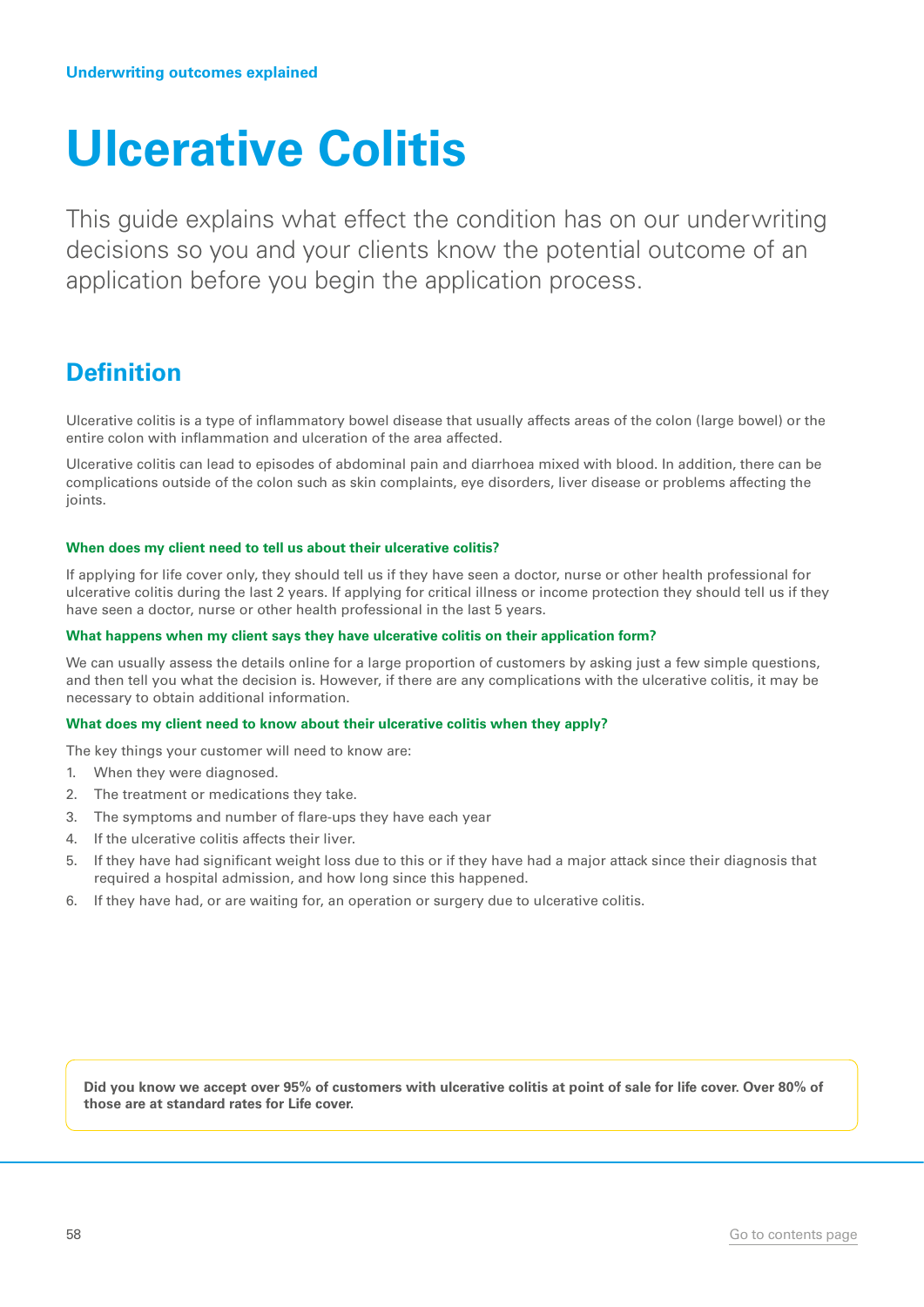The section below gives an indication of the underwriting decision at both the application stage or if we obtain additional details.

| <b>Ulcerative Colitis</b>                                                                      |                                                                                                            | <b>Life Cover</b>                                   | <b>Critical</b><br><b>Illness Cover</b> | <b>Critical</b><br><b>Illness Extra</b>          | <b>Income</b><br><b>Protection</b>                                                            |
|------------------------------------------------------------------------------------------------|------------------------------------------------------------------------------------------------------------|-----------------------------------------------------|-----------------------------------------|--------------------------------------------------|-----------------------------------------------------------------------------------------------|
| No more than 1 major<br>flare up a year and<br>minor symptoms<br>or symptom free in<br>between | No oral steroids (for<br>example prednisolone),<br>in the last 6 months.                                   | Standard<br>rates to $+75%$<br>loading <sup>*</sup> | Standard<br>rates                       | Exclusion<br>required                            | Report from<br>GP required<br>If terms are<br>available may<br>have a loading<br>or exclusion |
|                                                                                                | Currently receiving oral<br>steroids (for example<br>prednisolone) or has<br>done in the last 6<br>months. | +50% loading<br>to postpone                         | +100% loading<br>to decline             | $+100\%$ loading<br>and exclusion<br>to decline  | Report from<br>GP required or<br>Decline                                                      |
| More than 1 major flare<br>up a year and minor<br>symptoms or symptom<br>free in between       | Not currently receiving<br>oral steroids (for<br>example prednisolone).                                    | $+50\%$ to<br>$+100%$<br>loading*                   | +100% loading<br>to postpone            | $+100\%$ loading<br>and exclusion<br>to postpone | Decline                                                                                       |
|                                                                                                | Currently receiving oral<br>steroids (for example<br>prednisolone).                                        | +75% loading<br>to postpone                         | Decline                                 | Decline                                          | Decline                                                                                       |
| <b>Continuous symptoms,</b><br>frequent or continuous<br>oral steroid treatment.               | Diagnosed within the<br>last year                                                                          | Postpone                                            | Decline                                 | Decline                                          | Decline                                                                                       |
|                                                                                                | Diagnosed over 1 year<br>ago                                                                               | +75% loading*                                       |                                         |                                                  |                                                                                               |

#### **Additional points that could impact on the underwriting decisions:**

We're unable to offer any terms to clients where they've had any liver disease associated with their ulcerative colitis.

If clients have had any surgery within the last six months, or are awaiting surgery, we would postpone offering terms for six months.

If there has been a hospital admission in the past year we would postpone offering any terms.

\* These terms may be subject to change due to the impact of Covid-19 on certain medical conditions.

#### **When we'll need a report from your client's GP:**

We may need to obtain a report from the client's GP to have a fuller picture of the situation and enable us to offer the best terms we can in the following situations:

• Where their BMI is below 18.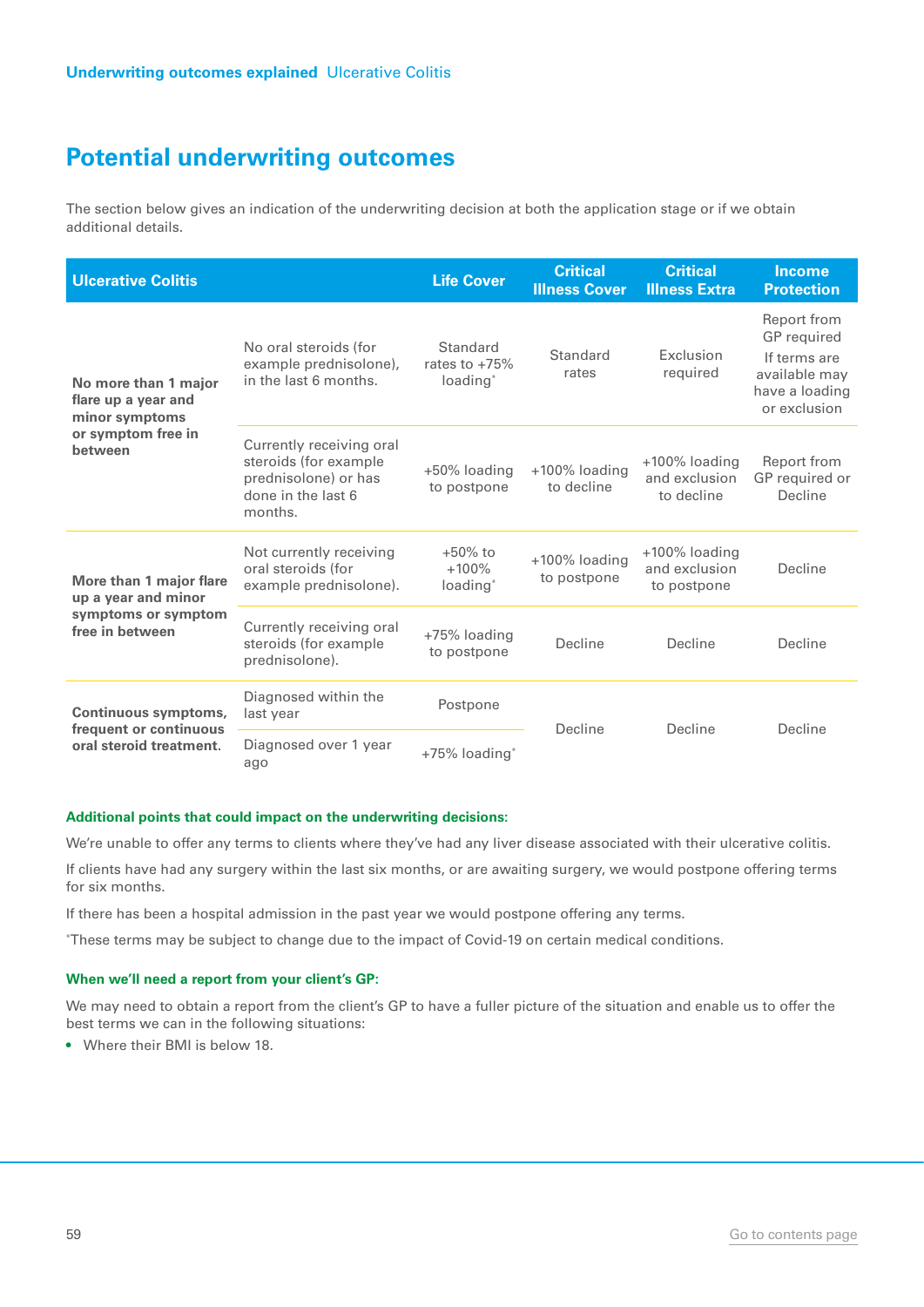#### **Example 1**

The client is on medication for their ulcerative colitis, but not oral steroids. Has not been admitted to hospital or experienced significant weight loss due to their condition. No more than 1 major flare up per year. The client will be offered standard rates for life cover. Critical Illness Cover will be accepted with a rating and Critical illness Extra with a rating and exclusion at the point of sale.

| Please select from the list. Only select other when you cannot find a match.                                                                                                                   | <b>Ulcerative Colitis</b>                                                |  |  |
|------------------------------------------------------------------------------------------------------------------------------------------------------------------------------------------------|--------------------------------------------------------------------------|--|--|
| Have you had any liver disease associated with this condition?                                                                                                                                 | Yes<br><b>No</b>                                                         |  |  |
| Have you had, or are you waiting for, an operation or surgery for<br>ulcerative colitis?                                                                                                       | Yes<br>No<br>$\bullet$<br>Awaiting                                       |  |  |
| Have you ever been admitted to hospital with an acute attack or<br>experienced significant weight loss due to this condition?                                                                  | Yes<br><b>No</b>                                                         |  |  |
| Are you currently on any medication for this?                                                                                                                                                  | <b>No</b><br><b>Yes</b>                                                  |  |  |
| Which of the following best describes your condition?                                                                                                                                          |                                                                          |  |  |
| No more than 1 major flare up<br>More than 1 major flare up a<br>a year and minor symptoms or<br>year and minor symptoms or<br>$\bullet$<br>symptom free in between<br>symptom free in between | Continuous symptoms,<br>frequent or continuous oral<br>steroid treatment |  |  |
| Does your current treatment include oral steroids, for example<br>prednisolone?                                                                                                                | Yes<br>N <sub>o</sub>                                                    |  |  |
| In the last 6 months, has any treatment included oral steroids, for<br>example prednisolone?                                                                                                   | <b>Yes</b><br><b>No</b>                                                  |  |  |
| How long ago was this diagnosed?                                                                                                                                                               | $\overline{7}$<br>$\mathbf{0}$<br>Years<br><b>Months</b>                 |  |  |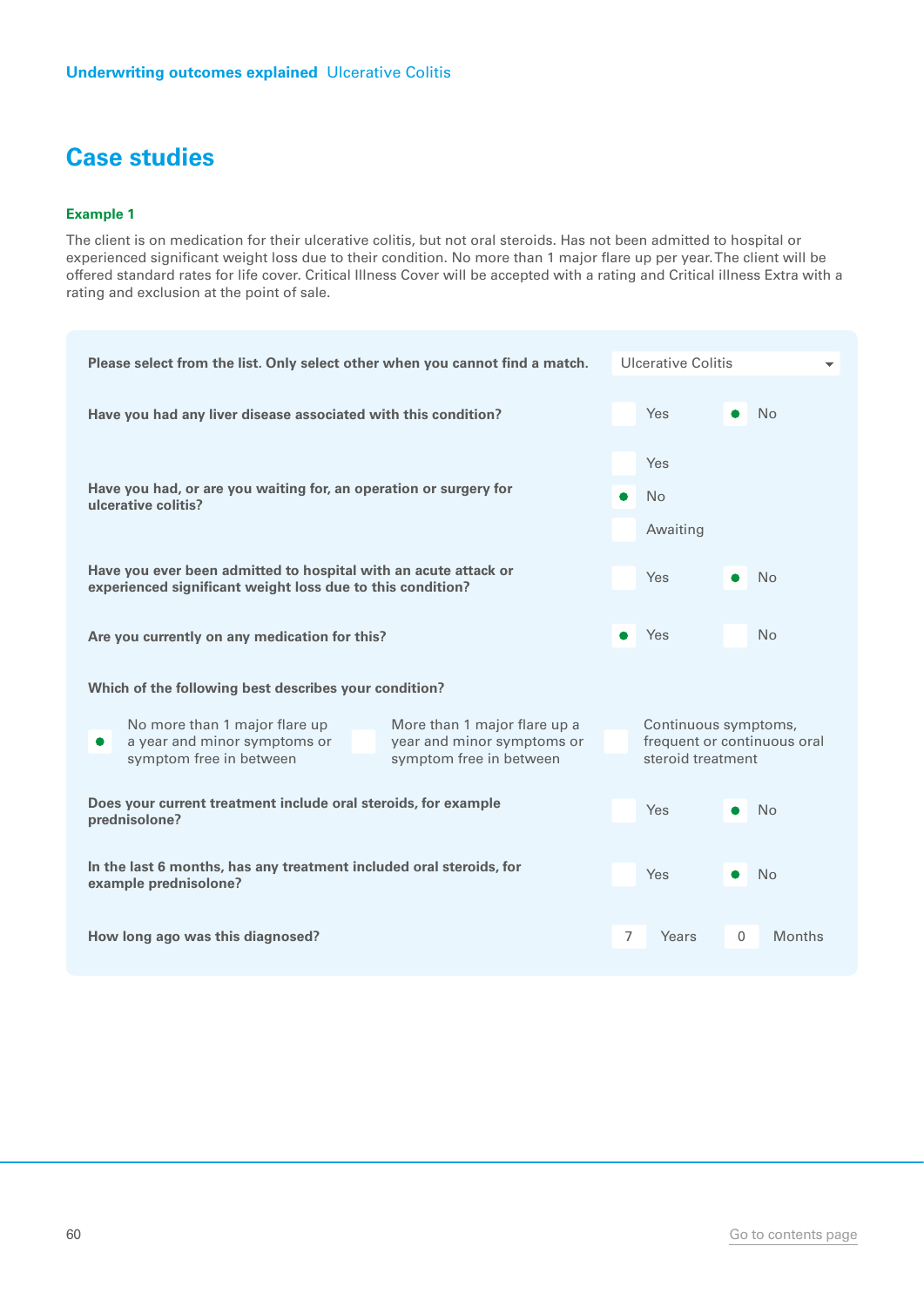#### **Example 2**

The client has more than 1 major flare up a year and is currently taking steroids. The client will only be offered life cover at the point of sale with an additional premium applied. All other benefits are not available.

| Please select from the list. Only select other when you cannot find a match.                                                                                                                   | Ulcerative Colitis                                                       |
|------------------------------------------------------------------------------------------------------------------------------------------------------------------------------------------------|--------------------------------------------------------------------------|
| Have you had any liver disease associated with this condition?                                                                                                                                 | Yes<br><b>No</b>                                                         |
| Have you had, or are you waiting for, an operation or surgery for<br>ulcerative colitis?                                                                                                       | Yes<br><b>No</b><br>Awaiting                                             |
| Have you ever been admitted to hospital with an acute attack or<br>experienced significant weight loss due to this condition?                                                                  | Yes<br><b>No</b>                                                         |
| Are you currently on any medication for this?                                                                                                                                                  | Yes<br><b>No</b><br>$\bullet$                                            |
| Which of the following best describes your condition?                                                                                                                                          |                                                                          |
| No more than 1 major flare up<br>More than 1 major flare up a<br>a year and minor symptoms or<br>year and minor symptoms or<br>$\bullet$<br>symptom free in between<br>symptom free in between | Continuous symptoms,<br>frequent or continuous oral<br>steroid treatment |
| Does your current treatment include oral steroids, for example<br>prednisolone?                                                                                                                | Yes<br><b>No</b>                                                         |
| How long ago was this diagnosed?                                                                                                                                                               | 2<br>Years<br>6<br><b>Months</b>                                         |

#### **IMPORTANT**

Please remember that if a client does not answer any questions truthfully and accurately it will mean that any claim may not be paid and the policy cancelled.

The answers provided in these case studies are potential responses to genuine questions posed by our online quote and apply system, OLP Connect.